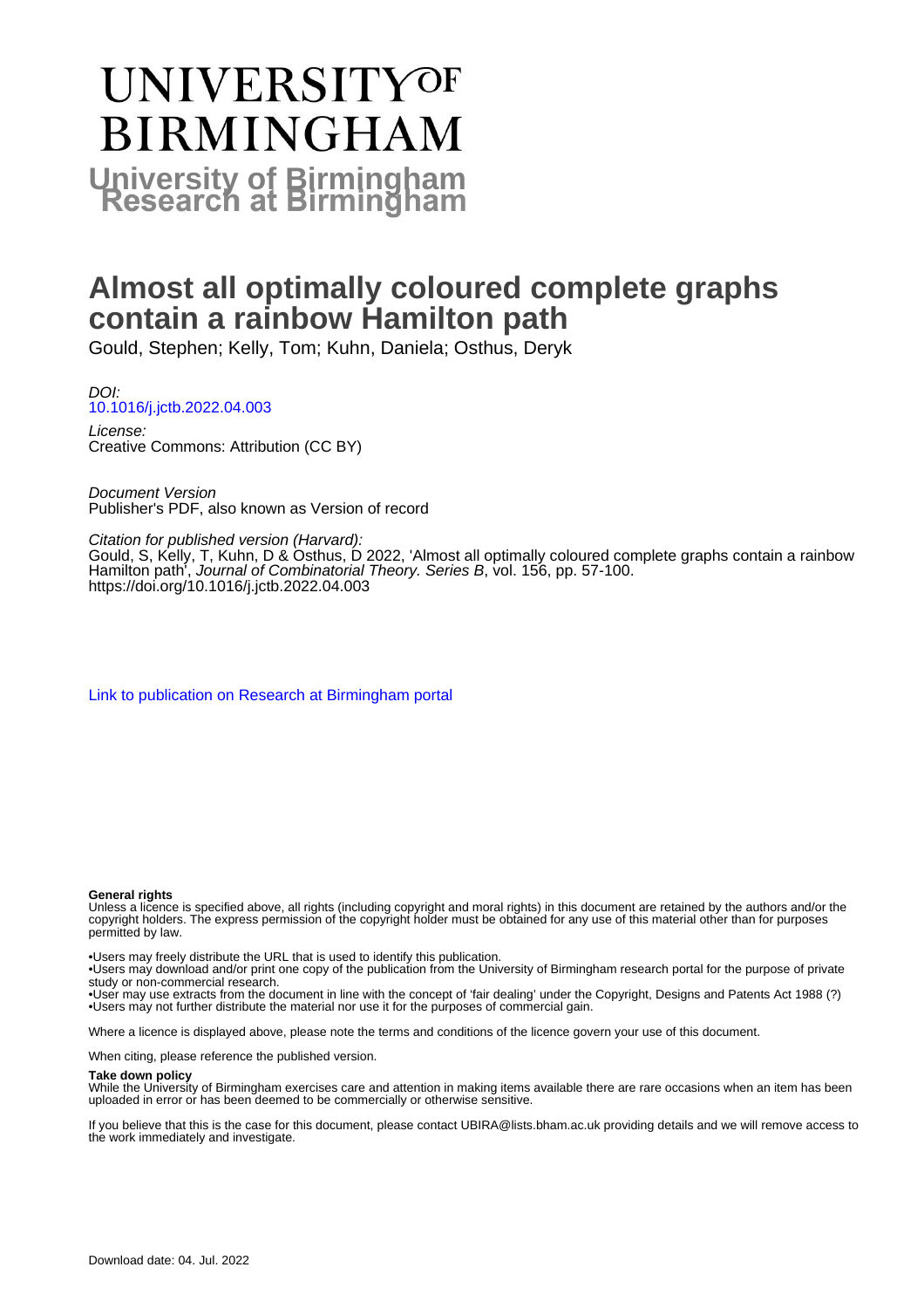

Contents lists available at [ScienceDirect](http://www.ScienceDirect.com/) Journal of Combinatorial Theory, Series B

[www.elsevier.com/locate/jctb](http://www.elsevier.com/locate/jctb)

## Almost all optimally coloured complete graphs contain a rainbow Hamilton path  $\hat{X}$



Journal of Combinatorial Theory

Stephen Gould, Tom Kelly, Daniela Kühn, Deryk Osthus

*School of Mathematics, University of Birmingham, Edgbaston, Birmingham, B15 2TT, United Kingdom*

#### A R T I C L E I N F O A B S T R A C T

*Article history:* Received 1 July 2020 Available online xxxx

*Keywords:* Andersen's conjecture Edge-colouring Rainbow path Rainbow cycle Hypergraph matchings Distributive absorption Latin squares

A subgraph *H* of an edge-coloured graph is called rainbow if all of the edges of *H* have different colours. In 1989, Andersen conjectured that every proper edge-colouring of  $K_n$  admits a rainbow path of length *n*−2. We show that almost all optimal edge-colourings of  $K_n$  admit both (i) a rainbow Hamilton path and (ii) a rainbow cycle using all of the colours. This result demonstrates that Andersen's Conjecture holds for almost all optimal edge-colourings of  $K_n$  and answers a recent question of Ferber, Jain, and Sudakov. Our result also has applications to the existence of transversals in random symmetric Latin squares.

© 2022 The Author(s). Published by Elsevier Inc. This is an open access article under the CC BY license (<http://creativecommons.org/licenses/by/4.0/>).

#### <https://doi.org/10.1016/j.jctb.2022.04.003>

 $\hat{\tau}$  This project has received partial funding from the European Research Council (ERC) under the European Union's Horizon 2020 research and innovation programme (grant agreement no. 786198, D. Kühn and D. Osthus). The research leading to these results was also partially supported by the EPSRC, grant nos. EP/N019504/1 (T. Kelly and D. Kühn) and EP/S00100X/1 (D. Osthus).

*E-mail addresses:* [spg377@bham.ac.uk](mailto:spg377@bham.ac.uk) (S. Gould), [t.j.kelly@bham.ac.uk](mailto:t.j.kelly@bham.ac.uk) (T. Kelly),

[d.kuhn@bham.ac.uk](mailto:d.kuhn@bham.ac.uk) (D. Kühn), [d.osthus@bham.ac.uk](mailto:d.osthus@bham.ac.uk) (D. Osthus).

<sup>0095-8956/©</sup> 2022 The Author(s). Published by Elsevier Inc. This is an open access article under the CC BY license [\(http://creativecommons.org/licenses/by/4.0/](http://creativecommons.org/licenses/by/4.0/)).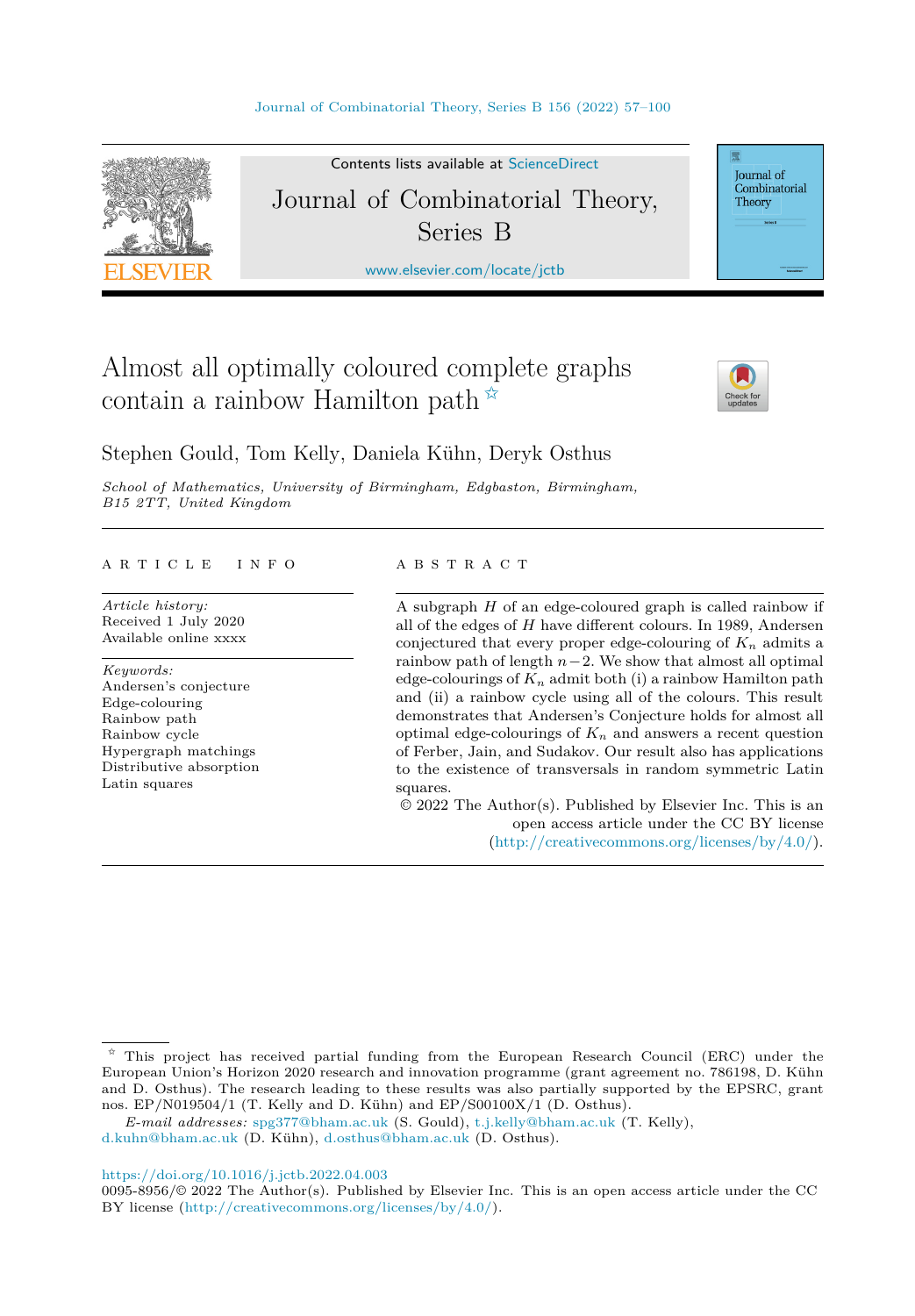#### <span id="page-2-0"></span>1. Introduction

#### *1.1. Extremal results on rainbow colourings*

We say that a subgraph *H* of an edge-coloured graph is *rainbow* if all of the edges of *H* have different colours. An *optimal edge-colouring* of a graph is a proper edgecolouring using the minimum possible number of colours. In this paper we study the problem of finding a rainbow Hamilton path in large optimally edge-coloured complete graphs.

The study of finding rainbow structures within edge-coloured graphs has a rich history. For example, the problem posed by Euler on finding orthogonal  $n \times n$  Latin squares can easily be seen to be equivalent to that of finding an optimal edge-colouring of the complete bipartite graph  $K_{n,n}$  which decomposes into edge-disjoint rainbow perfect matchings. It transpires that there are optimal colourings of  $K_{n,n}$  without even a single rainbow perfect matching, if *n* is even. However, an important conjecture, often referred to as the Ryser-Brualdi-Stein Conjecture, posits that one can always find an almost-perfect rainbow matching, as follows.

**Conjecture 1.1** *(Ryser [\[38](#page-44-0)], Brualdi-Stein [[9,](#page-43-0)[39](#page-44-0)]). Every optimal edge-colouring of*  $K_{n,n}$ *admits a rainbow matching of size n* − 1 *and, if n is odd, a rainbow perfect matching.*

Currently, the strongest result towards this conjecture for arbitrary optimal edgecolourings is due to Keevash, Pokrovskiy, Sudakov, and Yepremyan [\[25](#page-43-0)], who showed that there is always a rainbow matching of size  $n - O(\log n / \log \log n)$ . This result improved earlier bounds of Woolbright [[40\]](#page-44-0), Brouwer, de Vries, and Wieringa [[7\]](#page-43-0), and Hatami and Shor [[22\]](#page-43-0).

It is natural to search for spanning rainbow structures in the non-partite setting as well; that is, what spanning rainbow substructures can be found in properly edgecoloured complete graphs  $K_n$ ? It is clear that one can always find a rainbow spanning tree – indeed, simply take the star rooted at any vertex. Kaneko, Kano, and Suzuki [\[23](#page-43-0)] conjectured that for  $n > 4$ , in any proper edge-colouring of  $K_n$ , one can find  $\lfloor n/2 \rfloor$  edge-disjoint rainbow spanning trees, thus decomposing  $K_n$  if *n* is even, and almost decomposing  $K_n$  if *n* is odd. This conjecture was recently proved approximately by Montgomery, Pokrovskiy, and Sudakov [[34\]](#page-44-0), who showed that in any properly edge-coloured  $K_n$ , one can find  $(1 - o(1))n/2$  edge-disjoint rainbow spanning trees.

For *optimal* edge-colourings, even more is known. Note firstly that if *n* is even and *K<sup>n</sup>* is optimally edge-coloured, then the colour classes form a 1*-factorization* of *Kn*; that is, a decomposition of  $K_n$  into perfect matchings. Throughout the paper, we will use the term 1-factorization synonymously with an edge-colouring whose colour classes form a 1-factorization. It is clear that if a 1-factorization of  $K_n$  exists, then *n* is even. Very recently, Glock, Kühn, Montgomery, and Osthus [\[16](#page-43-0)] showed that for sufficiently large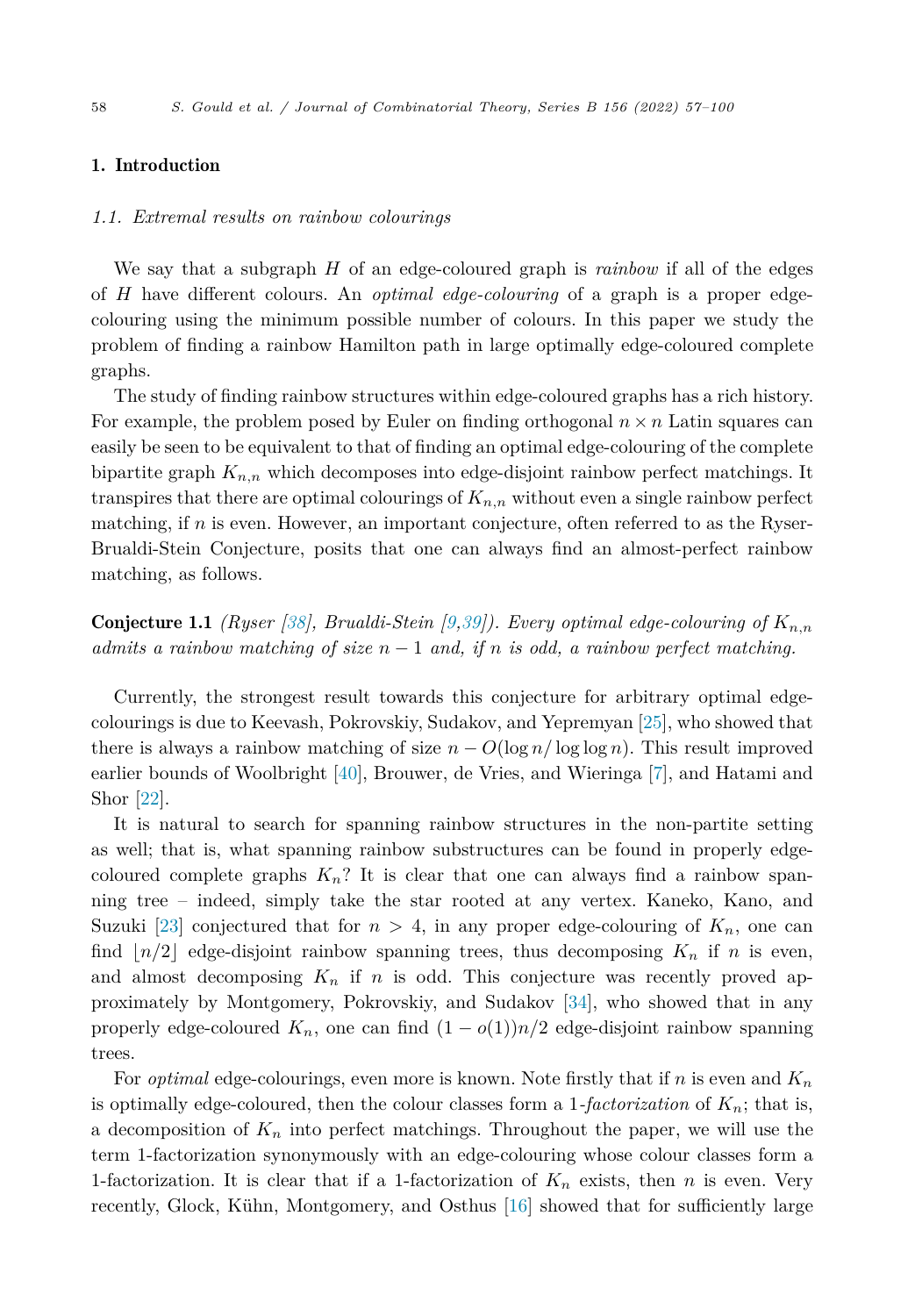even *n*, there exists a tree *T* on *n* vertices such that any 1-factorization of  $K_n$  decomposes into edge-disjoint rainbow spanning trees isomorphic to *T*, thus resolving conjectures of Brualdi and Hollingsworth  $[8]$  $[8]$ , and Constantine  $[11,12]$  $[11,12]$ . See e.g.  $[26,34,36]$  $[26,34,36]$  $[26,34,36]$  $[26,34,36]$  for previous work on these conjectures.

The tree *T* used in [\[16](#page-43-0)] is a path of length  $n - o(n)$ , together with  $o(n)$  short paths attached to it. Thus it might seem natural to ask if one can find a rainbow Hamilton path in any 1-factorization of  $K_n$ . Note that such a path would contain all of the colours used in the 1-factorization, so it is not possible to find a rainbow Hamilton cycle in a 1-factorization of *Kn*. However, in 1984 Maamoun and Meyniel [\[31](#page-43-0)] proved the existence of a 1-factorization of  $K_n$  (for  $n \geq 4$  being any power of 2) without a rainbow Hamilton path. Sharing parallels with Conjecture [1.1](#page-2-0) for the non-partite setting, Andersen [\[5](#page-43-0)] conjectured in 1989 that all proper edge-colourings of *K<sup>n</sup>* admit a rainbow path which omits only one vertex.

**Conjecture 1.2** *(Andersen [\[5\]](#page-43-0)). All* proper edge-colourings of  $K_n$  admit a rainbow path *of* length  $n-2$ .

Several variations of Andersen's Conjecture have been proposed. In 2007, Akbari, Etesami, Mahini, and Mahmoody [\[1](#page-42-0)] conjectured that all 1-factorizations of  $K_n$  admit a Hamilton cycle whose edges collectively have at least *n*−2 colours. They also conjectured that all 1-factorizations of *K<sup>n</sup>* admit a rainbow cycle omitting only two vertices.

Although now known to be false, the following stronger form of Conjecture 1.2 involving the 'sub-Ramsey number' of the Hamilton path was proposed by Hahn [\[20](#page-43-0)]. Every (not necessarily proper) edge-colouring of  $K_n$  with at most  $n/2$  edges of each colour admits a rainbow Hamilton path. In light of the aforementioned construction of Maamoun and Meyniel [\[31](#page-43-0)], in 1986 Hahn and Thomassen [[21\]](#page-43-0) suggested the following slightly weaker form of Hahn's Conjecture, that all edge-colourings of  $K_n$  with strictly fewer than *n/*2 edges of each colour admit a rainbow Hamilton path. However, even this weakening of Hahn's Conjecture is false – Pokrovskiy and Sudakov [\[37](#page-44-0)] proved the existence of such edge-colourings of  $K_n$  in which the longest rainbow Hamilton path has length at most  $n - \ln n/42$ .

Andersen's Conjecture has led to a number of results, generally focussing on increasing the length of the rainbow path or cycle that one can find in an arbitrary 1-factorization or proper edge-colouring of *K<sup>n</sup>* (see e.g. [\[10,15](#page-43-0),[18,19\]](#page-43-0)). Alon, Pokrovskiy, and Sudakov  $\lbrack 3\rbrack$  proved that all proper edge-colourings of  $K_n$  admit a rainbow path with length  $n - O(n^{3/4})$ , and the error bound has since been improved to  $O(\sqrt{n} \cdot \log n)$  by Balogh and Molla [\[6\]](#page-43-0). Further support for Conjecture 1.2 and its variants was provided by Montgomery, Pokrovskiy, and Sudakov [[34\]](#page-44-0) as well as Kim, Kühn, Kupavskii, and Osthus [\[26](#page-43-0)], who showed that if we consider proper edge-colourings where no colour class is larger than  $n/2 - o(n)$ , then we can even find  $n/2 - o(n)$  edge-disjoint rainbow Hamilton cycles.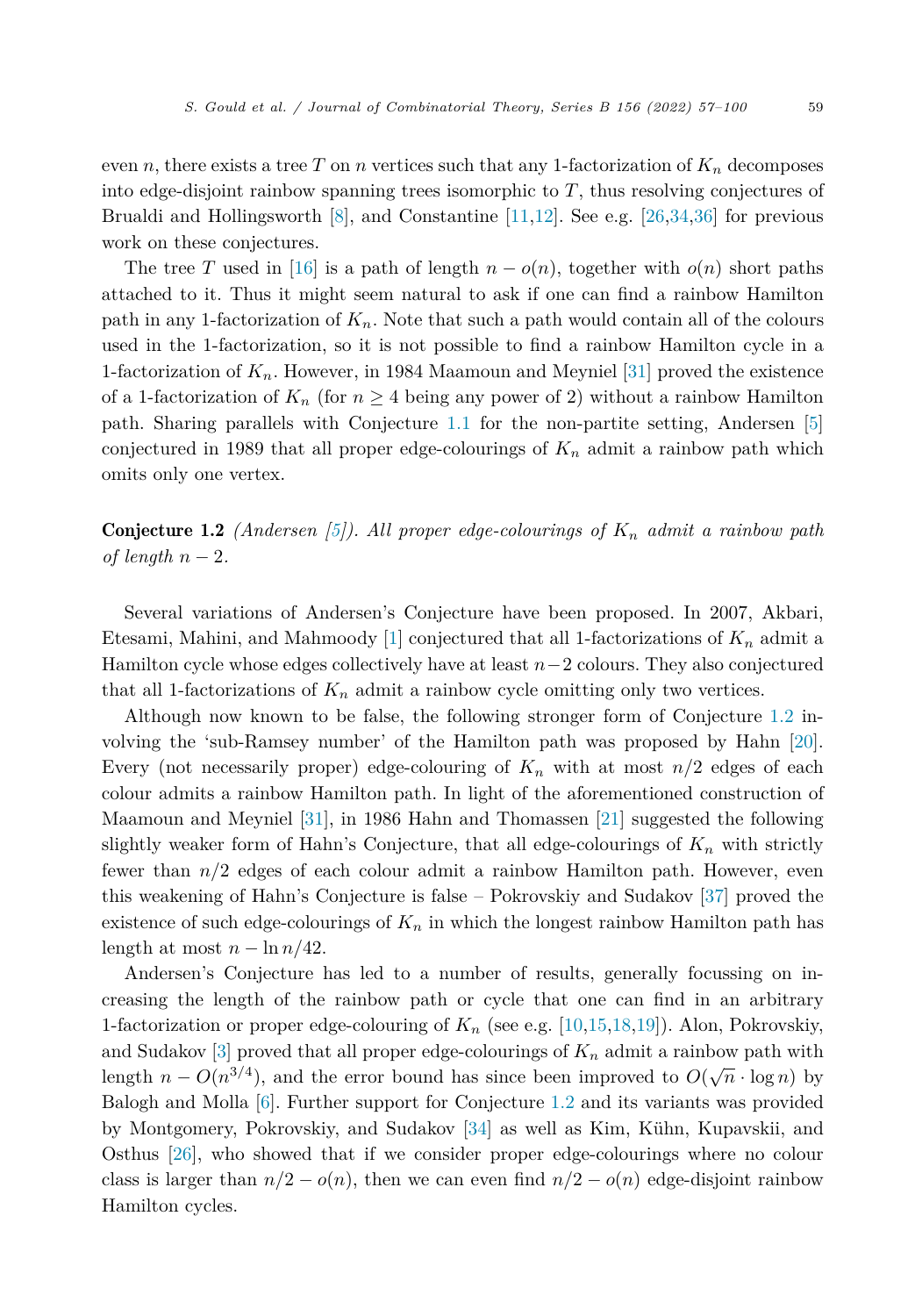#### <span id="page-4-0"></span>*1.2. Random colourings*

It is natural to consider these problems in a probabilistic setting, that is to consider random edge-colourings as well as random Latin squares. However, the 'rigidity' of the underlying structure makes these probability spaces very challenging to analyse. Recently significant progress was made by Kwan [\[27](#page-43-0)], who showed that almost all Latin squares contain a transversal, or equivalently, that almost all optimal edge-colourings of *Kn,n* admit a rainbow perfect matching. His analysis was carried out in a hypergraph setting, which also yields the result that almost all Steiner triple systems contain a perfect matching. Recently, this latter result was strengthened by Ferber and Kwan [\[14](#page-43-0)], who showed that almost all Steiner triple systems have an approximate decomposition into edge-disjoint perfect matchings. Here we show that Hahn's original conjecture (and thus Andersen's Conjecture as well) holds for almost all 1-factorizations, answering a recent question of Ferber, Jain, and Sudakov [\[13](#page-43-0)]. In what follows, we say a property holds 'with high probability' if it holds with a probability that tends to 1 as the number of vertices *n* tends to infinity.

**Theorem 1.3.** Let  $\phi$  be a uniformly random optimal edge-colouring of  $K_n$ . Then with high *probability,*

- *(i) φ admits a rainbow Hamilton path, and*
- $(iii)$   $\phi$  *admits a rainbow cycle*  $F$  *containing all of the colours.*

*In particular, if n is odd, then F is a rainbow Hamilton cycle.*

As discussed in Section [8](#page-41-0), there is a well-known correspondence between rainbow 2-factors in *n*-edge-colourings of  $K_n$  and transversals in symmetric Latin squares, as a transversal in a Latin square corresponds to a permutation  $\sigma$  of  $[n]$  such that the entries in positions  $(i, \sigma(i))$  are distinct for all  $i \in [n]$ . Based on this, we use Theorem 1.3(ii) to show that random symmetric Latin squares of odd order contain a *Hamilton transversal* with high probability. Here we say a transversal is *Hamilton* if the underlying permutation  $\sigma$ is an *n*-cycle.

**Corollary 1.4.** Let *n* be an odd integer and **L** a uniformly random symmetric  $n \times n$  Latin *square. Then with high probability* **L** *contains a Hamilton transversal.*

Further results on random Latin squares were recently obtained by Kwan and Sudakov [\[29\]](#page-43-0), who gave estimates on the number of intercalates in a random Latin square as well as their likely discrepancy. After the completion of the initial version of this paper, additional results on intercalates in random Latin squares were obtained by Kwan, Sah, and Sawhney [\[28\]](#page-43-0), which, together with the results of [\[29](#page-43-0)], resolve an old conjecture of McKay and Wanless [\[32](#page-43-0)]. In addition, Gould and Kelly [\[17](#page-43-0)] showed that an analogue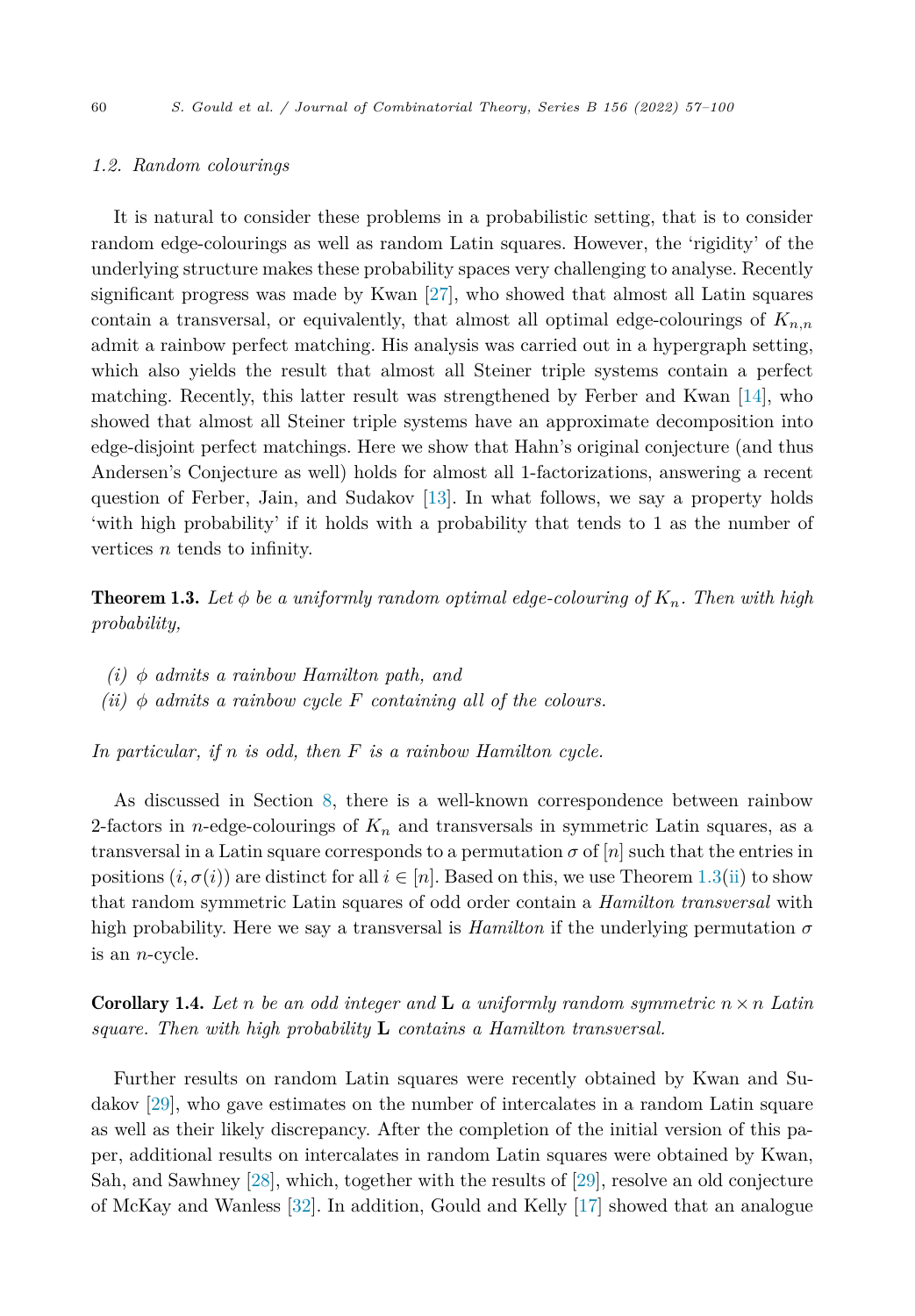of Corollary [1.4](#page-4-0) also holds when **L** is a uniformly random (not necessarily symmetric)  $n \times n$  Latin square, strengthening the aforementioned result of Kwan [\[27](#page-43-0)].

#### 2. Notation

In this section, we collect some definitions and notation that we will use throughout the paper.

For a graph *G* and (not necessarily distinct) vertex sets  $A, B \subseteq V(G)$ , we define  $E_G(A, B) := \{e = ab \in E(G) : a \in A, b \in B\}$ . We often simply write  $E(A, B)$ when *G* is clear from the context. We define  $e(A, B) := |E(A, B)|$ . For a vertex  $v \in V(G)$ , we define  $\partial_G(v)$  to be the set of edges of *G* which are incident to *v*. For a proper colouring  $\phi: E(G) \to \mathbb{N}$  and a colour  $c \in \mathbb{N}$ , we define  $E_c(G) := \{e \in E(G): \phi(e) = c\}$ and say that an edge  $e \in E_c(G)$  is a *c*-edge of *G*. For a vertex  $v \in V(G)$ , if *e* is a *c*-edge in *G* incident to *v*, then we say that the non-*v* endpoint of *e* is the *cneighbour* of *v*. For a vertex  $v \in V(G)$  and three colours  $c_1, c_2, c_3 \in \mathbb{N}$ , we say that the  $c_3$ -neighbour of the  $c_2$ -neighbour of the  $c_1$ -neighbour of v is the *end* of the  $c_1c_2c_3$ -walk *starting at v*, if all such edges exist. For a set of colours  $D \subseteq N$ , we define  $N_D(v) := \{w \in N_G(v): \phi(vw) \in D\}$ . For sets  $A, B \subseteq V(G)$  and a colour  $c \in \mathbb{N}$ , we define  $E_c(A, B) := \{e \in E(A, B) : \phi(e) = c\}$ . If *G* is not clear from the context, we sometimes also write  $E_G^c(A, B)$ . For any subgraph  $H \subseteq G$ , we define  $\phi(H) := \{\phi(e) : e \in E(H)\}.$  For a set of colours  $D \subseteq [n-1]$ , let  $\mathcal{G}_D^{\text{col}}$  be the set of pairs  $(G, \phi_G)$ , where *G* is a |*D*|-regular graph on a vertex set *V* of size *n*, and  $\phi_G$  is a 1factorization of *G* with colour set *D*. Often, we abuse notation and write  $G \in \mathcal{G}_D^{\text{col}}$ , and in this case we let  $\phi_G$  denote the implicit 1-factorization of *G*, sometimes simply writing  $\phi$ when *G* is clear from the context. For  $G \in \mathcal{G}_{[n-1]}^{\text{col}}$  and a set of colours  $D \subseteq [n-1]$ , we define the *restriction* of *G* to *D*, denoted  $G|_D$ , to be the spanning subgraph of *G* containing precisely those edges of *G* which have colour in *D*. Observe that  $G|_D \in \mathcal{G}_D^{\text{col}}$ . A subgraph  $H \subseteq G \in \mathcal{G}_D^{\text{col}}$  inherits the colours of its edges from *G*. Observe that uniformly randomly choosing a 1-factorization  $\phi$  of  $K_n$  on vertex set V and colour set  $[n-1]$  is equivalent to uniformly randomly choosing  $G \in \mathcal{G}_{[n-1]}^{\text{col}}$ . For any  $D \subseteq [n-1]$ ,  $G \in \mathcal{G}_{D}^{\text{col}}$ , and sets  $V' \subseteq V, D' \subseteq D$ , we define  $E_{V',D'}(G) := \{e = xy \in E(G): \phi_G(e) \in D', x, y \in V'\},\$ and we define  $e_{V',D'}(G) := |E_{V',D'}(G)|$ . For a hypergraph  $H$ , we write  $\Delta^c(\mathcal{H})$  to denote the maximum codegree of  $H$ ; that is, the maximum number of edges containing any two fixed vertices of  $H$ .

For a set D of size n and a partition  $P$  of D into m parts, we say that  $P$  is *equitable* to mean that all parts *P* of  $P$  satisfy  $|P| \in \{[n/m], [n/m]\}$ , and when it does not affect the argument, we will assume all parts of an equitable partition have size precisely *n/m*. For a set *S* and a real number  $p \in [0, 1]$ , a *p*-random subset  $T \subseteq S$  is a random subset in which each element of *S* is included in *T* independently with probability *p*. A  $\beta$ *random* subgraph of a graph *G* is a spanning subgraph of *G* where the edge-set is a  $β$ -random subset of  $E(G)$ . For an event  $ε$  in any probability space, we write  $\overline{ε}$  to denote the complement of  $\mathcal{E}$ . For real numbers  $a, b, c$  such that  $b > 0$ , we write  $a = (1 \pm b)c$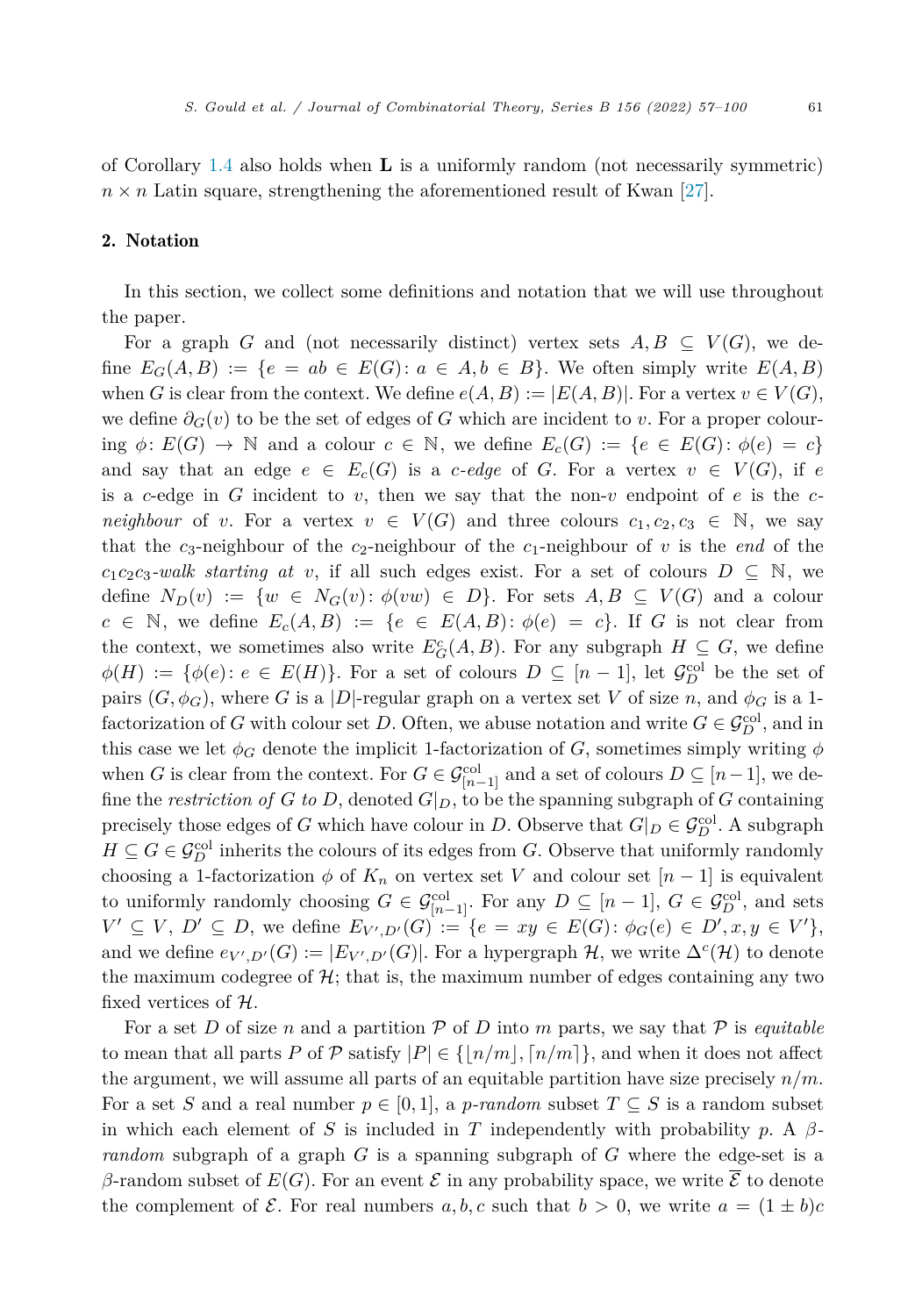<span id="page-6-0"></span>to mean that the inequality  $(1 - b)c \le a \le (1 + b)c$  holds. For a natural number  $n \in$ N, we define  $[n] := \{1, 2, \ldots, n\}$ , and  $[n]_0 := [n] \cup \{0\}$ . We write  $x \ll y$  to mean that for any  $y \in (0,1]$  there exists an  $x_0 \in (0,1)$  such that for all  $0 < x \leq x_0$  the subsequent statement holds. Hierarchies with more constants are defined similarly and should be read from the right to the left. Constants in hierarchies will always be real numbers in (0*,* 1]. We assume large numbers to be integers if this does not affect the argument.

#### 3. Overview of the proof

In this section, we provide an overview of the proof of Theorem [1.3](#page-4-0). In Section [4](#page-9-0) we prove Theorem [1.3](#page-4-0) in the case when *n* is even assuming two key lemmas which we prove in later sections. In particular, we assume that *n* is even in Sections 3–[7,](#page-26-0) so that the optimal edge-colouring  $\phi$  we work with is a 1-factorization of  $K_n$ . In Section [8](#page-41-0) we derive Theorem [1.3](#page-4-0) in the case when *n* is odd from the case when *n* is even. We will also deduce Corollary [1.4](#page-4-0) from Theorem [1.3\(ii\)](#page-4-0) in Section [8](#page-41-0). Throughout the proof we work with constants  $\varepsilon$ ,  $\gamma$ ,  $\eta$ , and  $\mu$  satisfying the following hierarchy:

$$
1/n \ll \varepsilon \ll \gamma \ll \eta \ll \mu \ll 1. \tag{3.1}
$$

Our proof uses the absorption method as well as switching techniques. Note that the latter is a significant difference to [[14,27\]](#page-43-0), which rely on the analysis of the random greedy triangle removal process, as well as modifications of arguments in [[24,30\]](#page-43-0) which bound the number of Steiner triple systems. Our main objective is to show that with high probability, in a random 1-factorization, we can find an absorbing structure inside a random subset of  $\Theta(\mu n)$  reserved vertices, using a random subset of  $\Theta(\mu n)$  reserved colours. A recent result [\[16](#page-43-0), Lemma 16], based on hypergraph matchings, enables us to find a long rainbow path avoiding these reserved vertices and colours, and using our absorbing structure, we extend this path to a rainbow Hamilton path. More precisely, we randomly 'reserve'  $\Theta(\mu n)$  vertices and colours and show that with high probability we can find an absorbing structure. This absorbing structure consists of a subgraph *G*abs containing only reserved vertices and colours and all but at most *γn* of them. Moreover  $G_{\text{abs}}$  contains 'flexible' sets of vertices and colours  $V_{\text{flex}}$  and  $C_{\text{flex}}$  each of size  $\eta n$ , with the following crucial property:

(†) for any pair of equal-sized subsets  $X \subseteq V_{\text{flex}}$  and  $Y \subseteq C_{\text{flex}}$  of size at most  $\eta n/2$ , the graph  $G_{\text{abs}} - X$  contains a spanning rainbow path whose colours avoid *Y*.

In fact, this spanning rainbow path has the same end vertices, regardless of the choice of *X* and *Y* . Given this absorbing structure, we find a rainbow Hamilton path in the following three steps: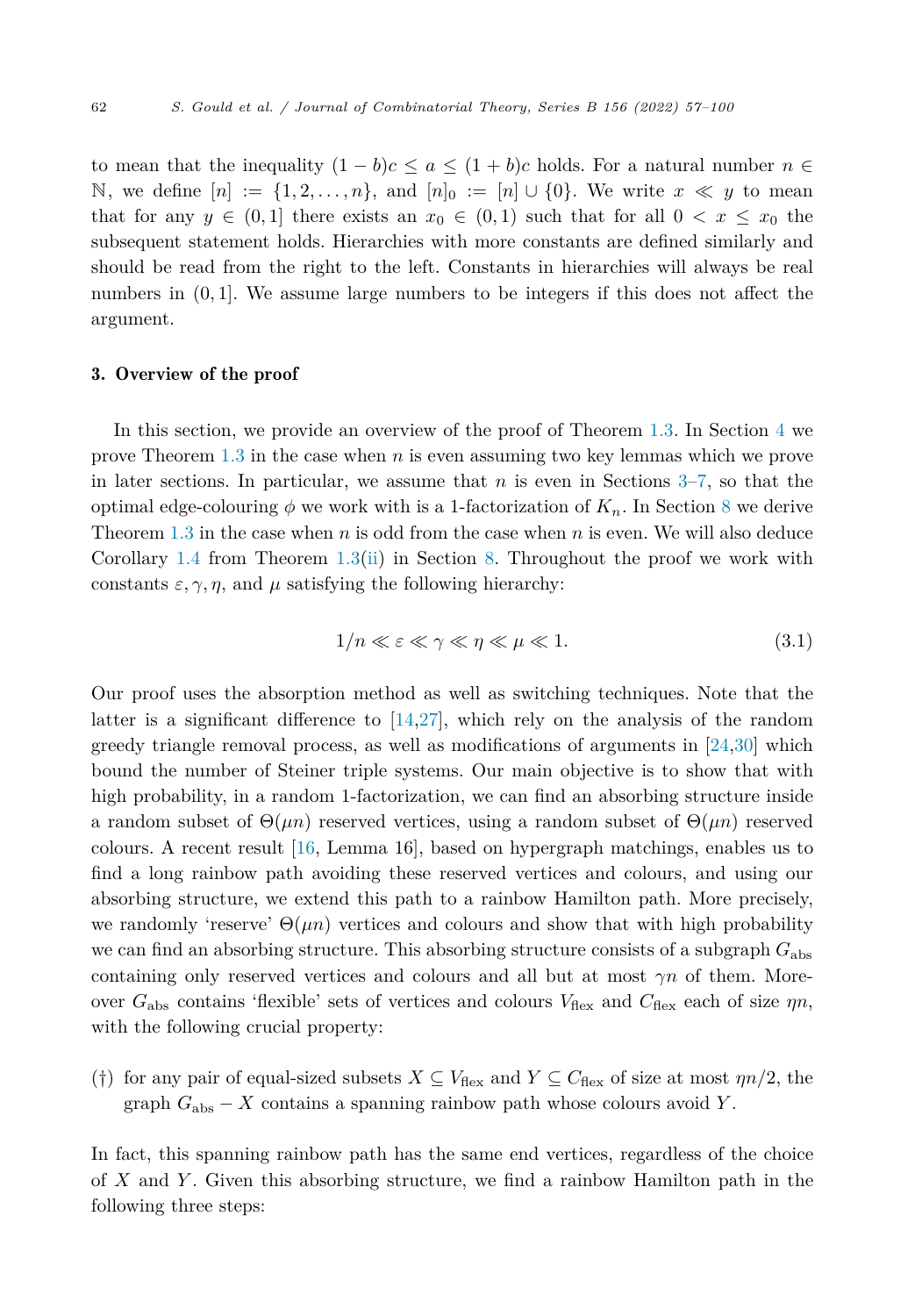

<span id="page-7-0"></span>Fig. 1. A  $(v, c)$ -absorber, where  $\phi(e_i) = i$ . The paths  $P_1$  and  $P_2$  are drawn as zigzags.

- (1) Long path step: Apply [\[16,](#page-43-0) Lemma 16] to obtain a long rainbow path  $P_1$  containing only non-reserved vertices and colours. Moreover,  $P_1$  contains all but at most  $\gamma n$  of them.
- (2) **Covering step:** 'Cover' the vertices and colours not in  $G_{\text{abs}}$  or  $P_1$  using the flexible sets, by greedily constructing a path  $P_2$  containing them as well as sets  $X \subseteq V_{\text{flex}}$ and  $Y \subseteq C_{\text{flex}}$  of size at most  $\eta n/2$ .
- (3) Absorbing step: 'Absorb' the remaining vertices and colours, by letting *P*<sup>3</sup> be the rainbow path guaranteed by (†).

In the covering step, we can ensure that  $P_2$  shares one end with  $P_1$  and one end with *P*<sub>3</sub> so that  $P_1 \cup P_2 \cup P_3$  is a rainbow Hamilton path, as desired. These steps are fairly straightforward, so the majority of the paper is devoted to building the absorbing structure, that is, the subgraph  $G_{\text{abs}}$  which satisfies (†) with respect to 'flexible' sets  $V_{\text{flex}}$  and  $C_{\text{flex}}$ . This argument is split into two parts. Lemma [4.9,](#page-14-0) proved in Section [6,](#page-17-0) asserts that, subject to some quasirandomness conditions, we can build our absorbing structure using our randomly reserved vertices and colours; Lemma [4.8](#page-14-0), proved in Section [7](#page-26-0), asserts that a typical 1-factorization of  $K_n$  has these quasirandom properties.

#### *3.1. Absorption*

To design our absorbing structure, we employ a strategy sometimes called 'distributed absorption', first introduced by Montgomery [\[33](#page-43-0)]. The details of this are presented in Section [4](#page-9-0), but we provide an overview now. Our absorbing structure consists of many 'gadgets' pieced together in a particular way. In particular, for a vertex *v* and colour *c*, a  $(v, c)$ -absorber (see Definition [4.1](#page-9-0) and Fig. 1) is a small subgraph containing both  $v$ and an edge coloured *c*, with the following property: It contains a rainbow path which is spanning and which uses one of each colour assigned to its edges, and it also contains a rainbow path which includes all of its vertices except *v* and an edge of every one if its colours except *c*; moreover, these paths have the same end vertices. We refer to the former path as the  $(v, c)$ -absorbing path and the latter as the  $(v, c)$ -avoiding path (again, see Definition [4.1\)](#page-9-0).

We build our absorbing structure out of  $(v, c)$ -absorbers, along with short rainbow paths linking them together, using an auxiliary bipartite graph *H* as a template (see Definition [4.2](#page-10-0) and Fig. [2](#page-8-0)), where one part of *H* is a set of vertices (including  $V_{\text{flex}}$ ) and the other part is a set of colours (including  $C_{\text{flex}}$ ). For every edge  $vc \in E(H)$ , we will have a  $(v, c)$ -absorber in the absorbing structure. When proving  $(\dagger)$ , if v or c is in X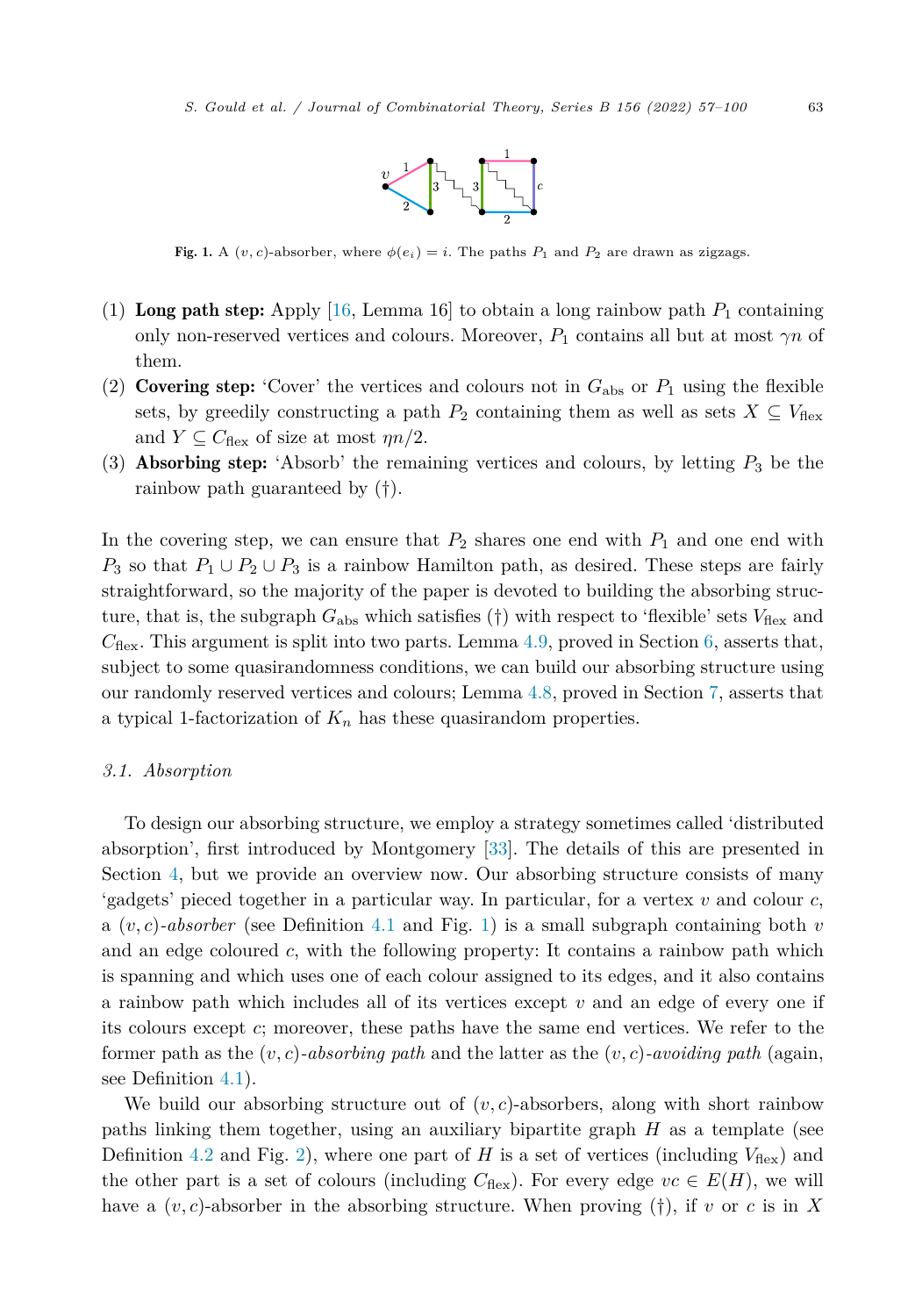<span id="page-8-0"></span>

**Fig. 2.** An *H*-absorber where *H*  $\cong K_{2,2}$  with bipartition  $({v_1, v_2}, {c_1, c_2})$ .

or *Y*, then the spanning rainbow path in  $G_{\text{abs}} - X$  contains the  $(v, c)$ -avoiding path, and otherwise it may contain the  $(v, c)$ -absorbing path. More precisely, we find a perfect matching of  $H - (X \cup Y)$ , and we use the  $(v, c)$ -absorbing path for every matched pair of vertex *v* and colour *c*.

A naive approach would be to use the complete bipartite graph with parts  $V_{\text{flex}}$  and  $C_{\text{flex}}$  as our template  $H$ ; however, this would require too many absorbing gadgets. Instead, we choose a much sparser template graph *H* that is *robustly matchable* with respect to  $V_{\text{flex}}$  and  $C_{\text{flex}}$  (see Definition [4.3](#page-11-0)); we use a result of Montgomery [[33,](#page-43-0) Lemma 10.7] to construct a robustly matchable bipartite graph with maximum degree  $O(1)$ . Thus, we only need  $\Theta(\eta n)$  absorbing gadets to build an absorbing structure satisfying (†). Using that  $\eta \ll \mu$ , we can build such an absorbing structure inside the random subset of  $\Theta(\mu n)$ vertices and  $\Theta(\mu n)$  colours (see Lemma [6.4\)](#page-21-0). However, our absorbing structure needs to contain all but at most  $\gamma n$  of the reserved vertices and colours. To that end, we attach a long rainbow path using almost all of the remaining reserved vertices and colours that we call a *tail* (see Definition [4.2](#page-10-0)); this is accomplished using the semi-random method, implemented via hypergraph matchings results (see Lemma [6.5](#page-23-0)). We use a similar approach in the long path step.

#### *3.2. Analysing a random* 1*-factorization of K<sup>n</sup>*

To build the absorbing structure described in Section [3.1,](#page-7-0) we need to show that a typical 1-factorization of  $K_n$  satisfies some quasirandom properties. We call these properties *local edge-resilience* and *robust gadget-resilience* (see Definitions [4.6](#page-13-0) and [4.7\)](#page-13-0), and we prove they hold for typical 1-factorizations in Lemma [4.8](#page-14-0). Standard arguments can be used to show that these properties hold with high probability for a (not necessarily proper) edge-colouring of  $K_n$  where each edge is assigned one of  $n$  colours independently and uniformly at random; however, it is much more challenging to prove this for a random 1-factorization. We prove Lemma [4.8](#page-14-0) using a 'coloured version' of switching arguments that are commonly used to study random regular graphs. Unfortunately, 1-factorizations of the complete graph  $K_n$  are 'rigid' structures, in the sense that it is difficult to make local changes without global ramifications on such a 1-factorization. Thus, instead of analysing switchings between graphs in  $\mathcal{G}_{[n-1]}^{\text{col}}$ , we will analyse switchings between graphs in  $\mathcal{G}_D^{\text{col}}$  for appropriately chosen  $D \subsetneq [n-1]$ . In the setting of random Latin squares,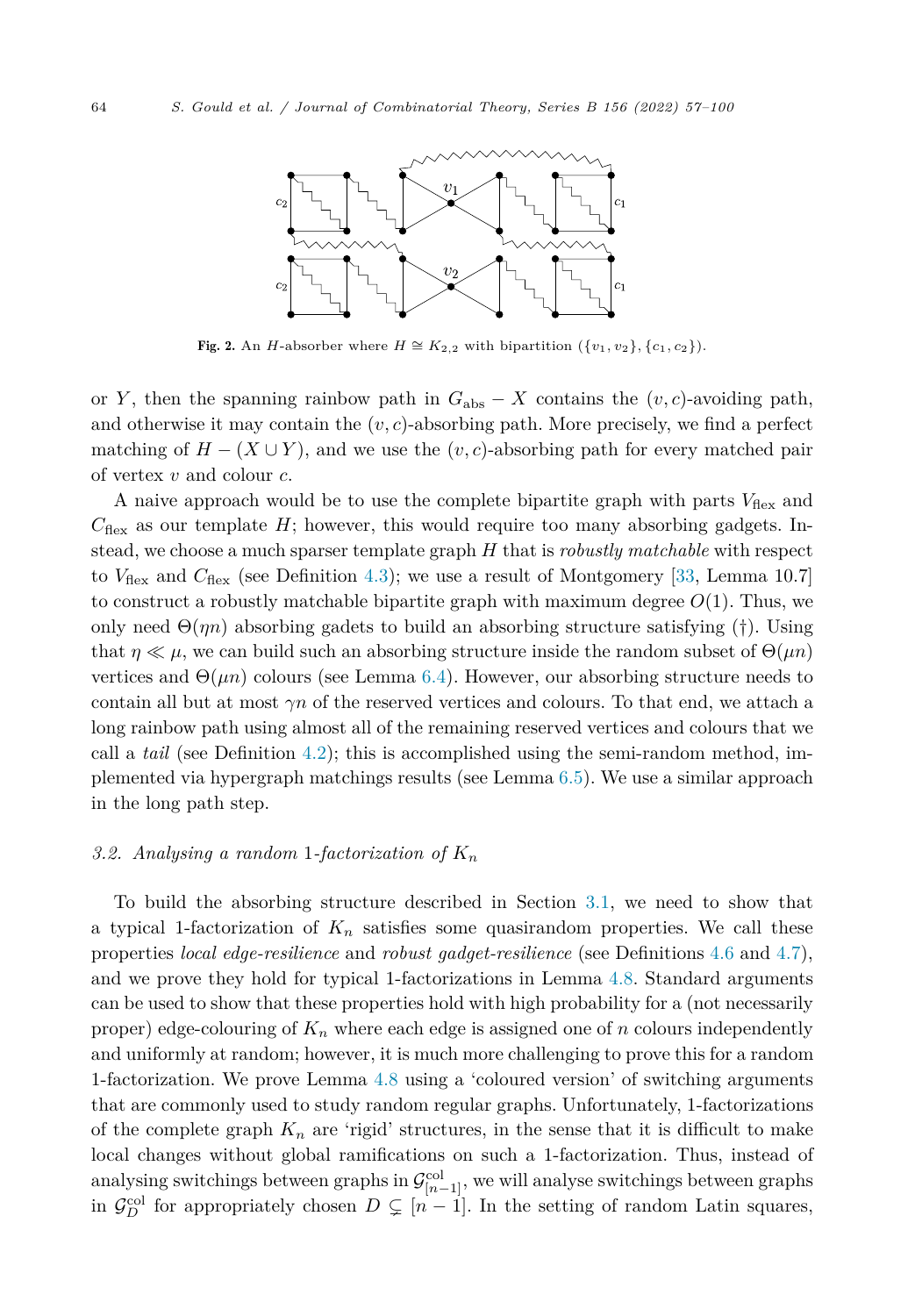<span id="page-9-0"></span>this approach was used by McKay and Wanless [\[32](#page-43-0)] and further developed by Kwan and Sudakov [\[29](#page-43-0)], and we build on their ideas.

We use results on the number of 1-factorizations of dense regular graphs due to Kahn and Lovász (see Theorem [7.10](#page-39-0)) and Ferber, Jain, and Sudakov (see Theorem [7.11](#page-39-0)) to study the number of completions of a graph  $H \in \mathcal{G}_D^{\text{col}}$  to a graph  $G \in \mathcal{G}_{[n-1]}^{\text{col}}$ , and we use this information to compare the probability space corresponding to a uniform random choice of  $\mathbf{H} \in \mathcal{G}_{D}^{\text{col}}$ , with the probability space corresponding to a uniform random choice of **G** ∈  $\mathcal{G}_{[n-1]}^{col}$ . In particular, if a uniformly random **H** ∈  $\mathcal{G}_{D}^{col}$  is extended uniformly at random to obtain a colouring  $\mathbf{H}' \in \mathcal{G}_{[n-1]}^{\text{col}}$ , then  $\mathbf{H}'$  is not chosen uniformly at random from  $\mathcal{G}_{[n-1]}^{\text{col}}$ , since different choices of  $H \in \mathcal{G}_D^{\text{col}}$  have different numbers of extensions; however, **H**<sup> $\prime$ </sup> can be compared to a uniformly random  $\mathbf{G} \in \mathcal{G}_{[n-1]}^{\text{col}}$  as follows (see also Corollary [7.12](#page-39-0)). For an absolute constant *C*, and for each  $K \in \mathcal{G}_{[n-1]}^{\text{col}},$ 

$$
\mathbb{P}\left[\mathbf{G} = K\right] = \mathbb{P}\left[\mathbf{H}' = K\right] \cdot \exp(\pm n^{2-1/C}).
$$

Therefore, any property that holds for **H** with probability at least  $1 - \exp(-\Omega(n^2))$  also holds with high probability for  $\mathbf{G}|_D$ . Our switching arguments yield local edge-resilience and robust gadget-resilience for **H** with high enough probability (see Lemmas [7.1](#page-27-0) and [7.8](#page-31-0)) to apply Corollary [7.12](#page-39-0).

#### 4. Proving Theorem [1.3](#page-4-0)

In this section, let  $\phi$  be a 1-factorization of  $K_n$  with vertex set V and colour set  $C = [n-1]$ . We first present the details of our absorbing structure, and in Section [4.1](#page-13-0), we prove Theorem  $1.3$  (in the case when  $n$  is even) subject to its existence. We begin by introducing our absorbing gadgets in the following definition (see also Fig. [1](#page-7-0)).

**Definition 4.1.** For every  $v \in V$  and  $c \in C$ , a  $(v, c)$ *-absorbing gadget* is a subgraph of  $K_n$ of the form  $A = T \cup Q$  such that the following holds:

- $T \cong K_3$  and  $Q \cong C_4$ ,
- *T* and *Q* are vertex-disjoint,
- $v \in V(T)$  and there is a unique edge  $e \in E(Q)$  such that  $\phi(e) = c$ ,
- if  $e_1, e_2 \in E(T)$  are the edges incident to *v*, then there is matching  $\{e'_1, e'_2\}$  in *Q* not containing *e* such that  $\phi(e_i) = \phi(e'_i)$  for  $i \in \{1, 2\},$
- if  $e_3 \in E(T)$  is the edge not incident to *v*, then there is an edge  $e'_3 \in E(Q)$  such that  ${e'_3, e}$  is a matching in *Q* and  $\phi(e_3) = \phi(e'_3) \neq c$ .

In this case, a pair  $P_1$ ,  $P_2$  of paths *completes* the  $(v, c)$ -absorbing gadget  $A = T \cup Q$  if

- the ends of  $P_1$  are non-adjacent vertices in  $Q$ ,
- one end of  $P_2$  is in  $Q$  but not incident to  $e$  and the other end of  $P_2$  is in  $V(T) \setminus \{v\}$ ,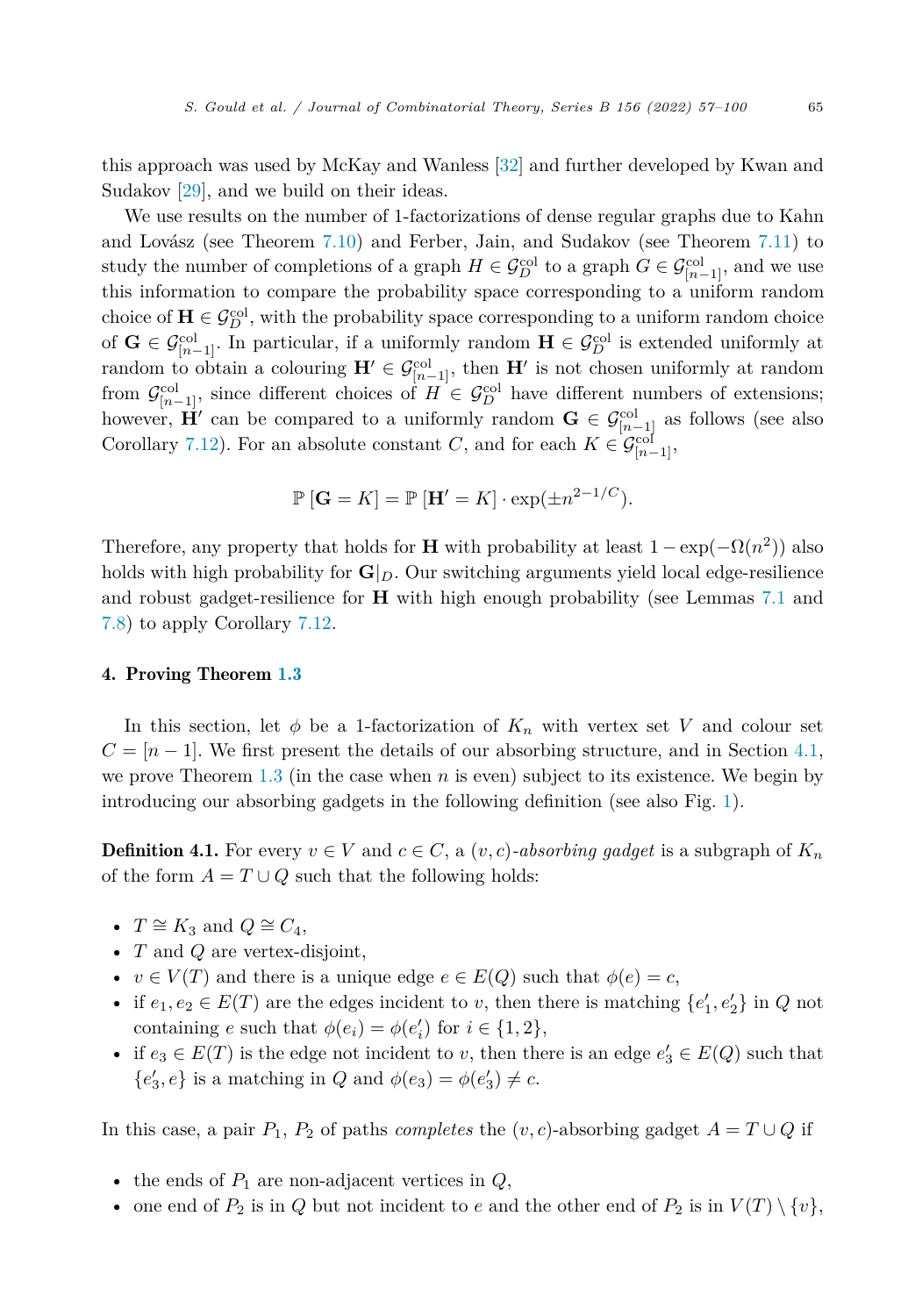- <span id="page-10-0"></span>• *P*<sup>1</sup> and *P*<sup>2</sup> are vertex-disjoint and both *P*<sup>1</sup> and *P*<sup>2</sup> are internally vertex-disjoint from *A*,
- $P_1 \cup P_2$  is rainbow, and
- $\phi(P_1 \cup P_2) \cap \phi(A) = \varnothing$ ,

and we say  $A' := A \cup P_1 \cup P_2$  is a  $(v, c)$ *-absorber*. We also define the following.

- The path *P* with edge-set  $E(P_1) \cup E(P_2) \cup \{e'_1, e'_2, e_3\}$  is the  $(v, c)$ *-avoiding* path in  $A'$ , and the path  $P'$  with edge-set  $E(P_1) \cup E(P_2) \cup \{e_1, e_2, e'_3, e\}$  is the  $(v, c)$ -absorbing path in  $A'$ .
- A vertex in  $V(A) \setminus \{v\}$ , a colour in  $\phi(A) \setminus \{c\}$ , or an edge in  $E(A)$  is used by the (*v, c*)-absorbing gadget *A*.

It is convenient for us to distinguish between a  $(v, c)$ -absorbing gadget and a  $(v, c)$ absorber, because when we build our absorbing structure, we first find a  $(v, c)$ -absorbing gadget for every  $vc \in E(H)$  and then find the paths completing each absorbing gadget. We also find an additional set of paths that 'links' the gadgets together, as in the following definition.

**Definition 4.2.** Let *H* be a bipartite graph with bipartition  $(V', C')$  where  $V' \subseteq V$  and  $C' \subseteq C$ , and suppose  $\mathcal{A} = \{A_{v,c} : vc \in E(H)\}\$  where  $A_{v,c}$  is a  $(v, c)$ -absorbing gadget.

- We say A *satisfies* H if whenever  $A_{v,c}, A_{v',c'} \in A$  for some  $(v, c) \neq (v', c')$ , no vertex in  $V(A_{v,c})$  or colour in  $\phi(A_{v,c})$  is used by  $A_{v',c'}.$
- If  $P$  is a collection of vertex-disjoint paths of length 4, then we say  $P$  *completes*  $\mathcal A$  if the following holds:
	- $\bigcup_{P \in \mathcal{P}} P$  is rainbow,
	- $-$  no colour that is either in *C*<sup> $\prime$ </sup> or is used by a  $(v, c)$ -absorbing gadget  $A_{v, c} \in \mathcal{A}$ appears in a path  $P \in \mathcal{P}$ ,
	- $-$  no vertex that is either in *V'* or is used by a  $(v, c)$ -absorbing gadget  $A_{v, c} \in A$  is an internal vertex of a path  $P \in \mathcal{P}$ ,
	- for every  $(v, c)$ -absorbing gadget  $A_{v, c}$  ∈ A there is a pair of paths  $P_1, P_2$  ∈  $\mathcal P$  such that  $P_1$  and  $P_2$  complete  $A_{v,c}$  to a  $(v,c)$ -absorber  $A'_{v,c}$ , and
	- *–* the graph  $(\bigcup_{A\in\mathcal{A}} A \cup \bigcup_{P\in\mathcal{P}} P) \setminus V'$  is connected and has maximum degree three, and  $P$  is minimal subject to this property.
- We say  $(A, \mathcal{P})$  is an *H-absorber* if *A* satisfies *H* and is completed by  $\mathcal{P}$ . See Fig. [2.](#page-8-0)
- We say a rainbow path *T* is a *tail* of an *H*-absorber  $(A, P)$  if
	- one of the ends of *T*, say *x*, is in a  $(v, c)$ -absorbing gadget  $A_{v, c} \in A$  such that  $x \neq v$ ,
	- *V* (*T*) ∩ *V* (*A*) ⊆ {*x*} for all *A* ∈ A and *V* (*T*) ∩ *V* (*P*) = ∅ for all *P* ∈ P, and
	- $-\phi(T) \cap \phi(A) = \varnothing$  for all  $A \in \mathcal{A}$  and  $\phi(T) \cap \phi(P) = \varnothing$  for all  $P \in \mathcal{P}$ .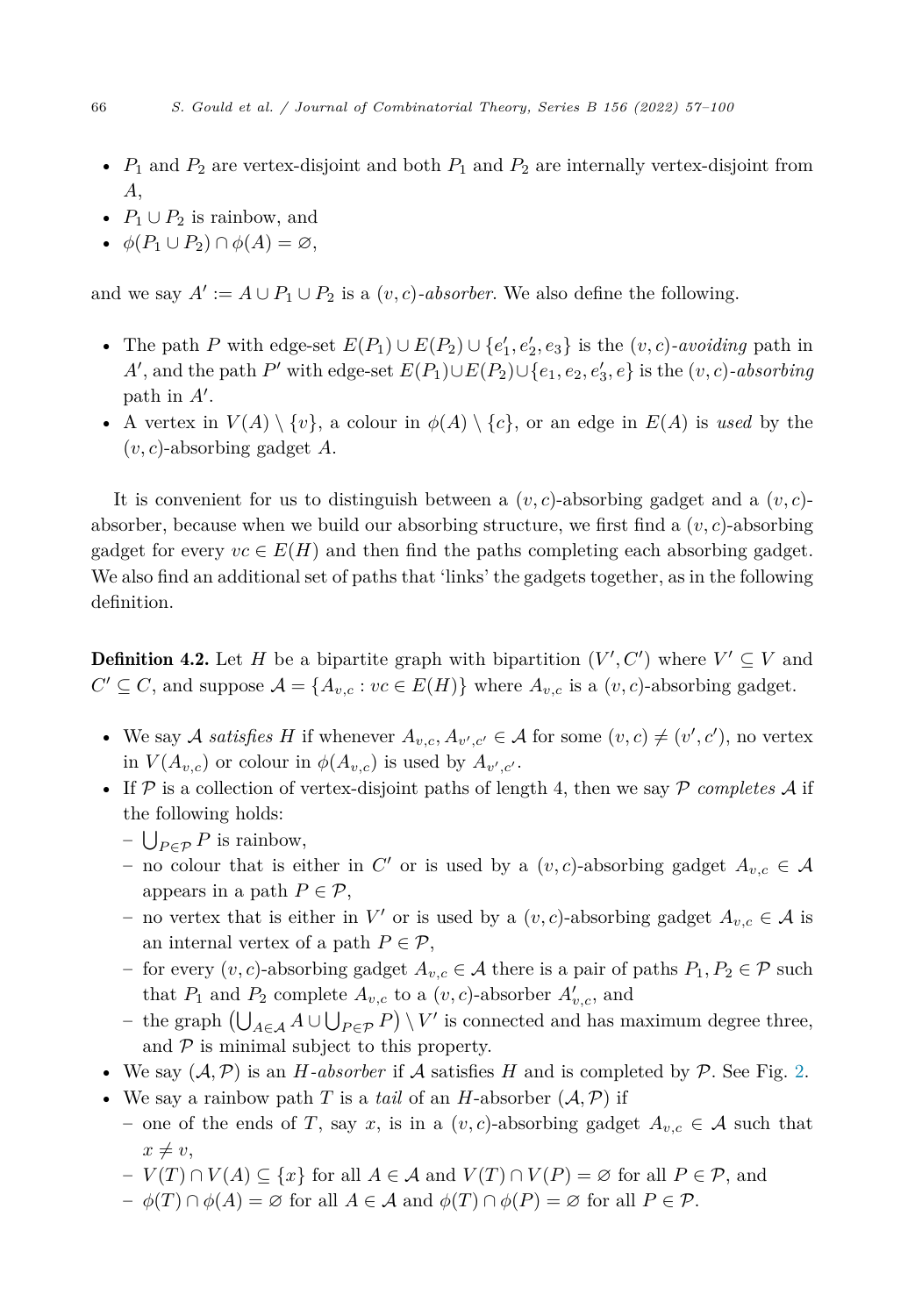- <span id="page-11-0"></span>• For every matching M in H, we define the *path* absorbing M in  $(A, \mathcal{P}, T)$  to be the rainbow path *P* such that
	- $-P$  contains  $\bigcup_{P' \in \mathcal{P}} P' \cup T$  and
	- for every *vc* ∈ *E*(*H*), if *vc* ∈ *E*(*M*), then *P* contains the (*v*, *c*)-absorbing path in the  $(v, c)$ -absorber  $A'_{v, c}$  and P contains the  $(v, c)$ -avoiding path otherwise (that is,  $V(P) \cap V' = V(M) \cap V'$  and  $\phi(P) \cap C' = V(M) \cap C'$ .

Note that if  $P$  completes  $A$ , then some of the paths in  $P$  will complete absorbing gadgets in  $A$  to absorbers, while the remaining set of paths  $P' \subseteq P$  will be used to connect all the absorbing gadgets in A. More precisely, there is an enumeration  $A_1, \ldots, A_{|\mathcal{A}|}$  of A and an enumeration  $P_1, \ldots, P_{|\mathcal{A}|-1}$  of  $\mathcal{P}'$  such that each  $P_i$  joins  $A_i$  to  $A_{i+1}$ . In particular, for each  $i \in [|\mathcal{A}|] \setminus \{1, |\mathcal{A}|\}$ , each vertex in  $A_i \setminus V'$  is the endpoint of precisely one path in  $\mathcal{P}$  $(\text{and thus has degree three in } \bigcup_{A \in \mathcal{A}} A \cup \bigcup_{P \in \mathcal{P}} P)$ , while both  $A_1 \setminus V'$  and  $A_{|\mathcal{A}|} \setminus V'$  contain precisely one vertex which is not the endpoint of some path in  $P$  (and thus these two vertices have degree two in  $\bigcup_{A \in \mathcal{A}} A \cup \bigcup_{P \in \mathcal{P}} P$ ). Any tail *T* of an *H*-absorber  $(\mathcal{A}, \mathcal{P})$  has to start at one of these two vertices. Altogether this means that, given any matching *M* of  $H$ , the path absorbing  $M$  in  $(A, \mathcal{P}, T)$  in the definition above actually exists.

Our absorbing structure is essentially an *H*-absorber  $(A, \mathcal{P})$  with a tail *T* and flexible sets  $V_{\text{flex}}$ ,  $C_{\text{flex}} \subseteq V(H)$  for an appropriately chosen template *H*. If  $H - (X \cup Y)$  has a perfect matching *M*, then the path absorbing *M* in  $(A, \mathcal{P}, T)$  satisfies (†). This fact motivates the property of *H* that we need in the next definition.

**Definition 4.3.** Let *H* be a bipartite graph with bipartition  $(A, B)$  such that  $|A| = |B|$ , and let  $A' \subseteq A$  and  $B' \subseteq B$  such that  $|A'| = |B'|$ .

- We say *H* is *robustly matchable* with respect to  $A'$  and  $B'$  if for every pair of sets X and *Y* where  $X \subseteq A'$ ,  $Y \subseteq B'$ , and  $|X| = |Y| \leq |A'|/2$ , there is a perfect matching in  $H - (X ∪ Y)$ .
- In this case, we say *A*<sup> $\prime$ </sup> and *B*<sup> $\prime$ </sup> are *flexible* and *A* \ *A*<sup> $\prime$ </sup> and *B* \ *B*<sup> $\prime$ </sup> are *buffer sets*.

This concept was first introduced by Montgomery [\[33](#page-43-0)]. If *H* is robustly matchable with respect to  $V_{\text{flex}}$  and  $C_{\text{flex}}$ , then an *H*-absorber  $(\mathcal{A}, \mathcal{P})$  with tail *T* satisfies (†). The last property of our absorbing structure that we need is that the flexible sets allow us to execute the covering step, which we capture in the following definition.

**Definition 4.4.** Let  $V_{\text{flex}} \subseteq V$ , let  $C_{\text{flex}} \subseteq C$ , and let  $G_{\text{flex}}$  be a spanning subgraph of  $K_n$ .

- If  $u, v \in V$  and  $c \in C$ , and  $P \subseteq G_{\text{flex}}$  is a rainbow path of length four such that – *u* and *v* are the ends of *P*,
	- $v' = u', w, v' \in V_{\text{flex}}, \text{ where } uu', u'w, w'v', vv' \in E(P),$
	- $\phi(uu'), \phi(wv'), \phi(vv') \in C_{\text{flex}}, \text{ and}$
	- $-\phi(u'w) = c,$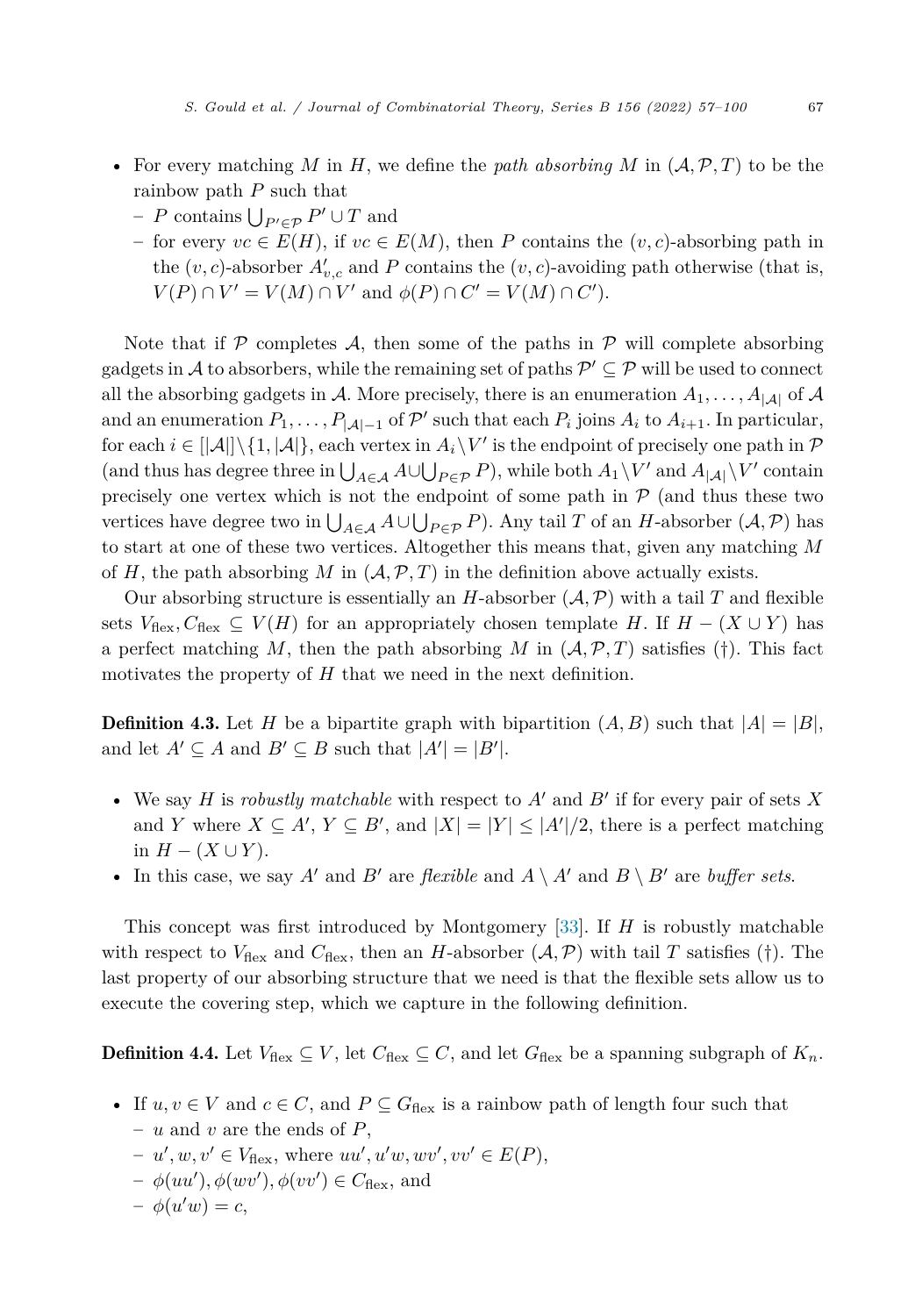<span id="page-12-0"></span>then *P* is a  $(V_{\text{flex}}, C_{\text{flex}}, G_{\text{flex}})$ -cover of *u, v,* and *c*.

- If *P* is a rainbow path such that  $P = \bigcup_{i=1}^{k} P_i$  where  $P_i$  is a  $(V_{\text{flex}}, C_{\text{flex}}, G_{\text{flex}})$ cover of  $v_i, v_{i+1}$ , and  $c_i$ , then *P* is a ( $V_{\text{flex}}, C_{\text{flex}}, G_{\text{flex}}$ )-cover of  $\{v_1, \ldots, v_{k+1}\}\$ and  $\{c_1, \ldots, c_k\}.$
- If *H* is a regular bipartite graph with bipartition  $(V', C')$  where  $V' \subseteq V$  and  $C' \subseteq C$ such that
	- *H* is robustly matchable with respect to  $V_{\text{flex}}$  and  $C_{\text{flex}}$  where  $|V_{\text{flex}}|, |C_{\text{flex}}| \geq \delta n$ , and
	- for every  $u, v \in V$  and  $c \in C$ , there are at least  $\delta n^2$  ( $V_{\text{flex}}$ ,  $C_{\text{flex}}$ ,  $G_{\text{flex}}$ )-covers of *u, v*, and *c*,
	- then *H* is a *δ*-*absorbing template with flexible sets* ( $V_{\text{flex}}, C_{\text{flex}}, G_{\text{flex}}$ ).
- If (A*,*P) is an *H*-absorber where *H* is a *δ*-absorbing template and *T* is a tail for  $(A, P)$ , then  $(A, P, T, H)$  is a *δ*-*absorber*.

A 36*γ*-absorber has the properties we need to execute both the covering step and the absorbing step, which we make formal with the next proposition.

First, we introduce the following convenient convention. Given  $V'' \subseteq V' \subseteq V$  and  $C'' \subseteq C' \subseteq C$ , we say that  $(V'', C'')$  is *contained* in  $(V', C')$  with *δ-bounded remainder* if  $V'' \subseteq V'$ ,  $C'' \subseteq C'$ , and  $|V' \setminus V''|, |C' \setminus C''| \le \delta n$ . If *G* is a spanning subgraph of  $K_n$ ,  $V' \subseteq V$ , and  $C' \subseteq C$ , then we say a graph  $G'$  is *contained* in  $(V', C', G)$  with  $\delta$ *bounded remainder* if  $(V(G'), \phi(G'))$  is contained in  $(V', C')$  with *δ*-bounded remainder and  $G' \subseteq G$ .

**Proposition 4.5.** *If*  $(A, P, T, H)$  *is a δ-absorber and*  $P'$  *is a rainbow path contained in*  $(V \setminus V', C \setminus C', G')$  with  $\delta/18$ -bounded remainder where

- $V' = \bigcup_{A \in \mathcal{A}} V(A) \cup \bigcup_{P \in \mathcal{P}} V(P) \cup V(T)$
- $C' = \bigcup_{A \in \mathcal{A}} \phi(A) \cup \bigcup_{P \in \mathcal{P}} \phi(P) \cup \phi(T)$ *, and*
- *G*<sup> $\prime$ </sup> *is the complement of*  $\bigcup_{A \in \mathcal{A}} A \cup \bigcup_{P \in \mathcal{P}} P \cup T$ ,

*then there is both a rainbow Hamilton path containing P*- *and a rainbow cycle containing P*- *and all of the colours in C.*

**Proof.** Order the colours in  $C \setminus (\phi(P') \cup C')$  as  $c_1, \ldots, c_k$ , and note that  $k \leq \delta n/18$ . Order the vertices in  $V \setminus (V(P') \cup V')$  as  $v_1, \ldots, v_\ell$ . Using that *H* is regular, it is easy to see that  $|V'| = |C'| + 1$ , and thus  $\ell = k - 1$ . Let  $v_0$  and  $v'_0$  be the ends of  $P'$ , let *u* be the end of *T* not in  $V(A)$  for any  $A \in \mathcal{A}$ , and let  $u'$  be the unique vertex in  $\bigcup_{A \in \mathcal{A}} V(A) \setminus V(T)$ of degree two in  $\bigcup_{A \in \mathcal{A}} A \cup \bigcup_{P \in \mathcal{P}} P$ . Let  $(V_{\text{flex}}, C_{\text{flex}}, G_{\text{flex}})$  be the flexible sets of *H*.

First we show that there is a rainbow Hamilton path containing P'. We claim there is a  $(V_{\text{flex}}, C_{\text{flex}}, G_{\text{flex}})$ -cover P'' of  $\{v_0, \ldots, v_k\}$  and  $\{c_1, \ldots, c_k\}$ , where  $v_k := u$ . Suppose for  $j \in [k-1]$  and  $i < j$  that  $P_i$  is a  $(V_{\text{flex}}, C_{\text{flex}}, G_{\text{flex}})$ -cover of  $v_i, v_{i+1}$ , and  $c_{i+1}$  such that  $\bigcup_{i < j} P_i$  is a rainbow path. We show that there exists a  $(V_{\text{flex}}, C_{\text{flex}}, G_{\text{flex}})$ -cover  $P_j$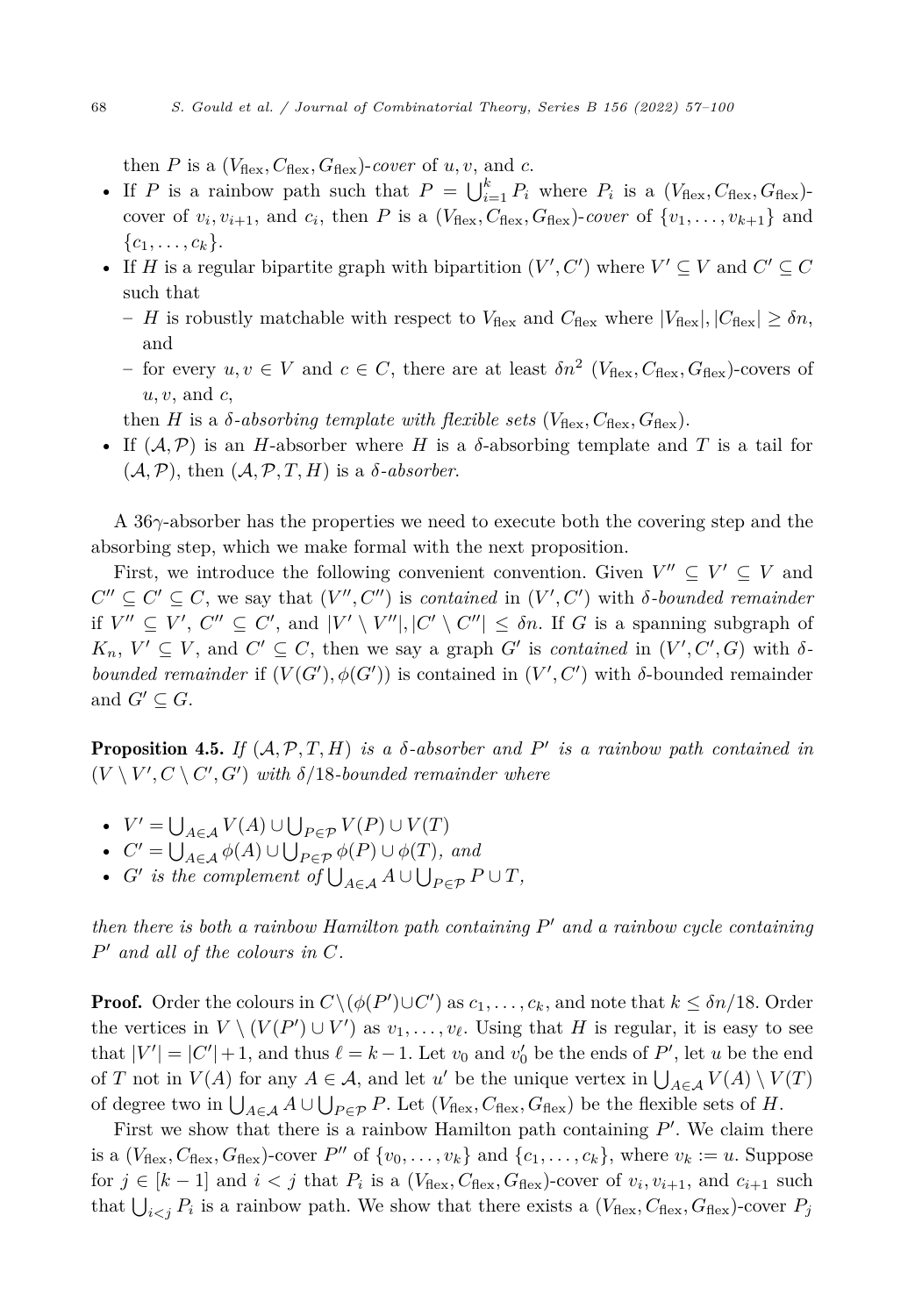<span id="page-13-0"></span>of  $v_j, v_{j+1}$ , and  $c_{j+1}$  that is internally-vertex- and colour-disjoint from  $\bigcup_{i < j} P_i$ , which implies that  $\bigcup_{i \leq j} P_i$  is a rainbow path, and thus we can choose the path *P*<sup> $\prime\prime$ </sup> greedily, proving the claim. Since each vertex in  $V_{\text{flex}}$  and each colour in  $C_{\text{flex}}$  is contained in at most 3*n* ( $V_{\text{flex}}, C_{\text{flex}}, G_{\text{flex}}$ )-covers of  $v_j, v_{j+1}$ , and  $c_{j+1}$ , and since *H* is a  $\delta$ -absorbing template, there are at least  $\delta n^2 - 18n \cdot j$  ( $V_{\text{flex}}, C_{\text{flex}}, G_{\text{flex}}$ )-covers of  $v_j, v_{j+1}$ , and  $c_{j+1}$ not containing a vertex or colour from  $\bigcup_{i < j} P_i$ . Thus, since  $j < k \leq \delta n/18$ , there exists a ( $V_{\text{flex}}, C_{\text{flex}}, G_{\text{flex}}$ )-cover  $P_j$  of  $v_j, v_{j+1}$ , and  $c_{j+1}$  such that  $\bigcup_{i \leq j} P_i$  is a rainbow path, as desired, and consequently we can choose the path  $P''$  greedily, as claimed.

Now let  $X := V(P'') \cap V_{\text{flex}}$ , and let  $Y := \phi(P'') \cap C_{\text{flex}}$ . Since  $|X| = |Y| = 3k \le$  $|V_{\text{flex}}|/2$  and *H* is robustly matchable with respect to  $V_{\text{flex}}$  and  $C_{\text{flex}}$ , there is a perfect matching *M* in  $H - (X \cup Y)$ . Let *P*<sup>*m*</sup> be the path absorbing *M* in  $(A, \mathcal{P}, T)$ . Then  $P' \cup P'' \cup P'''$  is a rainbow Hamilton path, as desired.

Now we show that there is a rainbow cycle containing  $P'$  and all of the colours in *C*. By the same argument as before, there is a  $(V_{\text{flex}}, C_{\text{flex}}, G_{\text{flex}})$ -cover  $P''_1$  of  $\{v_0, \ldots, v_{\ell-1}, u\}$ and  $\{c_1, \ldots, c_{k-1}\}\$ as well as a  $(V_{\text{flex}}, C_{\text{flex}}, G_{\text{flex}})$ -cover  $P''_2$  of  $v'_0$ ,  $u'$ , and  $c_k$  such that  $P''_1$  and  $P''_2$  are vertex- and colour-disjoint. Letting  $X := V(P''_1 \cup P''_2) \cap V_{\text{flex}}$  and  $Y :=$  $\phi(P''_1 \cup P''_2) \cap C_{\text{flex}}$ , letting *M* be a perfect matching in  $H - (X \cup Y)$  and *P*<sup>'''</sup> be the path absorbing *M* in  $(A, \mathcal{P}, T)$  as before,  $P' \cup P''_1 \cup P''_2 \cup P'''$  is a rainbow cycle using all the colours in *C*, as desired.  $\Box$ 

#### *4.1. The proof of Theorem [1.3](#page-4-0) when n is even*

In this subsection, we prove the *n* even case of Theorem [1.3](#page-4-0) subject to two lemmas, Lemmas [4.8](#page-14-0) and [4.9,](#page-14-0) which we prove in Sections [7](#page-26-0) and [6](#page-17-0), respectively. The first of these lemmas, Lemma [4.8,](#page-14-0) states that almost all 1-factorizations have two key properties, introduced in the next two definitions. Lemma [4.9](#page-14-0) states that if a 1-factorization has both of these properties, then we can build an absorber using the reserved vertices and colours with high probability.

Recall the hierarchy of constants  $\varepsilon$ ,  $\gamma$ ,  $\eta$ ,  $\mu$  from [\(3.1](#page-6-0)). Firstly, we will need to show that if  $G \in \mathcal{G}_{[n-1]}^{\text{col}}$  is chosen uniformly at random, then with high probability, for any  $V' \subseteq V$ ,  $C' \subseteq C$  that are not too small, *G* admits many edges with colour in  $C'$  and both endpoints in  $V'$ . This property will be used in the construction of the tail of our absorber.

**Definition 4.6.** For  $D \subseteq C = [n-1]$ , we say that  $G \in \mathcal{G}_D^{\text{col}}$  is *ε-locally edge-resilient* if for all sets of colours  $D' \subseteq D$  and all sets of vertices  $V' \subseteq V$  of sizes  $|V'|, |D'| \ge \varepsilon n$ , we have that  $e_{V',D'}(G) \geq \varepsilon^3 n^2/100$ .

Secondly, we will need that almost all  $G \in \mathcal{G}_{[n-1]}^{col}$  contain many  $(v, c)$ -absorbing gadgets for all  $v \in V$ ,  $c \in C$ .

**Definition 4.7.** Let  $D \subseteq C = [n-1]$ .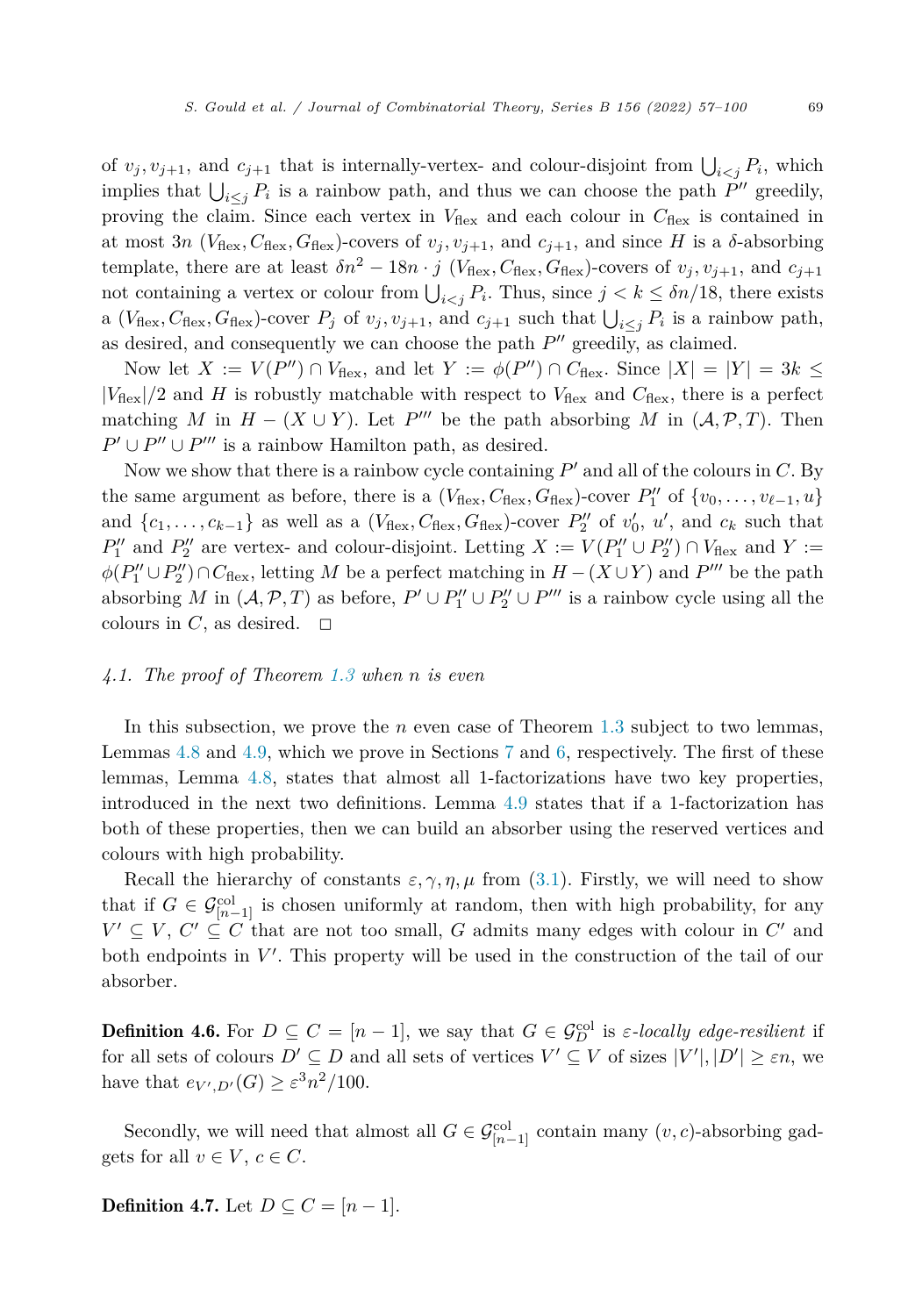- <span id="page-14-0"></span>• For  $G \in \mathcal{G}_D^{\text{col}}, x \in V, c \in D$ , and  $t \in \mathbb{N}_0$ , we say that a collection  $\mathcal{A}_{(x,c)}$  of  $(x,c)$ absorbing gadgets in *G* is *t-well-spread* if
	- − for all  $v \in V$ , there are at most  $t(x, c)$ -absorbing gadgets in  $\mathcal{A}_{(x, c)}$  using *v*;
	- for all *e* ∈ *E*(*G*), there are at most *t* (*x, c*)-absorbing gadgets in  $\mathcal{A}_{(x,c)}$  using *e*;

– for all *d* ∈ *D*, there are at most *t* (*x, c*)-absorbing gadgets in  $\mathcal{A}_{(x,c)}$  using *d*. (Note that by definition of 'using' (see Definition [4.1\)](#page-9-0), there are no  $(x, c)$ -absorbing gadgets using *x* or *c*.)

• We say that  $G \in \mathcal{G}_{[n-1]}^{col}$  is *μ-robustly gadget-resilient* if for all  $x \in V$  and all  $c \in C$ , there is a  $5\mu n/4$ -well-spread collection of at least  $\mu^4 n^2/2^{23}$  (*x, c*)-absorbing gadgets in *G*.

**Lemma 4.8.** Suppose  $1/n \ll \varepsilon, \mu \ll 1$ . If  $\phi$  is a 1-factorization of  $K_n$  chosen uniformly *at random, then φ is ε-locally edge-resilient and μ-robustly gadget-resilient with high probability.*

As discussed, we prove Lemma 4.8 in Section [7](#page-26-0) using switching arguments. The next lemma is used to construct an absorber using the reserved vertices and colours.

**Lemma 4.9.** Suppose  $1/n \ll \varepsilon \ll \gamma \ll \eta \ll \mu \ll 1$ , and let  $p = q = \beta = 5\mu + \frac{1}{2}$ 26887*η/*2+*γ/*3−26880*ε. If φ is an ε-locally edge-resilient and μ-robustly gadget-resilient 1-factorization of K<sup>n</sup> with vertex set V and colour set C and*

 $(R1)$  *V'* is a *p*-random subset of *V*,

- $(R2)$   $C'$  *is*  $a$   $q$ *-random subset* of  $C$ *,* and
- $(R3)$  *G*<sup> $\prime$ </sup> *is a β*-random subgraph of  $K_n$ ,

*then with high probability there is a* 36*γ-absorber* (*A,*  $P$ *,*  $T$ *,*  $H$ *) such that*  $\bigcup_{A \in \mathcal{A}} A \cup$  $\bigcup_{P \in \mathcal{P}} P \cup T$  *is contained in*  $(V', C', G')$  *with*  $\gamma$ -bounded remainder.

The final ingredient in the proof of Theorem [1.3](#page-4-0) is the following lemma which follows from [[16,](#page-43-0) Lemma 16], that enables us to find the long rainbow path whose leftover we absorb using the absorber from Lemma 4.9.

**Lemma 4.10.** Suppose  $1/n \ll \gamma \ll p$ , and let  $q = \beta = p$ . For every 1-factorization  $\phi$  of *K<sup>n</sup> with vertex set V and colour set C, if*

- $V'$  *is a p-random subset of*  $V$ *,*
- $C'$  *is* a *q*-random subset of  $C$ , and
- *G is a*  $\beta$ -random subgraph of  $K_n$ ,

then with high probability there is a rainbow path contained in  $(V', C', G)$  with  $\gamma$ -bounded *remainder.*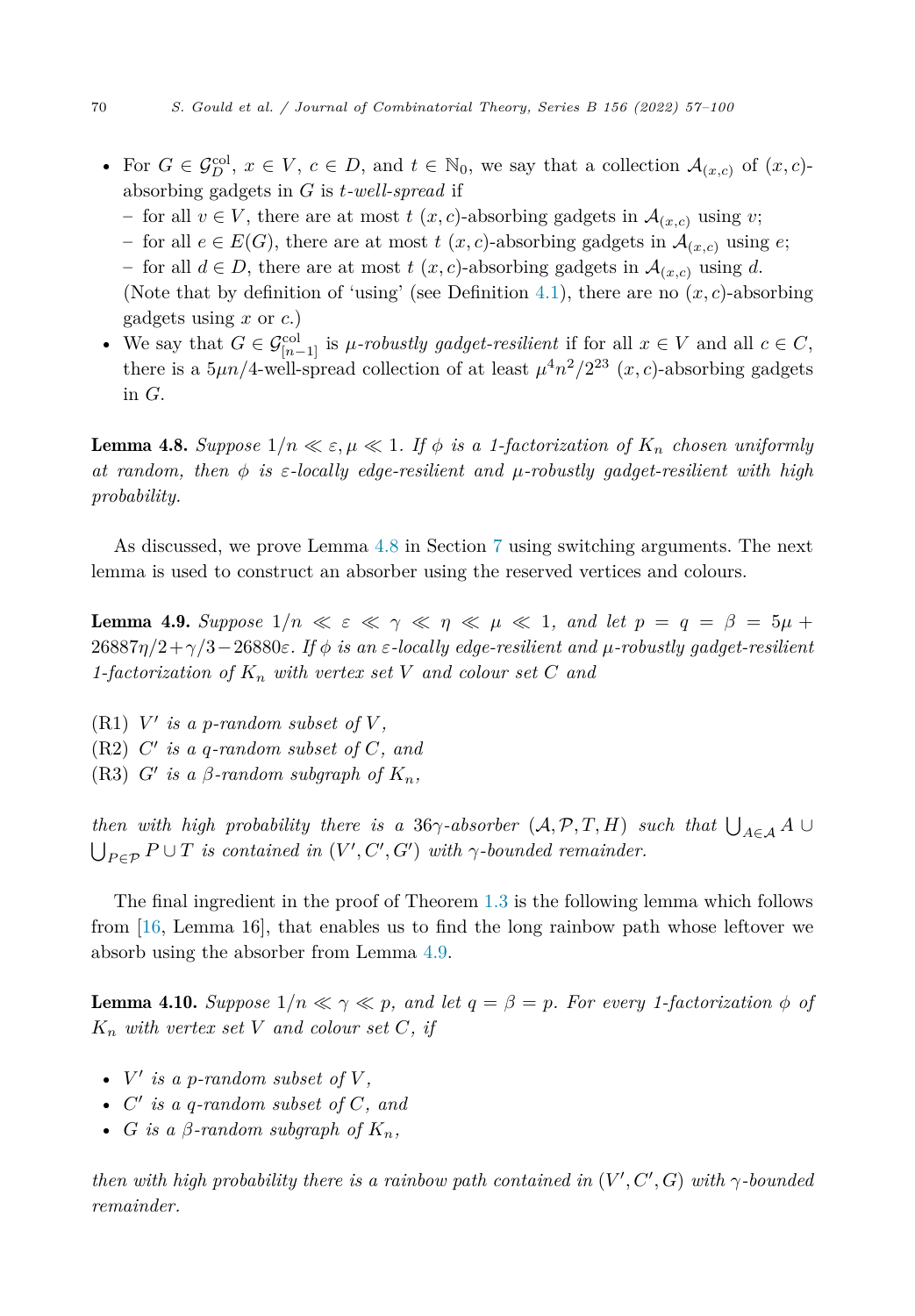<span id="page-15-0"></span>We conclude this section with a proof of Theorem [1.3](#page-4-0) in the case that *n* is even, assuming Lemmas [4.8](#page-14-0) and [4.9.](#page-14-0)

**Proof of Theorem [1.3](#page-4-0),** *n* **even case.** By Lemma [4.8](#page-14-0), it suffices to prove that if  $\phi$  is an *ε*-locally edge-resilient and *μ*-robustly gadget-resilient 1-factorization, then there is a rainbow Hamilton path and a rainbow cycle containing all of the colours.

Let  $p = q = \beta$  as in Lemma [4.9](#page-14-0), let  $V_1, V_2$  be a random partition of *V* where  $V_1$  is *p*-random and  $V_2$  is  $(1 - p)$ -random, let  $C_1, C_2$  be a random partition of *C* where  $C_1$  is *q*-random and  $C_2$  is (1−*q*)-random, and let  $G_1$  and  $G_2$  be  $\beta$ -random and (1− $\beta$ )-random subgraphs of  $K_n$  such that  $E(G_1)$  and  $E(G_2)$  partition the edges of  $K_n$ . By Lemma [4.9](#page-14-0) applied with  $V' = V_1$ ,  $C' = C_1$ , and  $G' = G_1$ , and by Lemma [4.10](#page-14-0) applied with  $V' = V_2$ ,  $C' = C_2$ , and  $G = G_2$ , the following holds with high probability. There exists

- (i) a 36 $\gamma$ -absorber  $(\mathcal{A}, \mathcal{P}, T, H)$  such that  $\bigcup_{A \in \mathcal{A}} A \cup \bigcup_{P \in \mathcal{P}} P \cup T$  is contained in  $(V_1, C_1, G_1)$  with  $\gamma$ -bounded remainder, and
- (ii) a rainbow path  $P'$  contained in  $(V_2, C_2, G_2)$  with  $\gamma$ -bounded remainder.

Now we fix an outcome of the random partitions  $(V_1, V_2)$ ,  $(C_1, C_2)$ , and  $(G_1, G_2)$  so that (i) and (ii) hold. By Proposition [4.5,](#page-12-0) there is both a rainbow Hamilton path containing  $P'$  and a rainbow cycle containing  $P'$  and all of the colours in  $C$ , as desired.  $\Box$ 

#### 5. Tools

In this section, we collect some results that we will use throughout the paper.

#### *5.1. Probabilistic tools*

We will use the following standard probabilistic estimates.

Lemma 5.1 *(Chernoff Bound). Let X have binomial distribution with parameters n, p. Then for any*  $0 < t \leq np$ *,* 

$$
\mathbb{P}\left[|X - np| > t\right] \leq 2 \exp\left(\frac{-t^2}{3np}\right).
$$

Let  $X_1, \ldots, X_m$  be independent random variables taking values in X, and let f :  $\mathcal{X}^m \to \mathbb{R}$ . If for all  $i \in [m]$  and  $x'_i, x_1, \ldots, x_m \in \mathcal{X}$ , we have

$$
|f(x_1,\ldots,x_{i-1},x_i,x_{i+1},\ldots,x_m)-f(x_1,\ldots,x_{i-1},x_i',x_{i+1},\ldots,x_m)|\leq c_i,
$$

then we say  $X_i$  *affects*  $f$  by at most  $c_i$ .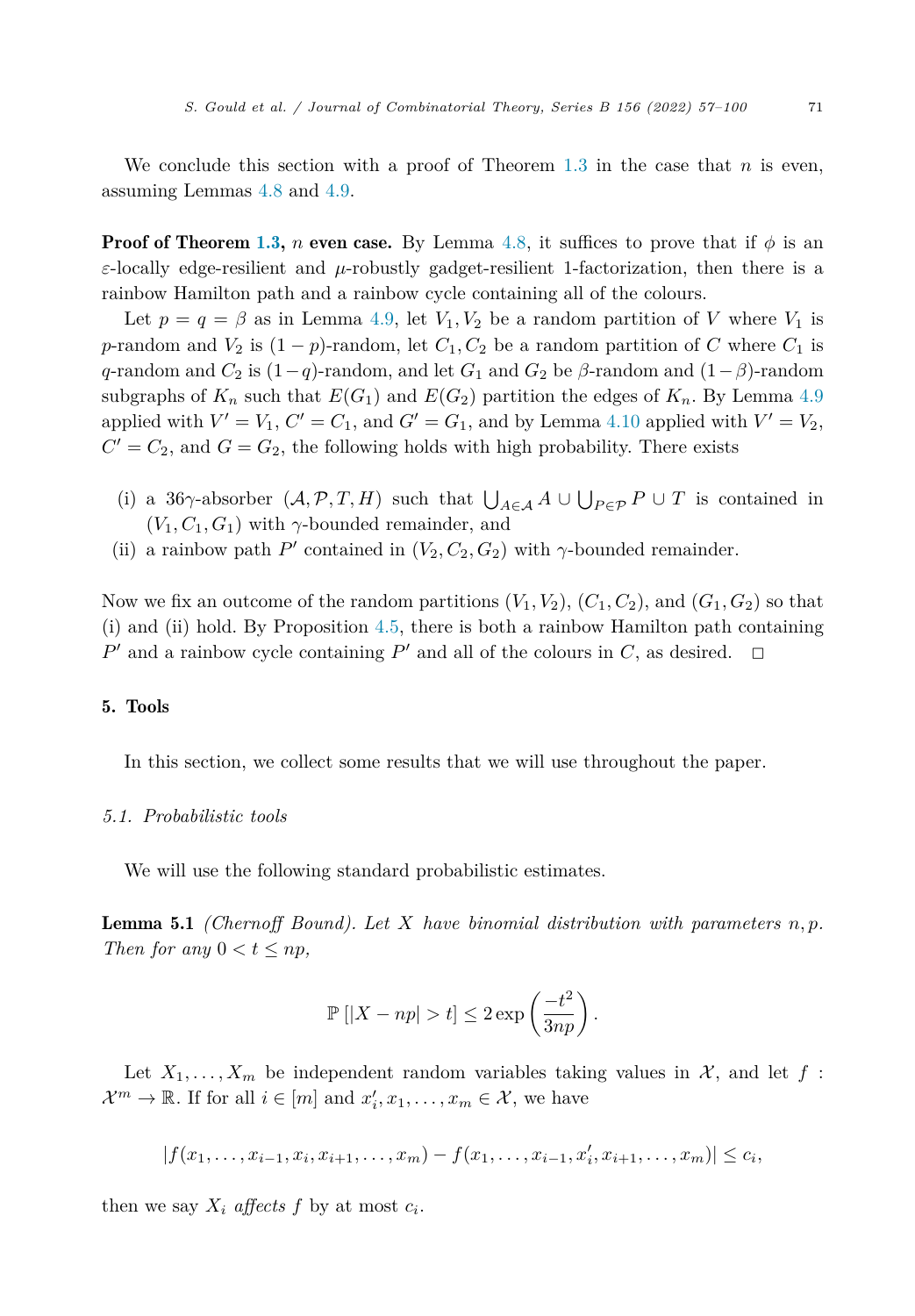<span id="page-16-0"></span>**Theorem 5.2** *(McDiarmid's Inequality). If*  $X_1, \ldots, X_m$  *are independent random variables* taking values in X and  $f: \mathcal{X}^m \to \mathbb{R}$  is such that  $X_i$  affects f by at most  $c_i$  for all  $i \in [m]$ , *then for all*  $t > 0$ *,* 

$$
\mathbb{P}\left[|f(X_1,\ldots,X_m)-\mathbb{E}\left[f(X_1,\ldots,X_m)\right]|\geq t\right]\leq \exp\left(-\frac{t^2}{\sum_{i=1}^m c_i^2}\right).
$$

#### *5.2. Hypergraph matchings*

When we build our absorber in the proof of Lemma [4.9,](#page-14-0) we seek to efficiently use the vertices, colours, and edges of our random subsets  $V' \subseteq V$ ,  $C' \subseteq C$ ,  $E' \subseteq E$ , and to do this we make use of the existence of large matchings in almost-regular hypergraphs with small codegree. In fact, we will need the stronger property that there exists a large matching in such a hypergraph which is well-distributed with respect to a specified collection of vertex subsets. We make this precise in the following definition. Given a hypergraph  $H$  and a collection of subsets  $F$  of  $V(H)$ , we say a matching M in H is  $(\gamma, \mathcal{F})$ *-perfect* if for each  $F \in \mathcal{F}$ , at most  $\gamma \cdot \max\{|F|, |V(\mathcal{H})|^{2/5}\}$  vertices of  $\mathcal F$  are left uncovered by  $\mathcal M$ . The following theorem is a consequence of Theorem 1.2 in [[4\]](#page-43-0), and is based on a result of Pippenger and Spencer [\[35\]](#page-44-0).

**Theorem 5.3.** Suppose  $1/n \ll \varepsilon \ll \gamma \ll 1/r$ . Let H be an *r*-uniform hypergraph on *n vertices such that for some*  $D \in \mathbb{N}$ *, we have*  $d_{\mathcal{H}}(x) = (1 \pm \varepsilon)D$  *for* all  $x \in V(\mathcal{H})$  *and*  $\Delta^{c}(\mathcal{H}) \leq D/\log^{9r} n$ . If F is a collection of subsets of  $V(\mathcal{H})$  such that  $|\mathcal{F}| \leq n^{\log n}$ , then *there exists a*  $(\gamma, \mathcal{F})$ *-perfect matching.* 

We will use Theorem 5.3 in the final step of constructing an absorber (see Lemma [6.5\)](#page-23-0). We construct an auxiliary hypergraph  $H$  whose edges represent structures we wish to find, and a large well-distributed matching in  $\mathcal H$  corresponds to an efficient allocation of vertices, colours, and edges of the 1-factorization to construct almost all of these desired structures. We remark that this is also a key strategy in the proof of Lemma [4.10,](#page-14-0) and was first used in [[26\]](#page-43-0).

### *5.3. Robustly matchable bipartite graphs of constant degree*

In this subsection, we prove that there exist large bipartite graphs which are robustly matchable as in Definition [4.3](#page-11-0), and have constant maximum degree.

#### **Definition 5.4.** Let  $m \in \mathbb{N}$ .

• An  $RMBG(3m, 2m, 2m)$  is a bipartite graph *H* with bipartition  $(A, B_1 \cup B_2)$  where  $|A| = 3m$  and  $|B_1| = |B_2| = 2m$  such that for any  $B' \subseteq B_1$  of size m, there is a perfect matching in *H* −*B*- . In this case, we say *H* is *robustly matchable* with respect to  $B_1$ , and that  $B_1$  is the identified *flexible set*.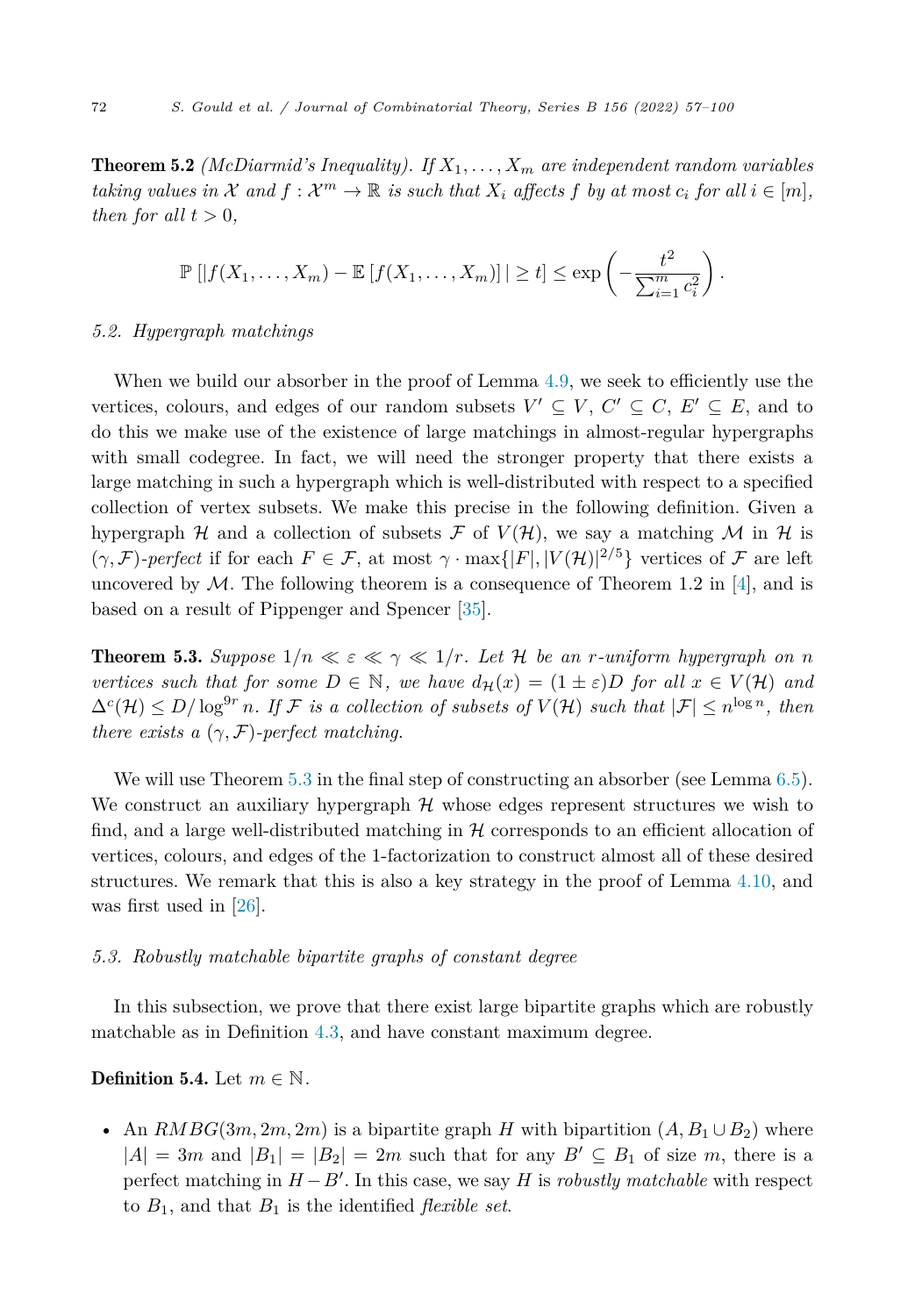<span id="page-17-0"></span>• A 2*RMBG*(7*m*, 2*m*) is a bipartite graph *H* with bipartition  $(A, B)$  where  $|A|$  $|B| = 7m$  such that *H* is robustly matchable with respect to sets  $A' \subseteq A$  and  $B' \subseteq B$  where  $|A'| = |B'| = 2m$ .

By [[33,](#page-43-0) Lemma 10.7], for all sufficiently large *m* there exists an *RMBG*(3*m,* 2*m,* 2*m*) with maximum degree at most 100. We use a one-sided (there is one flexible set) *RMBG*(3*m,* 2*m,* 2*m*) exhibited in [[16,](#page-43-0) Corollary 10] in which each of the vertex classes are regular, to construct a 256-regular two-sided (in that we identify a flexible set on each side of the vertex bipartition) 2*RMBG*(7*m,* 2*m*).

#### Lemma 5.5. *For all sufficiently large m, there is a* 2*RMBG*(7*m,* 2*m*) *that is* 256*-regular.*

**Proof.** Suppose that  $m \in \mathbb{N}$  is sufficiently large. By [[16,](#page-43-0) Corollary 10], there exists an  $RMBG(3m, 2m, 2m)$  that is  $(256, 192)$ -regular (i.e. all vertices in the first vertex class have degree 256 and all vertices in the second vertex class of have degree 192). Let *H* and *H*- be two vertex-disjoint isomorphic copies of a (256*,* 192)-regular  $RMBG(3m, 2m, 2m)$ , and let  $(A, B_1 \cup B_2)$  and  $(A', B'_1 \cup B'_2)$  be the bipartitions of *H* and  $H'$  respectively such that  $H$  is robustly matchable with respect to  $B_1$  and  $H'$  is robustly matchable with respect to  $B_1'$ .

Let  $H''$  be a 64-regular bipartite graph with bipartition  $(B_1 \cup B_2, B'_1 \cup B'_2)$  such that  $H''[B_1 \cup B'_1]$  contains a perfect matching *M*. We claim that  $H \cup H' \cup H''$  is robustly matchable with respect to  $B_1$  and  $B'_1$ . To that end, let  $X \subseteq B_1$  and  $Y \subseteq B'_1$  such that  $|X| = |Y|$  ≤ *m*. It suffices to show that  $H ∪ H'' ∪ H'' − (X ∪ Y)$  has a perfect matching. Since  $H''[B_1 \cup B'_1]$  contains a perfect matching,  $H''[B_1 \cup B'_1] - (X \cup Y)$  contains a matching of size at least  $2m - |X| - |Y| = 2(m - |X|)$ . Thus, there exists a matching *M*<sup> $\prime$ </sup> in *H*<sup> $\prime$ </sup> [*B*<sub>1</sub> ∪ *B*<sub>1</sub><sup> $\prime$ </sup>] − (*X* ∪ *Y*) of size *m* − |*X*|. Let *X*<sup> $\prime$ </sup> := *X* ∪ (*B*<sub>1</sub> ∩ *V*(*M*<sup> $\prime$ </sup>)) and *Y*<sup> $\prime$ </sup> :=  $Y \cup (B'_1 \cap V(M'))$ , and note that  $|X'| = |Y'| = m$ . Since *H* is an *RMBG*(3*m*, 2*m*),  $H - X'$  has a perfect matching  $M_1$ , and similarly  $H' - Y'$  has a perfect matching  $M_2$ . Now  $M' \cup M_1 \cup M_2$  is a perfect matching in  $H \cup H' \cup H'' - (X \cup Y)$ , as required. Since  $H \cup H' \cup H''$  is 256-regular, the result follows.  $\Box$  $\Box$ 

#### 6. Constructing the absorber: proof of Lemma [4.9](#page-14-0)

Throughout this section, let  $\phi$  be an *ε*-locally edge-resilient and *μ*-robustly gadget resilient 1-factorization of  $K_n$  with vertex set *V* and colour set *C*, let  $E := E(K_n)$ , and recall

$$
1/n \ll \varepsilon \ll \gamma \ll \eta \ll \mu \ll 1.
$$

Let  $\tilde{H}$  be a 256-regular  $2RMBG(7m, 2m)$  where  $2m = (\eta - 2\varepsilon)n$ , which exists by Lemma 5.5. We define the following probabilities: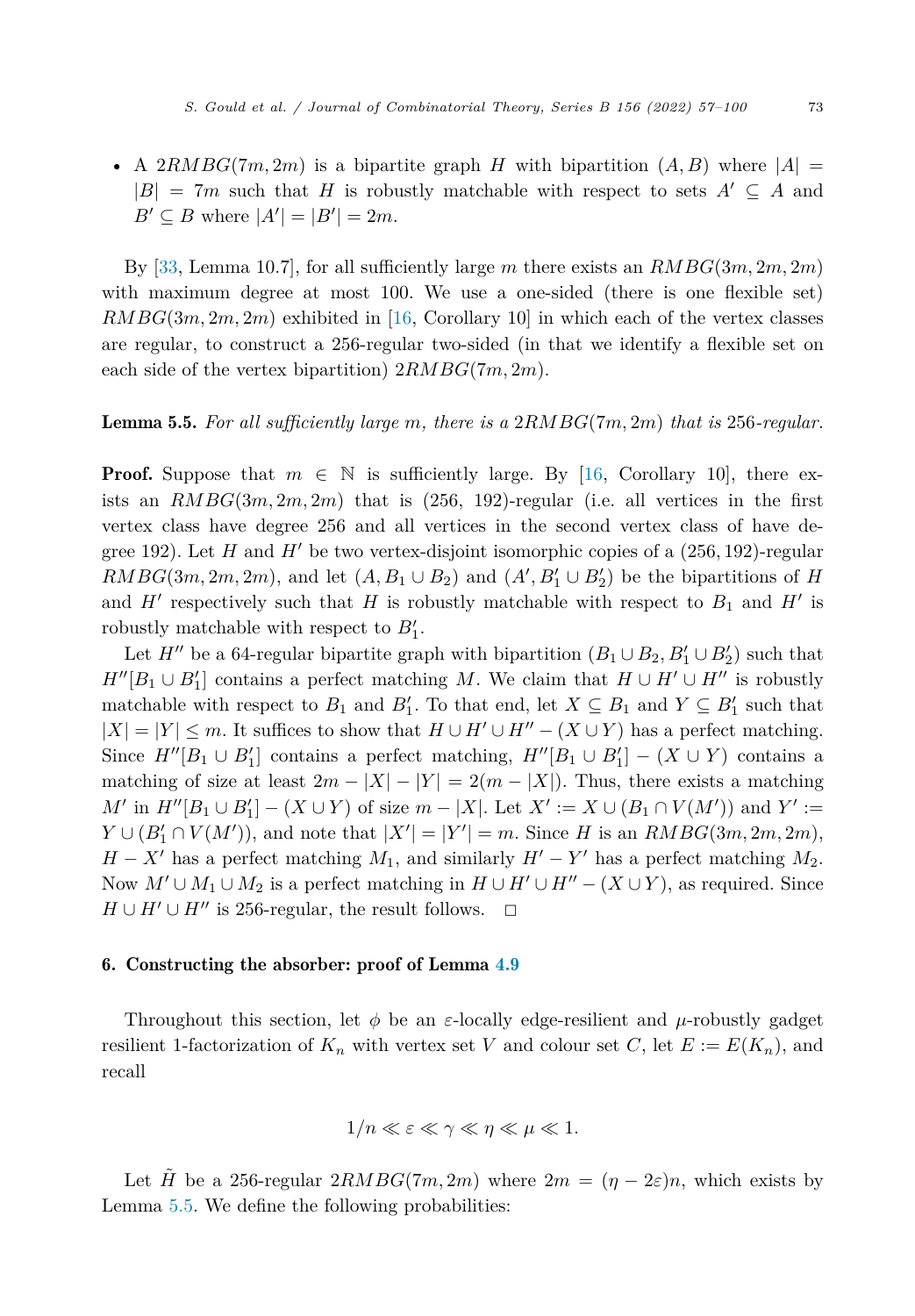<span id="page-18-0"></span>
$$
p_{\text{flex}} := \eta, \qquad q_{\text{flex}} := \eta, \n p_{\text{buf}} := 5\eta/2, \qquad q_{\text{buf}} := 5\eta/2, \n p_{\text{abs}} := 6|E(\tilde{H})|/n + 2\mu, \qquad q_{\text{abs}} := 3|E(\tilde{H})|/n + \mu, \n p_{\text{link}} := 9|E(\tilde{H})|/n + 3\mu, \qquad q_{\text{link}} := 12|E(\tilde{H})|/n + 4\mu, \n p'_{\text{link}} := \gamma/3, \qquad q'_{\text{link}} := \gamma/3,
$$
\n(6.1)

and we let  $p_{\text{main}} := 1 - p_{\text{flex}} - p_{\text{buf}} - p_{\text{abs}} - p_{\text{link}} - p'_{\text{link}}$  and  $q_{\text{main}} := 1 - q_{\text{flex}} - q_{\text{buf}} - p'_{\text{buf}} - p'_{\text{link}}$  $q_{\text{abs}} - q_{\text{link}} - q'_{\text{link}}$ . Note that  $p_{\text{main}} = q_{\text{main}}$ , and let  $\beta := 1 - p_{\text{main}}$ .

**Definition 6.1.** An *absorber partition of*  $V$ ,  $C$ , and  $K_n$  is defined as follows:

$$
V = V_{\text{main}} \dot{\cup} V_{\text{flex}} \dot{\cup} V_{\text{buf}} \dot{\cup} V_{\text{abs}} \dot{\cup} V_{\text{link}} \dot{\cup} V'_{\text{link}}, \text{ and}
$$
  

$$
C = C_{\text{main}} \dot{\cup} C_{\text{flex}} \dot{\cup} C_{\text{buf}} \dot{\cup} C_{\text{abs}} \dot{\cup} C_{\text{link}} \dot{\cup} C'_{\text{link}},
$$
(6.2)

where  $V_{\text{main}}$  is  $p_{\text{main}}$ -random,  $V_{\text{flex}}$  is  $p_{\text{flex}}$ -random etc, and the sets of colours are defined analogously. Let  $V' := V \setminus V_{\text{main}}$ ,  $C' := C \setminus C_{\text{main}}$ , and let  $G'$  be a  $\beta$ -random subgraph of  $K_n$ .

Note that  $V', C'$ , and  $G'$  satisfy  $(R1)$ – $(R3)$  in the statement of Lemma [4.9.](#page-14-0)

#### *6.1. Overview of the proof*

We now overview our strategy for proving Lemma [4.9.](#page-14-0) First we need the following definitions. A *link* is a rainbow path of length 4 with internal vertices in  $V_{\text{link}} \cup V'_{\text{link}}$ , ends in  $V_{\text{abs}}$ , and colours and edges in  $C_{\text{link}} \cup C'_{\text{link}}$  and  $G'$ , respectively. A link with internal vertices in *V*link and colours in *C*link is a *main link*, and a link with internal vertices in  $V'_{\text{link}}$  and colours in  $C'_{\text{link}}$  is a *reserve link*. If *M* is a matching and  $P = \{P_e\}_{e \in E(M)}$  is a collection of vertex-disjoint links such that  $\bigcup_{P \in \mathcal{P}} P$  is rainbow and  $P_{uv}$  has ends *u* and *v* for every  $uv \in E(M)$ , then  $\mathcal P$  *links*  $M$ .

We aim to build a 36 $\gamma$ -absorber  $(\mathcal{A}, \mathcal{P}, T, H)$  such that  $\bigcup_{A \in \mathcal{A}} A \cup \bigcup_{P \in \mathcal{P}} P \cup T$  is contained in  $(V', C', G')$  with  $\gamma$ -bounded remainder and  $H \cong \tilde{H}$ . First, we show (see Lemma [6.3\)](#page-20-0) that with high probability there is a 36 $\gamma$ -absorbing template *H*  $\cong$  *H*, where

- *H* has flexible sets  $(V'_{\text{flex}}, C'_{\text{flex}}, G')$  and  $(V'_{\text{flex}}, C'_{\text{flex}})$  is contained in  $(V_{\text{flex}}, C_{\text{flex}})$  with 3*ε*-bounded remainder, and
- *H* has buffer sets  $V'_{\text{buffer}}$  and  $C'_{\text{buffer}}$  where  $(V'_{\text{buffer}}, C'_{\text{buffer}})$  is contained in  $(V_{\text{buffer}}, C_{\text{buffer}})$ with 6*ε*-bounded remainder.

Then, we show that with high probability, there exists an *H*-absorber  $(A, P)$  where

- for every  $vc \in E(H)$ , the  $(v, c)$ -absorbing gadget  $A_{v, c} \in \mathcal{A}$  uses vertices, colours, and edges in  $V_{\text{abs}}$ ,  $C_{\text{abs}}$ , and  $G'$ , respectively, and
- every  $P \in \mathcal{P}$  is a link.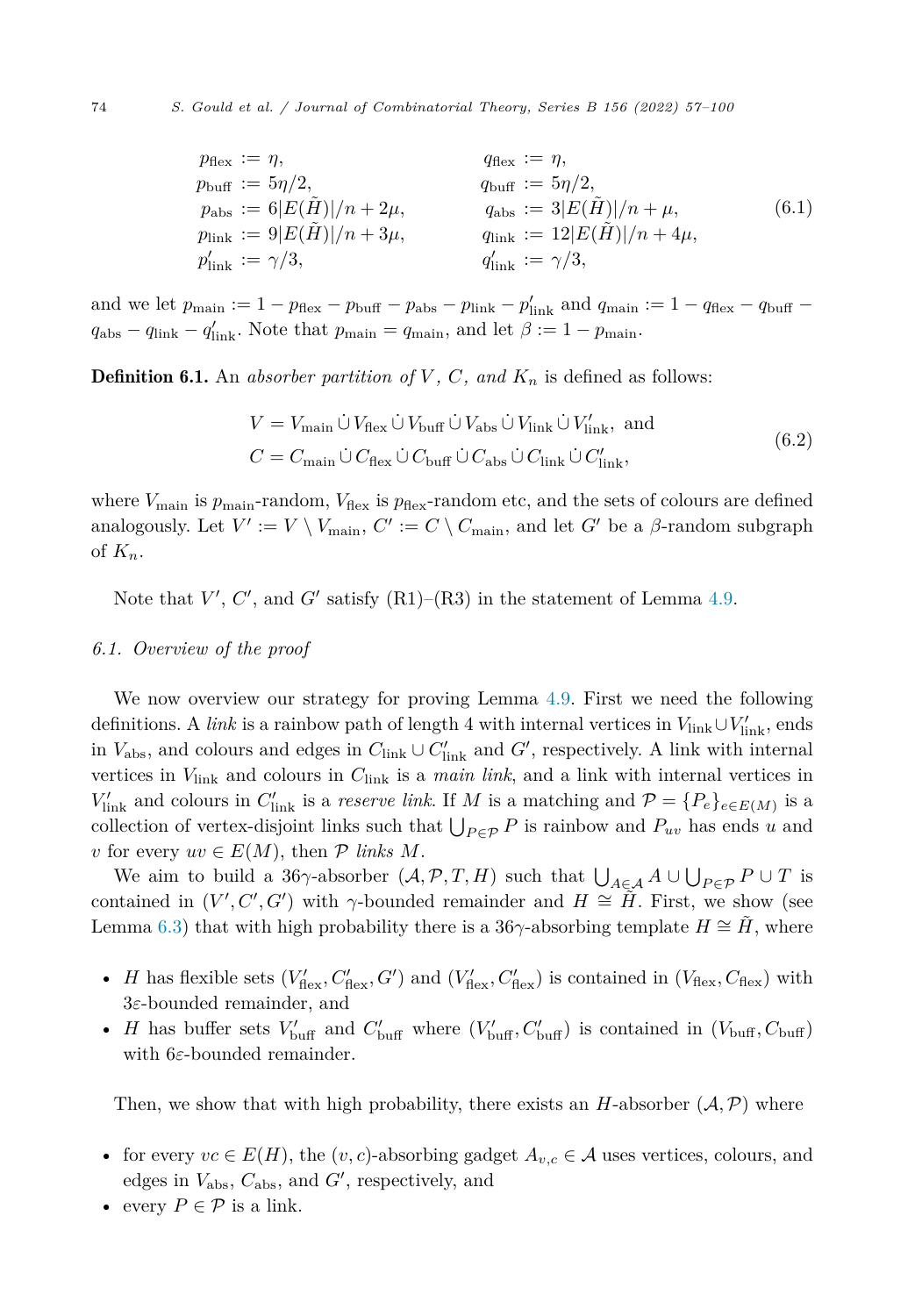<span id="page-19-0"></span>

Fig. 3. An absorber  $(A, \mathcal{P}, T, H)$ , where  $\mathcal{P}$  links  $\bigcup_{i=1}^{3} M_i$  and  $T = M \cup \bigcup_{P \in \mathcal{T}} P$ , where  $\mathcal{T}$  links  $M_4$ . Links are drawn as zigzags.

In particular, if  $A = \{A_1, \ldots, A_k\}$ , where  $A_i$  is a  $(v_i, c_i)$ -absorbing gadget, then  $P$  links the matching  $M_1 \cup M_2 \cup M_3$ , where  $V(M_1)$ ,  $V(M_2)$ , and  $V(M_3)$  are pairwise vertexdisjoint, and

- (M1)  $M_1 = \{r_1s_1, \ldots, r_ks_k\}$ , where  $r_i$  and  $s_i$  are non-adjacent vertices of the 4-cycle in  $A_i$ , for each  $i \in [k]$ ,
- (M2)  $M_2 = \{w_1x_1, \ldots, w_kx_k\}$ , where  $w_i$  is a non- $v_i$  vertex of the triangle in  $A_i$  and  $x_i$ is a vertex of the 4-cycle in  $A_i$ , for each  $i \in [k]$ , and
- (M3)  $M_3 = \{y_1z_2, \ldots, y_{k-1}z_k\}$ , where  $y_i$  is a non- $v_i$  vertex of the triangle in  $A_i$  for each  $i \in [k-1]$ , and  $z_i$  is a vertex of the 4-cycle in  $A_i$  for each  $i \in [k] \setminus \{1\}$ .

Finally, letting  $V'_{\text{abs}}$  and  $C'_{\text{abs}}$  be the vertices and colours in  $V_{\text{abs}}$  and  $C_{\text{abs}}$  not used by any  $(v, c)$ -absorbing gadget in  $\mathcal{A}$ , we show that with high probability there is a tail *T* for (A*,*P) where *T* is the union of

- a rainbow matching *M* contained in  $(V'_{\text{abs}}, C'_{\text{abs}}, G')$  with 6*ε*-bounded remainder and
- a collection  $\mathcal T$  of vertex-disjoint links where all but one vertex in  $V(M)$  is the end of precisely one link.

In particular, if  $E(M) = \{a_1b_1, \ldots, a_\ell b_\ell\}$ , then  $\mathcal T$  links  $M_4$ , where

(M4)  $M_4$  is a matching of size  $\ell$  with edges  $b_i a_{i+1}$  for every  $i \in [\ell-1]$  and an edge  $va_1$ where  $v$  is one of the two vertices used by a gadget in  $A$  that is not in a link in  $P$ .

See Fig. 3.

Fact 6.2. Suppose that A satisfies H. If  $\mathcal{P} \cup \mathcal{T}$  links  $M_1 \cup \cdots \cup M_4$ , where  $\mathcal{P}$  links *M*<sub>1</sub>∪ *M*<sub>2</sub>∪ *M*<sub>3</sub> *and*  $\mathcal{T}$  *links M*<sub>4</sub>*, then*  $\mathcal{P}$  *completes*  $\mathcal{A}$  *and thus*  $(\mathcal{A}, \mathcal{P})$  *is an H*-*absorber. Moreover,*  $T := M \cup \bigcup_{P \in \mathcal{T}} P$  *is a tail of*  $(\mathcal{A}, \mathcal{P})$ *. Thus*  $(\mathcal{A}, \mathcal{P}, T, H)$  *is a* 36 $\gamma$ *-absorber.*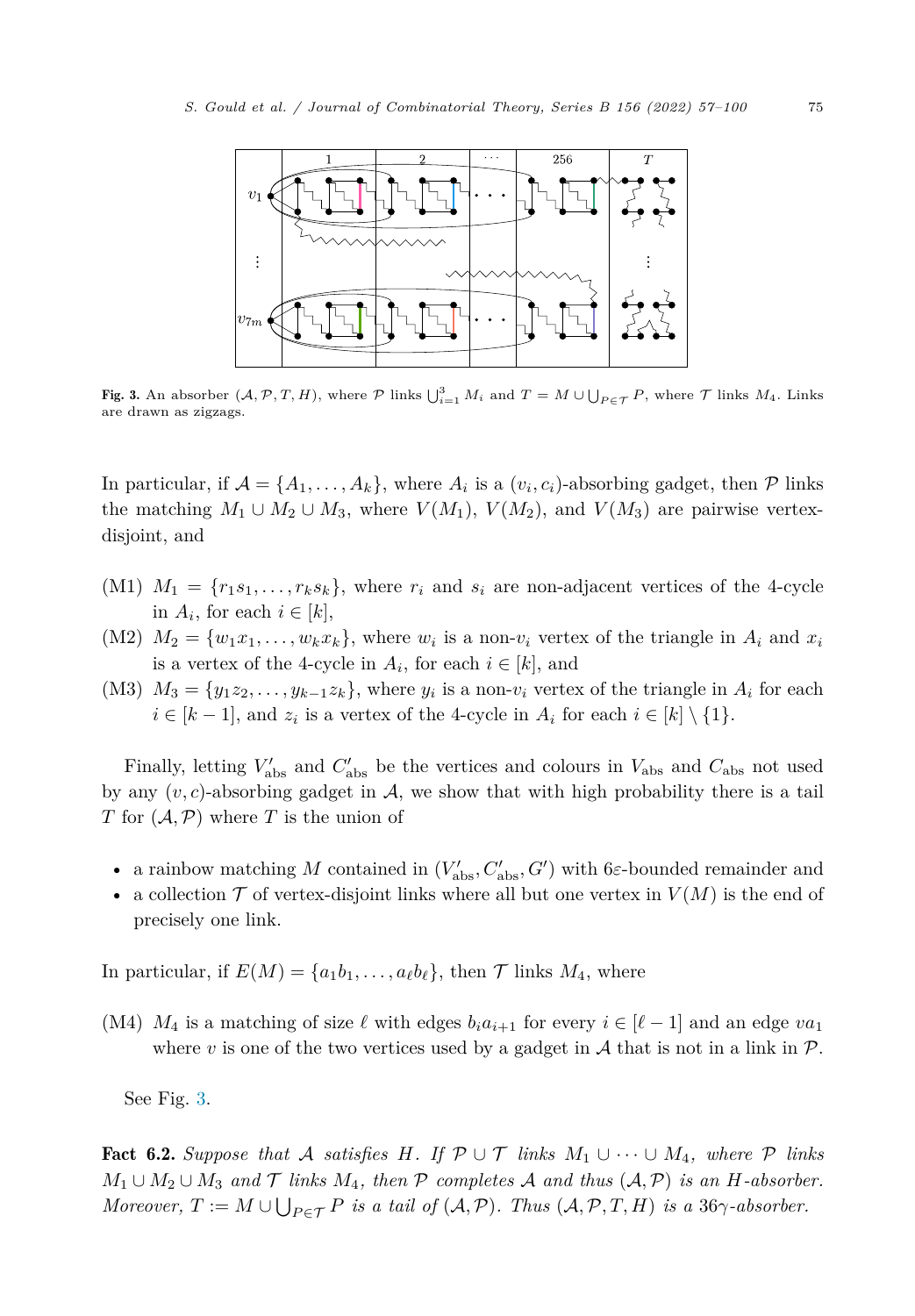<span id="page-20-0"></span>We find these structures in the following steps. For Steps 1 and 2, see Lemma [6.4,](#page-21-0) and for Steps 3 and 4, see Lemma [6.5.](#page-23-0)

- 1) First, we find the collection  $\mathcal A$  of absorbing gadgets greedily, using the robust gadgetresilience property of *φ*,
- 2) then we greedily construct the matching *M*, using the local edge-resilience property of *φ*.
- 3) Next, we construct an auxiliary hypergraph in which each hyperedge corresponds to a main link and apply Theorem [5.3](#page-16-0) to choose most of the links in  $P$ , and
- 4) finally we greedily choose the remainder of the links in  $P$  from the reserve links.
- *6.2. The absorbing template*

**Lemma 6.3.** Consider an absorber partition of  $V$ ,  $C$ , and  $K_n$ . With high probability, there *exists* a 36 $\gamma$ -absorbing *template*  $H \cong H$ *, where* 

- (6.3.1) H has flexible sets  $(V'_{\text{flex}}, C'_{\text{flex}}, G')$  where  $(V'_{\text{flex}}, C'_{\text{flex}})$  is contained in  $(V_{\text{flex}}, C_{\text{flex}})$ *with* 3*ε-bounded remainder, and*
- (6.3.2) H has buffer sets  $V'_{\text{buffer}}$  and  $C'_{\text{buffer}}$  where  $(V'_{\text{buffer}}, C'_{\text{buffer}})$  is contained in  $(V_{\text{buffer}}, C_{\text{buffer}})$ *with* 6*ε-bounded remainder.*

**Proof.** For convenience, let  $p := p_{\text{flex}}$  and  $q := q_{\text{flex}}$ . We claim that the following holds with high probability:

- $(V_{\text{flex}}|, |C_{\text{flex}}| = (\eta \pm \varepsilon)n,$
- (b)  $|V_{\text{buf}}|, |C_{\text{buf}}| = (5\eta/2 \pm \varepsilon)n$ , and
- (c) for every distinct  $u, v \in V$  and  $c \in C$ , there are at least  $p^3q^3\beta^4n^2/4$  ( $V_{\text{flex}}, C_{\text{flex}}, G'$ ) covers of *u*, *v*, and *c*.

Indeed, (a) and (b) follow from the Chernoff Bound (Lemma [5.1](#page-15-0)). To prove (c), for each *u, v*, and *c*, we apply McDiarmid's Inequality (Theorem [5.2](#page-16-0)). Consider the random variable f counting the number of  $(V_{\text{flex}}, C_{\text{flex}}, G')$ -covers of *u*, *v*, and *c*. Note that f is determined by the following independent binomial random variables:  ${X<sub>z</sub>}<sub>z∈V</sub>$ , where  $X_z$  indicates if  $z \in V_{\text{flex}}, \{X_{c'}\}_{c' \in C}$ , where  $X_{c'}$  indicates if  $c' \in C_{\text{flex}},$  and for each edge *e*, the random variable  $X_e$  which indicates if  $e \in E(G')$ . We claim there are at least  $2(n/2-2)(n-7)$  (*V, C, K<sub>n</sub>*)-covers of *u, v,* and *c*. To that end, let *u'w* be a *c*-edge with  $u', w \in V \setminus \{u, v\}$ . There are at least  $n - 7$  vertices  $v' \in V \setminus \{u, v, u', w\}$  such that  $\phi(vv'), \phi(wv') \notin {\phi(uu'), c}$ , and for each such vertex *v*<sup> $\prime$ </sup> the path  $uu'wv'v$  is a  $(V, C, K_n)$ -cover of *u*, *v*, and *c*. Similarly, there are at least  $n-7$   $(V, C, K_n)$ -covers of the form  $u w u' v' v$ . Altogether this gives at least  $2(n/2-2)(n-7) \geq n^2/2$  (*V, C, K<sub>n</sub>*)-covers of *u*, *v*, and *c*, as claimed. Therefore  $\mathbb{E}[f] \geq p^3 q^3 \beta^4 n^2 / 2$ . For each  $z \in V$ ,  $X_z$  affects *f* by at most 3*n*, and  $X_{uz}$ , and  $X_{vz}$  each affect  $f$  by at most  $n$ , and for each  $c' \in C$ ,  $X_{c'}$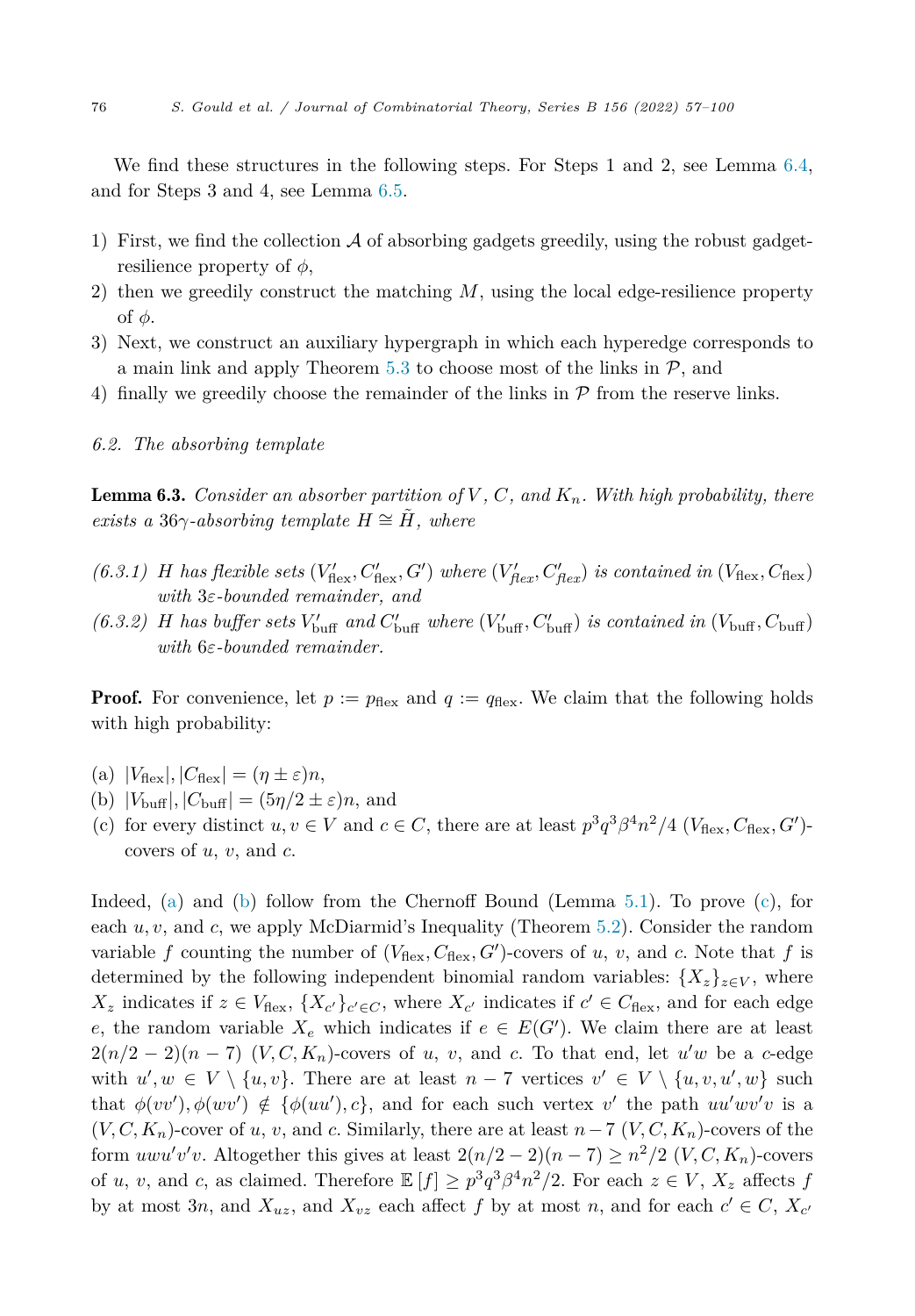<span id="page-21-0"></span>affects f by at most 3*n*. For each edge *e* not incident to *u* or *v*, if *e* is a *c*-edge, then  $X_e$ affects *f* by at most 2*n*, and otherwise *e* affects *f* by at most two. Thus, by McDiarmid's Inequality applied with  $t = \mathbb{E}[f]/2$ , there are at least  $p^3q^3\beta^4n^2/4$  ( $V_{\text{flex}}, C_{\text{flex}}, G'$ )-covers of *u*, *v*, and *c* with probability at least  $1 - \exp(-p^6 q^6 \beta^8 n^4 / O(n^3))$ . Thus by a union bound, ([c](#page-20-0)) also holds with high probability.

Now we assume [\(a](#page-20-0))–[\(c\)](#page-20-0) holds, and we show there exists a 36*γ*-absorbing template  $H \cong H$  satisfying (6.3.1) and (6.3.2).

Since  $m = (\eta/2 - \varepsilon)n$ , by ([a\)](#page-20-0) and ([b](#page-20-0)), there exists  $V'_{\text{flex}} \subseteq V_{\text{flex}}, C'_{\text{flex}} \subseteq C_{\text{flex}},$  $V'_{\text{buffer}} \subseteq V_{\text{buffer}}$ , and  $C'_{\text{buffer}} \subseteq C_{\text{buffer}}$ , such that  $|V'_{\text{flex}}|, |C'_{\text{flex}}| = 2m$  and  $|V'_{\text{buffer}}|, |C'_{\text{buffer}}| = 5m$ , which we choose arbitrarily, and moreover,  $|V_{\text{flex}} \setminus V'_{\text{flex}}|, |C_{\text{flex}} \setminus C'_{\text{flex}}| \leq 3\varepsilon n$  and  $|V_{\text{buff}} \setminus V'_{\text{buff}}|, |C_{\text{buff}} \setminus C'_{\text{buff}}| \leq 6\varepsilon n$ , as required. Choose bijections from  $V'_{\text{flex}}, C'_{\text{flex}}, V'_{\text{buff}}, C'_{\text{surf}}$ and  $C'_{\text{buffer}}$  to the flexible sets and the buffer sets of  $\tilde{H}$  arbitrarily, and let  $H \cong \tilde{H}$  be the corresponding graph. Now  $H$  satisfies  $(6.3.1)$  and  $(6.3.2)$ , as required, so it remains to show that *H* is a 36 $\gamma$ -absorbing template. Since each vertex or colour in  $V_{\text{flex}}$  or  $C_{\text{flex}}$ is in at most 3*n* ( $V_{\text{flex}}, C_{\text{flex}}, G'$ )-covers of *u*, *v*, and *c*, ([a\)](#page-20-0) and [\(c\)](#page-20-0) imply that there are at least  $p^3q^3\beta^4n^2/4 - 18\varepsilon n^2 \geq 36\gamma n^2$  ( $V'_{\text{flex}}$ ,  $C'_{\text{flex}}$ ,  $G'$ )-covers of *u*, *v*, and *c*, so *H* is a 36γ-absorbing template, as desired.  $\Box$ 

#### *6.3. Greedily building an H-absorber*

Lemma 6.4. *Consider an absorber partition of V , C, and Kn. The following holds with* high probability. Suppose  $V_{res} \subseteq V_{flex} \cup V_{buf}$  and  $C_{res} \subseteq C_{flex} \cup C_{buf}$ . For every graph  $H \cong H$  *with bipartition* ( $V_{res}, C_{res}$ ), *there exists* 

- $(6.4.1)$  a collection  $\mathcal{A} = \{A_{vc} : vc \in E(H)\}\$  such that A satisfies *H* and such that for all  $A_{vc} \in \mathcal{A}$  *we have that*  $A_{vc}$  *uses vertices, colours, and edges in*  $V_{\text{abs}}$ ,  $C_{\text{abs}}$ *, and G*- *respectively, and*
- $(6.4.2)$  *a rainbow matching M contained in*  $(V'_{\text{abs}}, C'_{\text{abs}}, G')$  *with* 5*ε-bounded remainder,*  $w$  *kere*  $V'_{abs}$  *and*  $C'_{abs}$  *are the sets of vertices and colours in*  $V_{abs}$  *and*  $C_{abs}$  *not used by any absorbing gadget in* A*.*

**Proof.** For convenience, let  $p := p_{\text{abs}}$  and  $q := q_{\text{abs}}$  in this proof.

Since  $\phi$  is *μ*-robustly gadget-resilient, for every  $v \in V$ ,  $c \in C$ , there is a collection  $\mathcal{A}_{v,c}$ of precisely  $2^{-23}\mu^4n^2$  (*v, c*)-absorbing gadgets such that every vertex, every colour, and every edge is used by at most  $5\mu n/4$  of the  $A \in \mathcal{A}_{v,c}$ . (Recall from Definition [4.1](#page-9-0) that a  $(v, c)$ -absorbing gadget does not use *v* and *c*.) Fix  $v \in V$ ,  $c \in C$ . The expected number of the  $(v, c)$ -absorbing gadgets in  $\mathcal{A}_{v, c}$  using only vertices in  $V_{\text{abs}}$ , colours in  $C_{\text{abs}}$ , and edges in *G*<sup> $\prime$ </sup> is  $p^6 q^3 \beta^7 |A_{v,c}|$ . Let  $\mathcal{E}_{v,c}$  be the event that fewer than  $p^6 q^3 \beta^7 |A_{v,c}|/2$  of the  $(v, c)$ -absorbing gadgets in  $\mathcal{A}_{v, c}$  use only vertices in  $V_{\text{abs}}$ , colours in  $C_{\text{abs}}$  and edges in  $G'$ . We claim that  $\mathbb{P} [\mathcal{E}_{v,c}] \le \exp(-2^{-51} p^{12} q^6 \beta^{14} \mu^6 n).$ 

To see this, for each  $u \in V$ ,  $d \in C$ ,  $e \in E$ , let  $m_u$ ,  $m_d$ , and  $m_e$  denote the number of  $(v, c)$ -absorbing gadgets in  $\mathcal{A}_{v,c}$  using *u*, *d*, and *e*, respectively. We will apply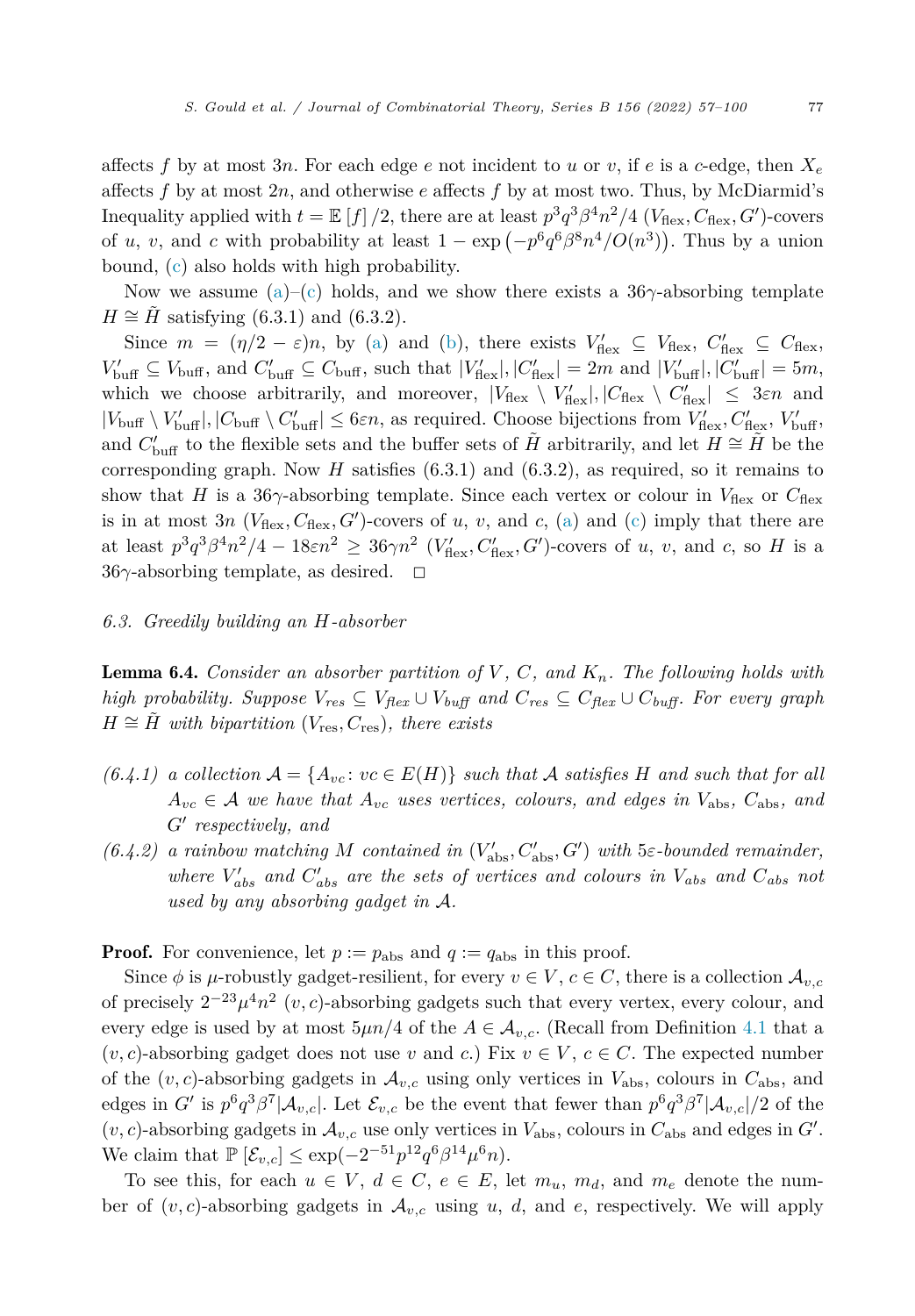<span id="page-22-0"></span>McDiarmid's Inequality (Theorem [5.2\)](#page-16-0) to the function *fv,c* which counts the number of  $A \in \mathcal{A}_{v,c}$  using only vertices in  $V_{\text{abs}}$ , colours in  $C_{\text{abs}}$ , and edges in  $G'$ . We use independent indicator random variables  $\{X_u\}_{u\in V} \cup \{X_d\}_{d\in C} \cup \{X_e\}_{e\in E}$  which indicate whether or not a vertex *u* is in  $V_{\text{abs}}$ , a colour *d* is in  $C_{\text{abs}}$ , and an edge *e* is in  $G'$ . Each random variable  $X_u$ ,  $X_d$ ,  $X_e$  affects  $f_{v,c}$  by at most  $m_u$ ,  $m_d$ ,  $m_e$ , respectively. Since  $m_u \leq 5\mu n/4$  for all  $u \in V$  and  $m_d \leq 5\mu n/4$  for all  $d \in C$ , we have  $\sum_{u \in V} m_u^2$ ,  $\sum_{u \in C} m_u^2 \leq 25\mu^2 n^3/16$ . Since  $\sum_{u \in E} m_e = 7|\mathcal{A}_{u,c}|$  and  $m_e \leq 5\mu n/4$  for all  $e \in E$ , it  $d \in C$   $m_d^2 \leq 25\mu^2 n^3/16$ . Since  $\sum_{e \in E} m_e = 7|\mathcal{A}_{v,c}|$  and  $m_e \leq 5\mu n/4$  for all  $e \in E$ , it follows that  $\sum_{e \in E} m_e^2 \leq 35 \mu n |\mathcal{A}_{v,e}|/4$ . Therefore, by McDiarmid's Inequality, we have

$$
\mathbb{P}\left[\mathcal{E}_{v,c}\right] \le \exp\left(-\frac{p^{12}q^6\beta^{14}|\mathcal{A}_{v,c}|^2/4}{25\mu^2n^3/8 + 35\mu n|\mathcal{A}_{v,c}|/4}\right) \le \exp(-2^{-51}p^{12}q^6\beta^{14}\mu^6 n),
$$

as claimed. Thus, by a union bound, the probability that there exist  $v \in V$ ,  $c \in C$  such that  $\mathcal{E}_{v,c}$  holds is at most  $\exp(-2^{-52}p^{12}q^6\beta^{14}\mu^6n)$ .

We claim the following holds with high probability:

- (a)  $|V_{\text{abs}}| = (p \pm \varepsilon)n$  and  $|C_{\text{abs}}| = (q \pm \varepsilon)n$ ;
- (b) for every  $v \in V$ ,  $c \in C$ , the event  $\mathcal{E}_{v,c}$  does not hold;
- (c) for every  $V^{\circ} \subseteq V_{\text{abs}}$  and  $C^{\circ} \subseteq C_{\text{abs}}$  such that  $|V^{\circ}|, |C^{\circ}| \geq \varepsilon n$ , there are at least  $\beta \varepsilon^3 n^2 / 200$  edges in *G*<sup> $\prime$ </sup> with both ends in  $V^\circ$  and a colour in  $C^\circ$ .

Indeed, (a) holds by the Chernoff Bound (Lemma [5.1\)](#page-15-0), we have already shown (b), and since  $\phi$  is *ε*-locally edge-resilient, (c) holds by applying the Chernoff Bound for each  $V^{\circ}$ and *C*◦ and using a union bound.

Now we assume that (a)–(c) hold, we suppose  $H \cong \tilde{H}$  has bipartition ( $V_{res}, C_{res}$ ) contained in  $(V_{\text{flex}} \cup V_{\text{buffer}}$ ,  $C_{\text{flex}} \cup C_{\text{buffer}}$ ), and we show that (6.4.1) and (6.4.2) hold. Arbitrarily order the edges of *H* as  $e_1, \ldots, e_{|E(H)|}$ . Let  $i \in |E(H)|$  and suppose that for each  $j < i$  we have found a  $(v_j, c_j)$ -absorbing gadget  $A_j$ , where  $e_j = v_j c_j$ , and further, the collection  $\{A_1, \ldots, A_{i-1}\}$  satisfies the spanning subgraph of *H* containing precisely the edges  $e_1, \ldots, e_{i-1}$ . Writing  $e_i = v_i c_i$ , by (b) there is a collection  $\mathcal{A}_{v_i, c_i}^{abs}$  of at least  $2^{-24}p^6q^3\beta^7\mu^4n^2$  ( $v_i, c_i$ )-absorbing gadgets each using only  $V_{\text{abs}}$ -vertices,  $C_{\text{abs}}$ -colours, and  $G'$ -edges, and moreover, each vertex in  $V_{\text{abs}}$ , colour in  $C_{\text{abs}}$ , and edge in  $G'$  is used by at most  $5\mu n/4$  of the  $A \in \mathcal{A}_{v_i,c_i}^{abs}$ . Thus, at most  $20\mu n \cdot i \leq 20\mu n |E(H)| \leq 17920\eta \mu n^2$ of the  $(v_i, c_i)$ -absorbing gadgets in  $\mathcal{A}_{v_i, c_i}^{abs}$  use a vertex, colour, or edge used by any of the  $A_j$  for  $j < i$ . Since  $|\mathcal{A}_{v_i,c_i}^{abs}| \geq 2^{-24} p^6 q^3 \beta^7 \mu^4 n^2$ , we conclude that there is at least one  $(v_i, c_i)$ -absorbing gadget  $A \in \mathcal{A}_{v_i, c_i}^{abs}$  using vertices, colours, and edges which are disjoint from the vertices, colours, and edges used by  $A_j$ , for all  $j < i$ . We arbitrarily choose such an *A* to be  $A_i$ . Continuing in this way, it is clear that  $A := \{A_i\}_{i=1}^{|E(H)|}$  satisfies *H*, so (6.4.1) holds.

Now we prove (6.4.2). Let  $V'_{\text{abs}}$  and  $C'_{\text{abs}}$  be the vertices, colours, and edges in  $V_{\text{abs}}$  and  $C_{\text{abs}}$  not used by any  $(v, c)$ -absorbing gadget in A. By (a) and [\(6.1](#page-18-0)), we have  $|V'_{\text{abs}}| =$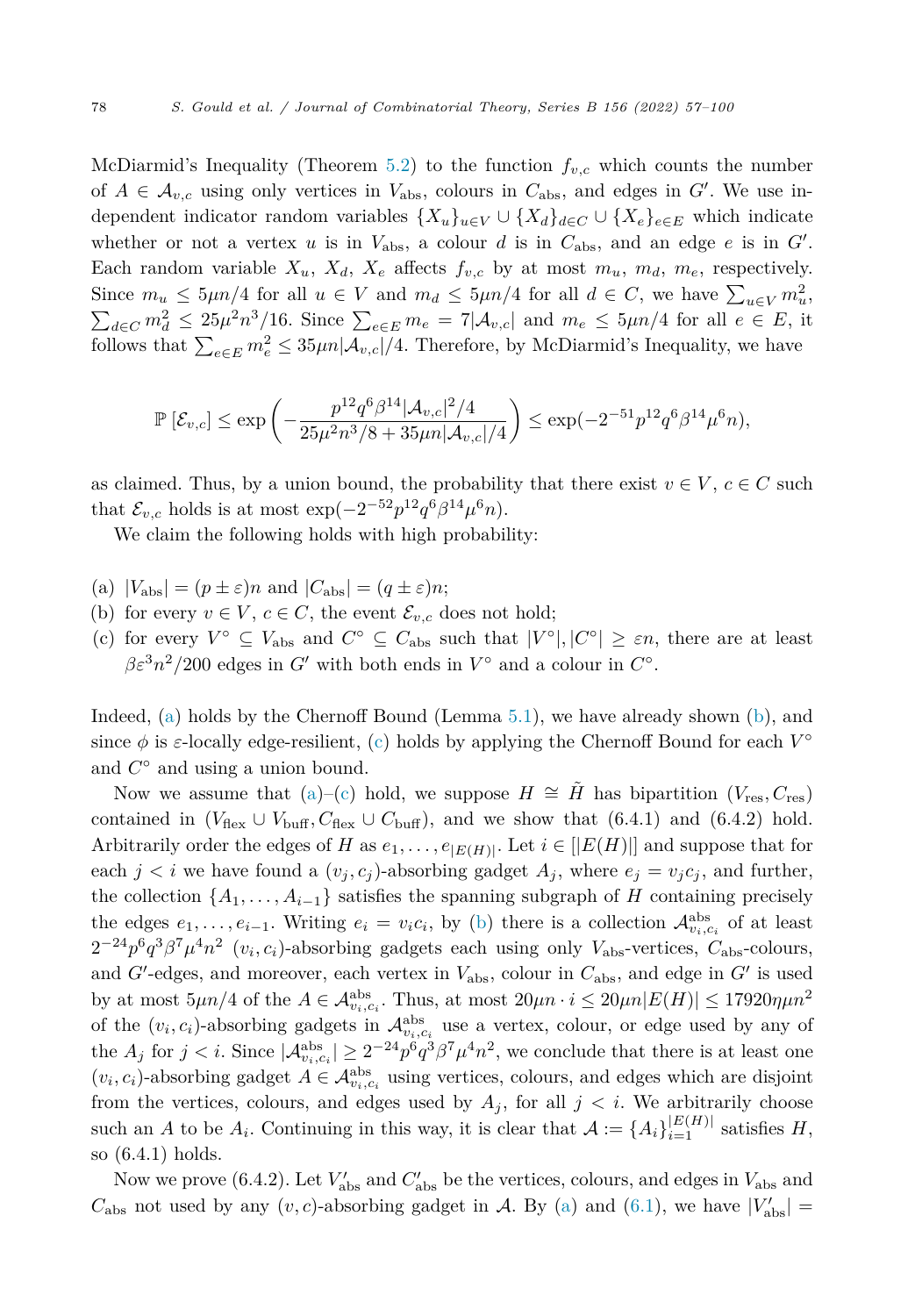<span id="page-23-0"></span> $(2\mu \pm \varepsilon)n$  and  $|C'_{\text{abs}}| = (\mu \pm \varepsilon)n$ . Thus, by ([c](#page-22-0)), we can greedily choose a rainbow matching *M* in  $(V'_{\text{abs}}, C'_{\text{abs}}, G')$  of size at least  $(\mu - 2\varepsilon)n$ , and *M* satisfies (6.4.2).  $\Box$ 

#### *6.4. Linking*

Lastly, we need the following lemma, inspired by [\[16](#page-43-0), Lemma 20], which we use to both complete the set of absorbing gadgets obtained by Lemma [6.4](#page-21-0) to an *H*-absorber and also construct its tail. Recall that links were defined at the beginning of Section [6.1](#page-18-0).

Lemma 6.5. *Consider an absorber partition of V , C, and Kn. The following holds with high probability. For every matching M such that*  $V(M) \subseteq V_{\text{abs}}$  *and*  $|V_{\text{abs}} \setminus V(M)| \leq \varepsilon n$ , *there exists a collection* P *of links in G*- *such that*

*(6.5.1)* P *links M and*  $(6.5.2)$   $\bigcup_{P \in \mathcal{P}} P \setminus V(M)$  is contained in  $(V_{\text{link}} \cup V'_{\text{link}}, C_{\text{link}} \cup C'_{\text{link}}, G')$  with  $\gamma/2$ -bounded *remainder.*

**Proof.** We choose a new constant  $\delta$  such that  $\varepsilon \ll \delta \ll \gamma$ . For convenience, let  $p := p_{\text{link}}$ and  $q := q_{\text{link}}$ , let  $G_1$  be the spanning subgraph of  $G'$  consisting of edges with a colour in  $C_{\text{link}}$ , and let  $G_2$  be the spanning subgraph of  $G'$  consisting of edges with a colour in  $C'_{\text{link}}$ . First we claim that with high probability the following holds:

- (a)  $|V_{\text{link}}| = (p \pm \varepsilon)n$ ,  $|C_{\text{link}}| = (q \pm \varepsilon)n$ ,  $|V'_{\text{link}}| = (\gamma/3 \pm \varepsilon)n$ , and  $|C'_{\text{link}}| = (\gamma/3 \pm \varepsilon)n$ , (b)  $|V_{\text{abs}}| = (1 \pm \varepsilon)p_{\text{abs}}n = (1 \pm \varepsilon)2pn/3,$
- (c) for all  $v \in V$ , we have
	- (i)  $|N_{G_1}(v) \cap V_{\text{abs}}| = (1 \pm \varepsilon)p_{\text{abs}}\beta qn = (1 \pm \varepsilon)2p\beta qn/3$  and
	- $(iii)$   $|N_{G_1}(v) \cap V_{\text{link}}| = (1 \pm \varepsilon)p\beta qn,$

(d) for all  $c \in C$ , we have

(i)  $|E_G^c(V_{\text{abs}}, V_{\text{link}})| = (1 \pm \varepsilon)p_{\text{abs}}p\beta n = (1 \pm \varepsilon)2p^2\beta n/3$  and  $(iii)$   $|E^c(G'[V_{\text{link}}])| = (1 \pm \varepsilon)p^2\beta n/2,$ 

(e) for all distinct  $u, v \in V$ , we have  $|N_{G_1}(u) \cap N_{G_1}(v) \cap V_{\text{link}}| = (1 \pm \varepsilon)p\beta^2 q^2 n$ , and

(f) for all  $u, v \in V$  we have  $|N_{G_2}(u) \cap N_{G_2}(v) \cap V'_{\text{link}}| \ge \gamma^6 n$ .

Indeed  $(a)$ – $(d)$  follow from  $(6.1)$  $(6.1)$  and the Chernoff Bound. We prove  $(e)$  and  $(f)$  using McDiarmid's Inequality. To prove  $(e)$ , for each  $u, v \in V$ , we apply McDiarmid's Inequality to the random variable *f* counting  $|N_{G_1}(u) \cap N_{G_1}(v) \cap V_{\text{link}}|$  with respect to independent binomial random variables  $\{X_w, X_{uw}, X_{vw}\}_{w \in V}$  and  $\{X_c\}_{c \in C}$ , where  $X_w$  indicates if  $w \in V_{\text{link}}$ ,  $X_{uw}$  and  $X_{vw}$  indicate if the edges *uw* and *vw* respectively are in  $G'$ , and  $X_c$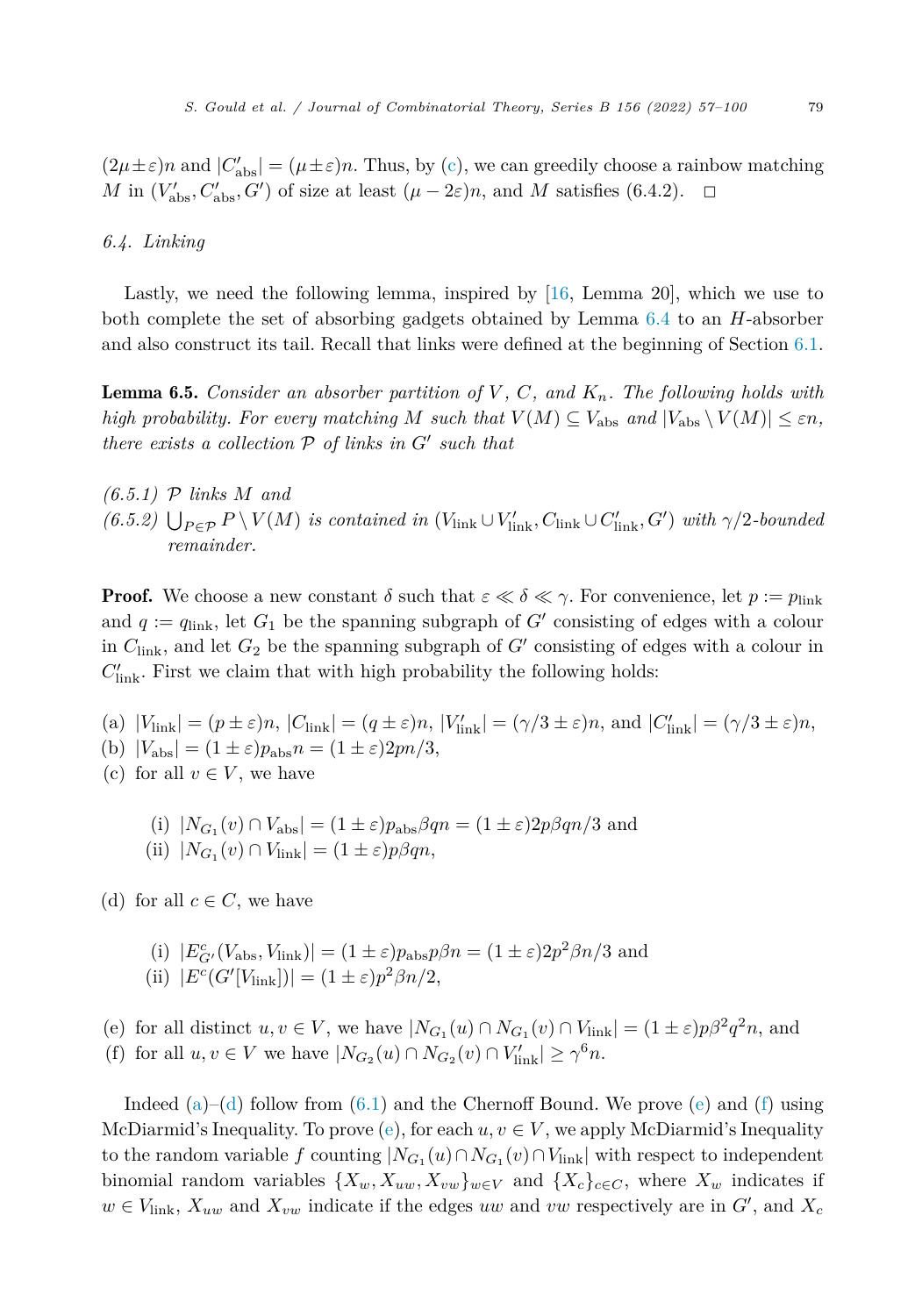<span id="page-24-0"></span>indicates if  $c \in C_{\text{link}}$ . For each  $w \in V$ ,  $X_w$ ,  $X_{uw}$ , and  $X_{vw}$  affect f by at most one, and for each  $c \in C$ ,  $X_c$  affects f by at most two. Thus, by McDiarmid's Inequality with  $t = \varepsilon \mathbb{E}[f]/2$ , we have  $|N_{G_1}(u) \cap N_{G_1}(v) \cap V_{\text{link}}| = (1 \pm \varepsilon)p\beta^2 q^2 n$  with probability at least  $1 - \exp(-(\varepsilon p \beta^2 q^2 n/2)^2 / 7n)$ . By a union bound, [\(e](#page-23-0)) also holds with high probability. The proof of  $(f)$  $(f)$  is similar, so we omit it.

Now we assume ([a\)](#page-23-0)–[\(f\)](#page-23-0) hold, we suppose M is a matching such that  $V(M) \subseteq V_{\text{abs}}$ and  $|V_{\text{abs}} \setminus V(M)| \leq \varepsilon n$ , and we show that (6.5.1) and (6.5.2) hold with respect to M. Since  $|V_{\text{abs}} \setminus V(M)| \leq \varepsilon n$ , [\(b](#page-23-0)) implies that

$$
|V(M)| = (1 \pm \sqrt{\varepsilon})2pn/3.
$$
\n(6.3)

We apply Theorem [5.3](#page-16-0) to the following 8-uniform hypergraph  $H$ : the vertex-set is  $E(M) \cup V_{\text{link}} \cup C_{\text{link}}$ , and for every  $xy \in E(M)$ ,  $v_1, v_2, v_3 \in V_{\text{link}}$ , and  $c_1, c_2, c_3, c_4 \in C_{\text{link}}$ , H contains the hyperedge  $\{xy, v_1, v_2, v_3, c_1, c_2, c_3, c_4\}$  if there is a main link P such that

- *P* has ends *x* and *y*,
- $v_1, v_2$ , and  $v_3$  are the internal vertices in  $P$ , and
- $\phi(P) = \{c_1, c_2, c_3, c_4\}.$

**Claim 1.**  $d_{\mathcal{H}}(v) = (1 \pm 2\sqrt{\varepsilon})p^3 \beta^4 q^4 n^3$  *for all*  $v \in V(\mathcal{H})$ *.* 

**Proof of Claim.** Let  $xy \in E(M)$ . By [\(a\)](#page-23-0), there are  $(1 \pm \varepsilon)pn$  vertices  $v_1 \in V_{\text{link}}$  that can be in a link *P* with ends *x* and *y* corresponding to a hyperedge in  $H$ , where  $v_1$  is not adjac[e](#page-23-0)nt to *x* or *y*. For each such  $v_1 \in V_{\text{link}}$ , by (e), there are  $(1 \pm \varepsilon)p\beta^2 q^2 n$  choices for the vertex in  $V_{\text{link}}$  adjacent to both *x* and  $v_1$  in *P*, and for each such  $v_2 \in V_{\text{link}}$ , again by ([e](#page-23-0)), there are  $(1 \pm 2\varepsilon)p\beta^2 q^2 n$  choices for the vertex in  $V_{\text{link}}$  adjacent to both  $v_1$  and *y* in *P* such that *P* is a main link. Thus,  $d_{\mathcal{H}}(xy) = (1 \pm 5\varepsilon)p^3\beta^4q^4n^3$ , as required.

Now let  $v_1 \in V_{\text{link}}$ . First, we count the number of hyperedges in H containing  $v_1$ corresponding to a link  $P$  where  $v_1$  is adjacent to one of the ends. By  $(c)$ , and since  $|V_{\text{abs}} \setminus V(M)| \leq \varepsilon n$ , there are  $(1 \pm \sqrt{\varepsilon})2p\beta qn/3$  choices of the vertex  $x \in V(M)$  adjacent to  $v_1$  in *P*. For each such *x*, again by [\(c\)](#page-23-0), there are  $(1 \pm 2\varepsilon)p\beta qn$  choices of the vertex  $v_2 \in V_{\text{link}}$  adjacent to *y* in *P* where  $xy \in E(M)$ . For each such  $v_2 \in V_{\text{link}}$ , by [\(e\)](#page-23-0), there are  $(1 \pm 2\varepsilon)p\beta^2 q^2n$  choices of the vertex  $v_3 \in V_{\text{link}}$  adjacent to both  $v_1$  and  $v_2$  in *P*. Thus, the number of hyperedges in  $H$  containing  $v_1$  corresponding to a link where  $v_1$  is adjacent to one of the ends is  $(1 \pm 2\sqrt{\varepsilon})2p^3\beta^4q^4n^3/3$ .

Next, we count the number of hyperedges in  $H$  containing  $v_1$  corresponding to a link *P* where  $v_1$  is not adjacent to one of the ends. By (6.3), there are  $(1 \pm \sqrt{\varepsilon})$ *pn/3* choices for the edge  $xy \in E(M)$  where *x* and *y* are the ends of *P*. For each such  $xy \in E(M)$ , by ([e](#page-23-0)), there are  $(1 \pm \varepsilon)p\beta^2 q^2 n$  choices of the vertex  $v_2 \in V_{\text{link}}$  such that  $v_2$  is adjacent to *x* and *v*<sub>1</sub> in *P*, and again by ([e](#page-23-0)), for each such  $v_2 \in V_{\text{link}}$ , there are  $(1 \pm 2\varepsilon)p\beta^2 q^2 n$ choices of the vertex  $v_3 \in V_{\text{link}}$  adjacent to both *y* and  $v_1$  in *P*. Thus, the number of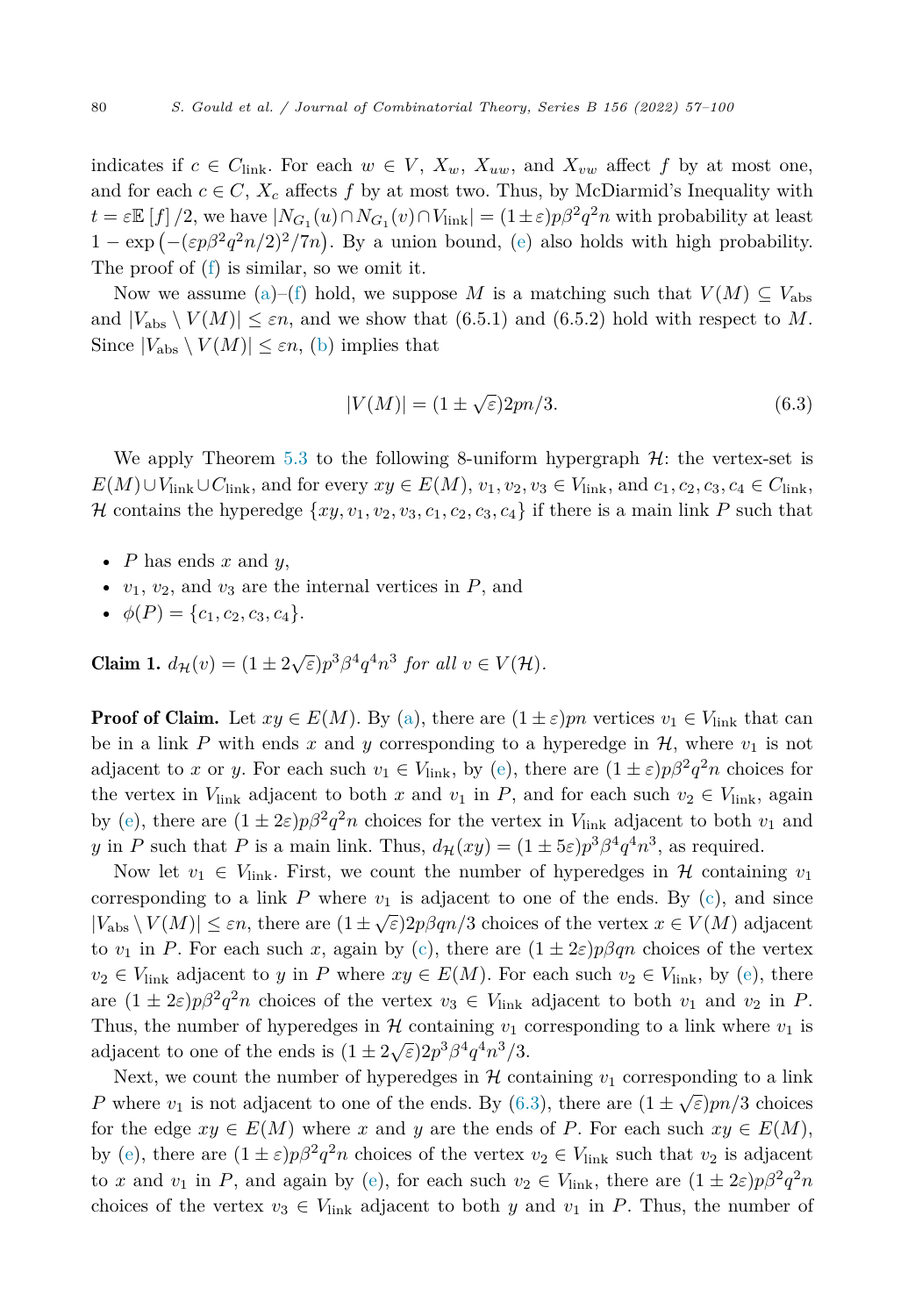hyperedges in  $H$  containing  $v_1$  corresponding to a link where  $v_1$  is not adjacent to one of the ends is  $(1 \pm 2\sqrt{\varepsilon})p^3\beta^4q^4n^3/3$ , so

$$
d_{\mathcal{H}}(v_1) = (1 \pm 2\sqrt{\varepsilon})(2p^3 \beta^4 q^4 n^3/3) + (1 \pm 2\sqrt{\varepsilon})p^3 \beta^4 q^4 n^3/3 = (1 \pm 2\sqrt{\varepsilon})p^3 \beta^4 q^4 n^3,
$$

as required.

Now let  $c_1 \in C_{\text{link}}$ . First we count the number of hyperedges in H containing  $c_1$ corresponding to a link  $P$  where  $c_1$  is the colour of one of the edges incident to an end of *P*. By ([d](#page-23-0)), and since  $|V_{\text{abs}} \setminus V(M)| \leq \varepsilon n$ , there are  $(1 \pm \sqrt{\varepsilon})2p^2\beta n/3$  choices of the edge  $xv_1$  in *P* where  $x \in V(M)$  is an end of *P* and  $\phi(xv_1) = c_1$ . For each such edge *xv*<sub>1</sub>, by [\(c\)](#page-23-0), there are  $(1 \pm 2\varepsilon)p\beta qn$  choices of the vertex  $v_2 \in V_{\text{link}}$  adjacent to *y* in *P* where  $xy \in E(M)$ . For each such vertex  $v_2$ , by [\(e\)](#page-23-0), there are  $(1 \pm 2\varepsilon)p\beta^2 q^2 n$  choices of the vertex  $v_3$  adjacent to both  $v_1$  and  $v_2$  in *P*. Thus, the number of hyperedges in *H* containing  $c_1$  corresponding to a link where  $c_1$  is the colour of one of the edges incident to an end of *P* is  $(1 \pm 2\sqrt{\varepsilon})2p^4\beta^4q^3n^3/3$ .

Next, we count the number of hyperedges in  $H$  containing  $c_1$  corresponding to a link *P* where  $c_1$  is the colour of one of the e[d](#page-23-0)ges with both ends in  $V_{\text{link}}$ . By (d), there are  $(1\pm\varepsilon)p^2\beta n/2$  choices for the edge  $v_1v_2$  in *P* such that  $\phi(v_1v_2)=c_1$ , and thus  $(1\pm\varepsilon)p^2\beta n$ choices for the edge if we assume  $v_1$  is adjacent to an end in *P*. For each such edge  $v_1v_2$ , by [\(c\)](#page-23-0), and since  $|V_{\text{abs}} \setminus V(M)| \leq \varepsilon n$ , there are  $(1 \pm \sqrt{\varepsilon})2p\beta qn/3$  choices for the vertex  $x \in V(M)$  adjac[e](#page-23-0)nt to  $v_1$  in *P*. For each such vertex *x*, by (e), there are  $(1 \pm 2\varepsilon)p\beta^2 q^2 n$ choices for the vertex  $v_3$  adjacent to both *y* and  $v_2$  in *P*, where  $xy \in E(M)$ . Thus, the number of hyperedges in  $H$  containing  $c_1$  corresponding to a link where  $c_1$  is the colour of one of the edges with both ends in  $V_{\text{link}}$  is  $(1 \pm 2\sqrt{\varepsilon})2p^4\beta^4q^3n^3/3$ , so by  $(6.1)$  $(6.1)$ 

$$
d_{\mathcal{H}}(c_1) = (1 \pm 2\sqrt{\varepsilon})4p^4\beta^4q^3n^3/3 = (1 \pm 2\sqrt{\varepsilon})p^3\beta^4q^4n^3,
$$

as required to prove Claim [1.](#page-24-0)  $\Box$ 

Claim 2.  $\Delta^c(\mathcal{H}) \leq 100n^2$ .

This can be proved similarly as above (with room to spare). Let  $\mathcal{F} := \{E(M), V_{\text{link}}, C_{\text{link}}\}.$ By Theorem [5.3,](#page-16-0)  $H$  has a  $(\delta, \mathcal{F})$ -perfect matching M. Let  $\mathcal{P}_1$  be the collection of links corresponding to  $M$ , and let  $M'$  be the matching consisting of all those  $xy \in E(M)$  that are not covered by  $M$ . To complete the proof, we greedily find a collection  $\mathcal{P}_2$  of reserve links that links  $M'$ .

Write  $E(M') = \{x_1y_1, \ldots, x_ky_k\}$ , and suppose  $P_i$  is a reserve link with ends  $x_i$  and *y*<sup>*i*</sup> for  $i < j$ , where  $j \in [k]$ . We show that there is a reserve link  $P_j$  that is vertex- and colour-disjoint from  $\bigcup_{i < j} P_i$ , which implies that  $\bigcup_{i=1}^j P_i$  links  $\{x_1y_1, \ldots, x_jy_j\}$ , and thus we can choose  $\mathcal{P}_2$  greedily. Since  $k \leq \delta n$  and each link has at most three vertices in  $V'_{\text{link}}$ , by [\(a](#page-23-0)), there is a vertex  $v \in V'_{\text{link}} \setminus \bigcup_{i < j} V(P_i)$ . By ([f\)](#page-23-0), there are at least  $\gamma^6 n - 11j$  vertices  $v_1 \in (N_{G_2}(x_j) \cap N_{G_2}(v) \cap V'_{\text{link}}) \setminus \bigcup_{i < j} V(P_i)$  such that  $\phi(x_j v_1), \phi(v_1 v) \notin \bigcup_{i < j} \phi(P_i)$ , and since  $j/n \leq \delta \ll \gamma$ , we may let  $v_1$  be such a vertex. Similarly, by [\(f](#page-23-0)), there is a vertex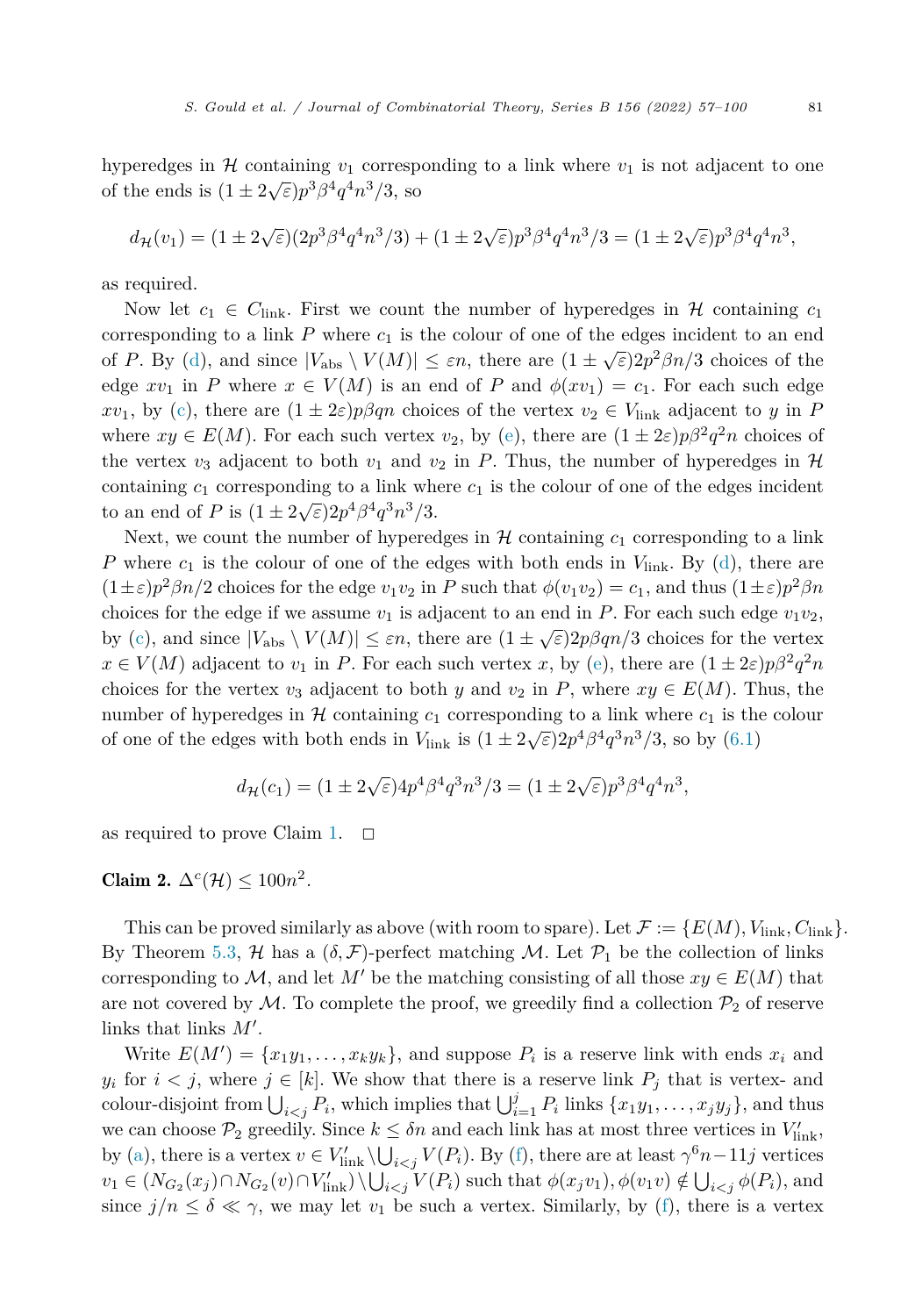<span id="page-26-0"></span> $v_2 \in (N_{G_2}(y_j) \cap N_{G_2}(v) \cap V'_{\text{link}}) \setminus \bigcup_{i < j} V(P_i)$  such that  $\phi(y_j v_2), \phi(v_2 v) \notin \bigcup_{i < j} \phi(P_i) \cup$  $\{\phi(x_i v_1), \phi(v_1 v)\}$ . Now there is a reserve link  $P_i$  with ends  $x_j$  and  $y_j$  and internal vertices *v*, *v*<sub>1</sub>, and *v*<sub>2</sub> that is vertex- and colour-disjoint from  $\bigcup_{i < j} P_i$ , as claimed, and therefore there exists a collection  $\mathcal{P}_2$  of reserve links that links *M'*. Now  $\mathcal{P}_1 \cup \mathcal{P}_2$  links *M*, so (6.5.1) holds. By [\(a](#page-23-0)), and since M is  $(\delta, \mathcal{F})$ -perfect, (6.5.2) holds, as required.  $\Box$ 

#### *6.5. Proof*

We now have all the tools we need to prove Lemma [4.9.](#page-14-0)

**Proof of Lemma [4.9](#page-14-0).** Consider an absorber partition of  $V$ ,  $C$ , and  $K_n$ . By Lemmas [6.3,](#page-20-0) [6.4](#page-21-0), and [6.5](#page-23-0), there exists an outcome of the absorber partition satisfying the conclusions of these lemmas simultaneously. In particular, by Lemmas [6.3](#page-20-0) and [6.4](#page-21-0) there exists  $H, \mathcal{A}$ , and  $M$  such that, writing  $(V_{res}, C_{res})$  for the bipartition of  $H$ ,

- *H*  $\cong$  *H*<sup> $\cong$ </sup> *H* is a 36 $\gamma$ -absorbing template satisfying (6.3.1) and (6.3.2),
- $\mathcal A$  and  $H$  satisfy (6.4.1), and
- *M* satisfies (6.4.2).

Write  $\mathcal{A} = \{A_1, \ldots, A_k\}$  and  $E(M) = \{a_1b_1, \ldots, a_\ell b_\ell\}$ . Consider  $M_1 \cup M_2 \cup M_3 \cup M_4$ , where  $M_i$  is a matching satisfying (Mi) for  $i \in [4]$  (see Section [6.1\)](#page-18-0). By (6.4.2) we have  $|V_{\text{abs}} \setminus V(M_1 \cup \cdots \cup M_4)| \leq 5\varepsilon n + 1 \leq 6\varepsilon n$ . Thus by Lemma [6.5](#page-23-0) there exist collections of links  $P$  and  $T$  in  $G'$  such that

- $\mathcal{P} \cup \mathcal{T}$  is a collection of links satisfying (6.5.1) with respect to  $\bigcup_{i=1}^4 M_i$  and
- $\mathcal{P} \cup \mathcal{T}$  satisfies (6.5.2).

In particular  $P$  links  $\bigcup_{i=1}^{3} M_i$  and  $\mathcal{T}$  links  $M_4$ . Let  $T := M \cup \bigcup_{P \in \mathcal{T}} P$ . By Fact [6.2,](#page-19-0)  $(A, \mathcal{P}, T, H)$  is a 36 $\gamma$ -absorber, as desired. Moreover, since *H* satisfies (6.3.1) and (6.3.2), *M* satisfies (6.4.2), and  $\mathcal{P} \cup \mathcal{T}$  satisfies (6.5.2), we have  $\bigcup_{A \in \mathcal{A}} A \cup \bigcup_{P \in \mathcal{P}} P \cup T$  is contained in  $(V', C', G')$  with  $\gamma$ -bounded remainder, as required.  $\Box$ 

### 7. Finding many well-spread absorbing gadgets

The aim of this section is to prove Lemma [4.8,](#page-14-0) which states that, for appropriate  $\mu, \varepsilon$ , almost all 1-factorizations of  $K_n$  are  $\varepsilon$ -locally edge-resilient and  $\mu$ -robustly gadget-resilient. We will use switchings in  $\mathcal{G}_D^{\text{col}}$  for appropriate  $D \subsetneq [n-1]$  to analyse the probability that a uniformly random  $G \in \mathcal{G}_D^{\text{col}}$  satisfies the necessary properties, and then use a 'weighting factor' (see Corollary [7.12\)](#page-39-0) to make comparisons to the probability space corresponding to a uniform random choice of  $G \in \mathcal{G}_{[n-1]}^{\text{col}}$ .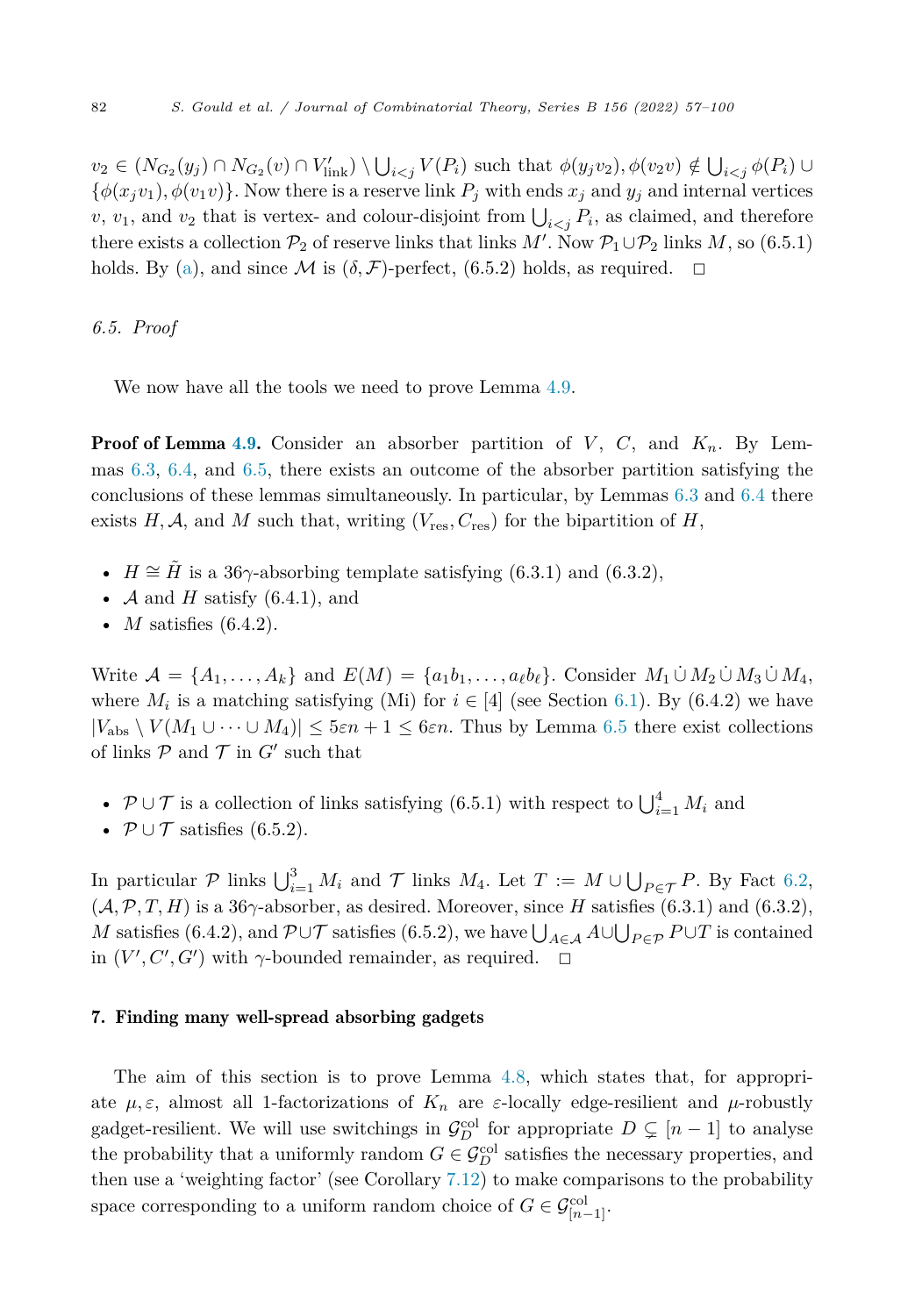#### <span id="page-27-0"></span>*7.1. Switchings*

We begin by analysing the property of  $\varepsilon$ -local edge-resilience.

**Lemma 7.1.** Suppose  $1/n \ll \varepsilon \ll 1$ , and let  $D \subseteq [n-1]$  have size  $|D| = \varepsilon n$ . Suppose  $G \in \mathcal{G}_{D}^{col}$  is chosen uniformly at random. Then  $\mathbb{P}\left[G \text{ is } \varepsilon\text{-locally edge-resilient}\right] \geq 1-\varepsilon$  $\exp(-\varepsilon^3 n^2/1000)$ .

**Proof.** Note that if  $G \in \mathcal{G}_D^{\text{col}}$  has at least  $\epsilon^3 n^2/100$  edges with endpoints in  $V'$  for all choices of  $V' \subseteq V$  of size precisely  $\varepsilon n$ , then *G* is  $\varepsilon$ -locally edge-resilient. Fix  $V' \subseteq V$  of size precisely  $\varepsilon n$ . For any  $G \in \mathcal{G}_D^{\text{col}}$ , we say that a subgraph  $H \subseteq G$  together with a labelling of its vertices  $V(H) = \{u, v, w, x, y, z\}$  is a *spin system* of *G* if  $E(H) = \{vw, xy, zu\}$ , where  $u, v \in V'$ ,  $w, x, y, z \in V \setminus V'$ ,  $uv, wx, yz \notin E(G)$ , and  $\phi_G(vw) = \phi_G(xy) =$  $\phi_G(zu)$ . (Note that different labellings of a subgraph *H* ⊆ *G* that both satisfy these conditions will be considered to correspond to different spin systems of *G*.) We now define the *spin* switching operation. Suppose  $G \in \mathcal{G}_D^{\text{col}}$  and  $H \subseteq G$  is a spin system. Then we define  $\text{spin}_{H}(G)$  to be the coloured graph obtained from G by deleting the edges  $vw, xy, zu$ , and adding the edges  $uv, wx, yz$ , each with colour  $\phi_G(vw)$ . Writing  $G' := \text{spin}_{H}(G)$ , we have  $G' \in \mathcal{G}_{D}^{\text{col}}$  and  $e_{V',D}(G') = e_{V',D}(G) + 1$ .

We define a partition  $\{M_s\}_{s=0}^{(\frac{\varepsilon n}{2})}$  of  $\mathcal{G}_D^{\text{col}}$  by setting  $M_s := \{G \in \mathcal{G}_D^{\text{col}} : e_{V',D}(G) = s\}$ , for each  $s \in \left[\binom{\varepsilon n}{2}\right]_0$ . For each  $s \in \left[\binom{\varepsilon n}{2} - 1\right]_0$  we define an auxiliary bipartite multigraph  $B_s$ with vertex bipartition  $(M_s, M_{s+1})$ , where for each  $G \in M_s$  and each spin system  $H \subseteq G$ we put an edge in  $B_s$  with endpoints  $G \in M_s$  and  $\text{spin}_H(G) \in M_{s+1}$ . Define  $\delta_s :=$  $\min_{G \in M_s} d_{B_s}(G)$  and  $\Delta_{s+1} := \max_{G \in M_{s+1}} d_{B_s}(G)$ . Observe, by double counting  $e(B_s)$ , that  $|M_s|/|M_{s+1}| \leq \Delta_{s+1}/\delta_s$ . To bound  $\Delta_{s+1}$  from above, we fix  $G' \in M_{s+1}$  and bound the number of pairs  $(G, H)$ , where  $G \in M_s$  and *H* is a spin system of *G* such that  $\text{spin}_{H}(G) = G'$ . There are  $s + 1$  choices for the edge  $e \in E_{V',D}(G')$  created by a spin operation, and 2 choices for which endpoint of *e* played the role of *u* in a spin, and which played the role of *v*. Now there are at most  $(n/2)^2$  choices for two edges with colour  $\phi_{G'}(e)$  in  $G'$  with both endpoints outside of  $V'$ , and at most 8 choices for which endpoints of these edges played the roles of  $w, x, y, z$  in a spin operation yielding  $G'$ . We deduce that  $\Delta_{s+1} \leq 4(s+1)n^2$ .

Suppose that  $s \leq \varepsilon^3 n^2/80$ . To bound  $\delta_s$  from below, we fix  $G \in M_s$  and find a lower bound for the number of spin systems  $H \subseteq G$ . For a vertex  $v \in V'$ , let  $D^*_{G}(v) \subseteq D$ denote the set of colours  $c \in D$  such that the *c*-neighbour of *v* is not in *V'*, in *G*. Let  $V_G^* := \{ v \in V' : |D_G^*(v)| \geq 9\varepsilon n/10 \}$ , and suppose for a contradiction that  $|V_G^*| < 9\varepsilon n/10$ . Then there are at least  $\varepsilon n/10$  vertices  $v \in V'$  for which there are at least  $\varepsilon n/10$  colours  $c \in D$  such that the *c*-neighbour of *v* is in *V'*, in *G*, whence  $s = e_{V',D}(G) \geq \varepsilon^2 n^2/200 >$  $\varepsilon^3 n^2/80 \geq s$ , a contradiction. Note further that, since  $s \leq \varepsilon^3 n^2/80$ , there are at least  $\binom{9\varepsilon n/10}{2} - \varepsilon^3 n^2/80 \ge \varepsilon^2 n^2/4$  pairs  $\{a, b\} \in {\binom{V_{G}^*}{2}}$  such that  $ab \notin E(G)$ . For each such choice of  ${a, b}$ , there are two choices of which vertex will play the role of *u* and which will play the role of *v* in a spin system. Since  $u, v \in V_G^*$ , there are at least  $4\varepsilon n/5$  colours  $c \in D$  such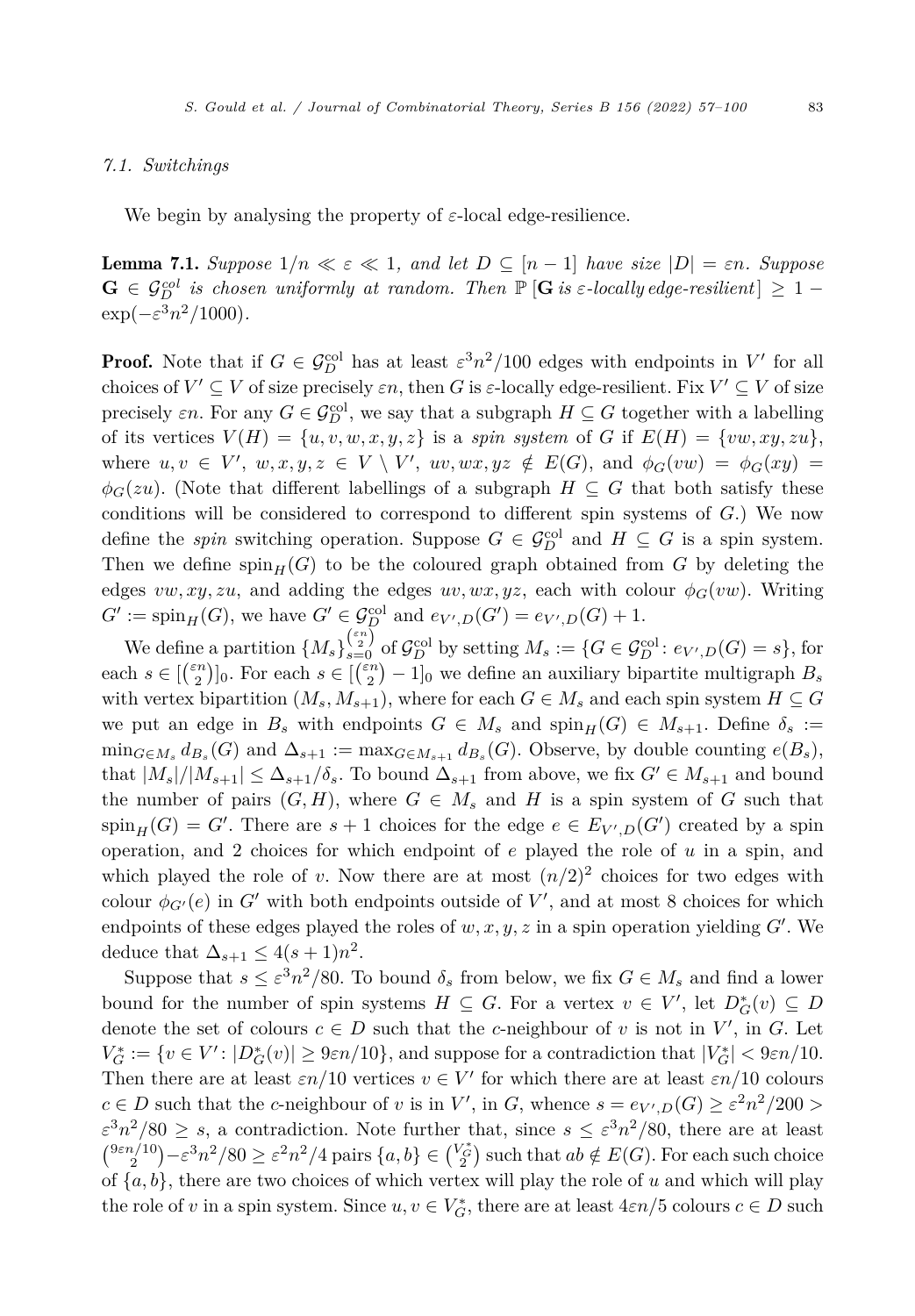<span id="page-28-0"></span>that the *c*-neighbour *z* of *u*, and the *c*-neighbour *w* of *v*, are such that  $w, z \in V \setminus V'$ , in *G*. Finally, there are at least  $n/2 - 3\varepsilon n \geq n/4$  edges coloured *c* in *G* with neither endpoint in  $V' \cup N_G(w) \cup N_G(z)$ , and two choices of which endpoint of such an edge will play the role of *x*, and which will play the role of *y*. We deduce that  $\delta_s \geq \varepsilon^3 n^4/5$ . Altogether, we conclude that if  $s \leq \varepsilon^3 n^2/80$  and  $M_s$  is non-empty, then  $M_{s+1}$  is non-empty and  $|M_s|/|M_{s+1}| \leq 20(s+1)n^2/\varepsilon^3 n^4 \leq 1/2.$ 

Now, fix  $s \leq \varepsilon^3 n^2/100$ . If  $M_s$  is empty, then  $\mathbb{P} [e_{V',D}(\mathbf{G}) = s] = 0$ . If  $M_s$  is non-empty, then

$$
\mathbb{P}\left[e_{V',D}(\mathbf{G})=s\right] = \frac{|M_s|}{|\mathcal{G}_D^{\text{col}}|} \le \frac{|M_s|}{|M_{\varepsilon^3 n^2/80}|} = \prod_{j=s}^{\varepsilon^3 n^2/80-1} \frac{|M_j|}{|M_{j+1}|} \le \left(\frac{1}{2}\right)^{\varepsilon^3 n^2/80-s},
$$

and thus

$$
\mathbb{P}\left[e_{V',D}(\mathbf{G})\leq \varepsilon^3 n^2/100\right] \leq \sum_{s=0}^{\varepsilon^3 n^2/100} \exp(-(\varepsilon^3 n^2/80-s)\ln 2) \leq \exp\left(-\frac{\varepsilon^3 n^2}{800}\right).
$$

A union bound over all choices of  $V' \subseteq V$  of size  $\varepsilon n$  now completes the proof.  $\Box$  $\Box$ 

We now turn to showing that for suitable  $D \subseteq [n-1]$ , almost all  $G \in \mathcal{G}_D^{\text{col}}$  are robustly gadget-resilient, which turns out to be a much harder property to analyse than local edge-resilience, and we devote the rest of this section to it. We first need to show that almost all  $G \in \mathcal{G}_D^{\text{col}}$  are 'quasirandom', in the sense that small sets of vertices do not have too many crossing edges.

**Definition 7.2.** Let  $D \subseteq [n-1]$ . We say that  $G \in \mathcal{G}_D^{\text{col}}$  is *quasirandom* if for all sets  $A, B \subseteq V$ , not necessarily distinct, such that  $|A| = |B| = |D|$ , we have that  $e_G(A, B)$  $8(|D|-1)^3/n$ . We define  $\mathcal{Q}_D^{\text{col}} := \{G \in \mathcal{G}_D^{\text{col}}: G \text{ is quasirandom}\}.$ 

When we are analysing switchings to study the property of robust gadget-resilience (see Lemma [7.8\)](#page-31-0), it will be important to condition on this quasirandomness. One can use another switching argument to show that almost all  $G \in \mathcal{G}_D^{\text{col}}$  are quasirandom.

**Lemma 7.3.** Suppose that  $1/n \ll \mu \ll 1$ , let  $D \subseteq [n-1]$  have size  $|D| = \mu n + 1$ . Suppose *that*  $G \in \mathcal{G}_D^{col}$  *is chosen uniformly at random. Then*  $\mathbb{P}\left[G \in \mathcal{Q}_D^{col}\right] \geq 1 - \exp(-\mu^3 n^2)$ *.* 

**Proof.** Fix  $A, B \subseteq V$  satisfying  $|A| = |B| = \mu n + 1$ . For any  $G \in \mathcal{G}_D^{\text{col}}$ , we say that a subgraph  $H \subseteq G$  together with a labelling of its vertices  $V(H) = \{a, b, v, w\}$  is a *rotation system* of *G* if  $E(H) = \{ab, vw\}$ , where  $a \in A, b \in B, v, w \notin A \cup B$ ,  $aw, bv \notin E(G)$ , and  $\phi_G(ab) = \phi_G(vw)$ . We now define the *rotate* switching operation. Suppose  $G \in \mathcal{G}_D^{\text{col}}$ and  $H \subseteq G$  is a rotation system. Then we define  $\text{rot}_H(G)$  to be the coloured graph obtained from *G* by deleting the edges *ab, vw*, and adding the edges *aw, bv*, each with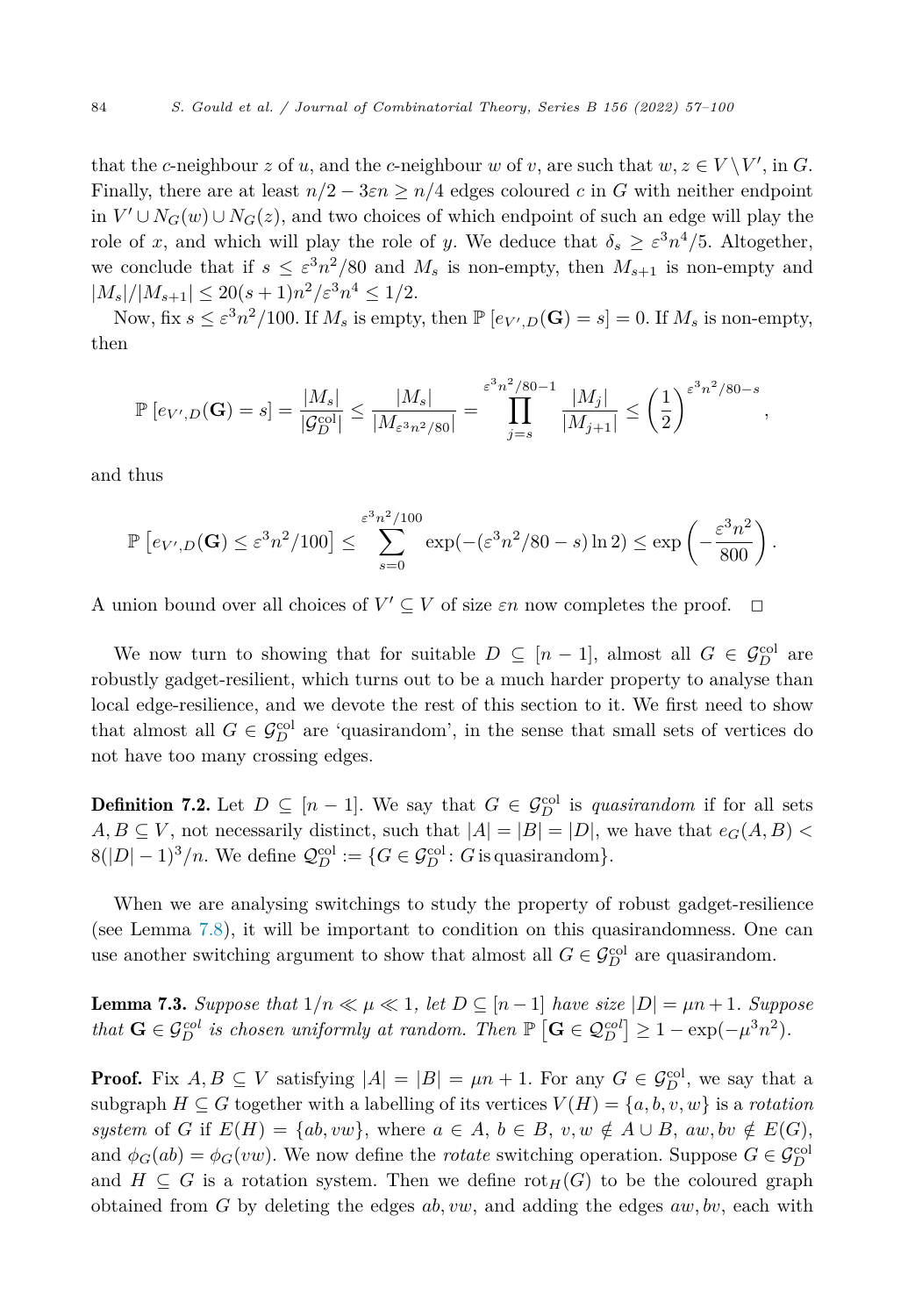

Fig. 4. An  $(x, c, \mathcal{P})$ -gadget. Here,  $\phi(f) \in D_4$ ,  $\phi(e) = c$ , and  $\phi(e_i) = \phi(e'_i) \in D_i$  for each  $i \in [3]$ .

colour  $\phi_G(ab)$ . Writing  $G' := \text{rot}_H(G)$ , notice that  $G' \in \mathcal{G}_D^{\text{col}}$  and  $e_{G'}(A, B) = e_G(A, B) -$ 1.

Lemma [7.3](#page-28-0) follows by analysing the degrees of auxiliary bipartite multigraphs *B<sup>s</sup>* in a similar way as in the proof of Lemma [7.1](#page-27-0). We omit the details.  $\Box$ 

Next we will use a switching argument to find a large set of well-spread absorbing gadgets (cf. Definition [4.7](#page-13-0)). For this, we consider slightly more restrictive substructures than the absorbing gadgets defined in Definition [4.1](#page-9-0). These additional restrictions (an extra edge  $f$  as well as an underlying partition  $\mathcal P$  of the colours) give us better control over the switching process: they allow us to argue that we do not create more than one additional gadget per switch. Let  $D \subseteq [n-1], c \in [n-1] \setminus D$ , write  $D^* := D \cup \{c\}$ , and let  $G \in \mathcal{G}_{D^*}^{\text{col}}$ . Suppose that  $\mathcal{P} = \{D_i\}_{i=1}^4$  is an (ordered) partition of *D* into four subsets, and let  $x \in V$ .

**Definition 7.4.** An  $(x, c, \mathcal{P})$ -gadget in *G* is a subgraph  $J = A \cup \{f\}$  of *G* the following form (see Fig. 4):

- (i) *A* is an  $(x, c)$ -absorbing gadget in *G*;
- (ii) there is an edge  $e_1 \in \partial_A(x)$  such that  $\phi(e_1) \in D_1$ , and the remaining edge  $e_2 \in$  $\partial_A(x)$  satisfies  $\phi(e_2) \in D_2$ ;
- (iii) the edge  $e_3$  of A which is not incident to x but shares an endvertex with  $e_1$  and an endvertex with  $e_2$  satisfies  $\phi(e_3) \in D_3$ ;
- (iv)  $f = xv$  is an edge of *G*, where *v* is the unique vertex of *A* such that  $\phi(\partial_A(v))$  ${c, \phi(e_1)}$ :
- (v)  $\phi(f) \in D_4$ .

We now define some terminology that will be useful for analysing how many  $(x, c, \mathcal{P})$ gadgets there are in a graph  $G \in \mathcal{G}_{D^*}^{\text{col}}$ , and how well-spread these gadgets are. Each of the terms we define here will have a dependence on the choice of the triple  $(x, c, \mathcal{P})$ , but since this triple will always be clear from context, for presentation we omit the  $(x, c, \mathcal{P})$ -notation.

**Definition 7.5.** We say that an  $(x, c, \mathcal{P})$ -gadget *J* in *G* is *distinguishable* in *G* if the edges  $e_3, e'_3$  of *J* such that  $\phi(e_3) = \phi(e'_3) \in D_3$  are such that there is no other  $(x, c, \mathcal{P})$ -gadget  $J' \neq J$  in *G* such that  $e_3 \in E(J')$  or  $e'_3 \in E(J')$ .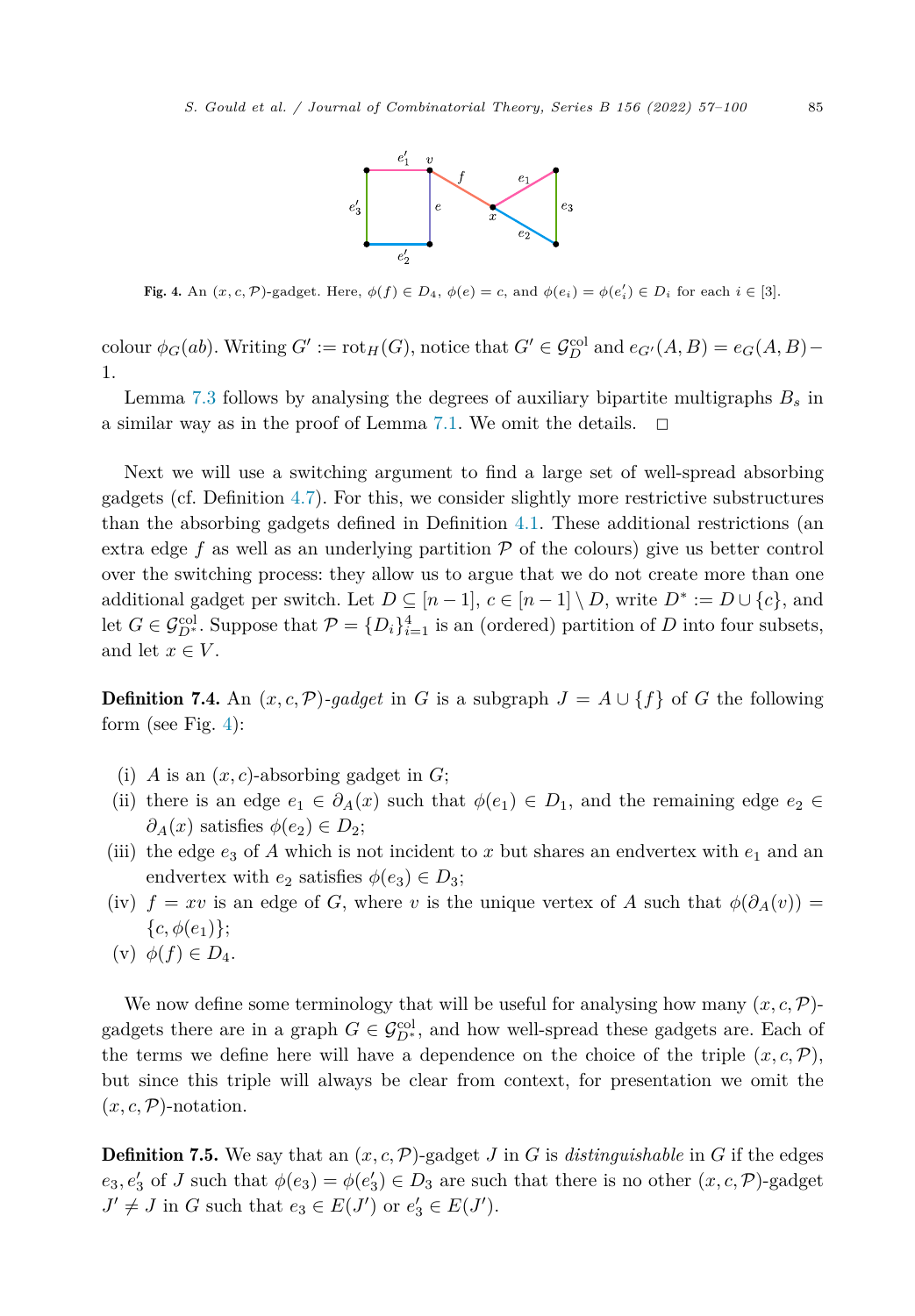<span id="page-30-0"></span>We will aim only to count distinguishable  $(x, c, \mathcal{P})$ -gadgets, which will ensure the collection of gadgets we find is well-spread across the set of edges in  $G \in \mathcal{G}_{D^*}^{\text{col}}$  that can play the roles of  $e_3, e'_3$ . We also need to ensure that the collection of gadgets we find is well-spread across the *c*-edges of *G*.

#### Definition 7.6.

- For each *c*-edge *e* of  $G \in \mathcal{G}_{D^*}^{col}$ , we define the *saturation* of *e* in *G*, denoted sat<sub>*G*</sub>(*e*), or simply  $sat(e)$  when *G* is clear from context, to be the number of distinguishable  $(x, c, \mathcal{P})$ -gadgets of *G* which contain *e*. We say that *e* is *unsaturated* in *G* if sat(*e*) ≤ |*D*|−1, *saturated* if sat(*e*) ≥ |*D*|, and *supersaturated* if sat(*e*) ≥ |*D*|+6. We define  $\text{Sat}(G)$  to be the set of saturated *c*-edges of *G*, and  $\text{Unsat}(G) := E_c(G) \setminus \text{Sat}(G)$ .
- We define the function  $r: \mathcal{G}_{D^*}^{\text{col}} \to [n]D|/2]_0$  by

$$
r(G) := |D||\text{Sat}(G)| + \sum_{e \in \text{Unsat}(G)} \text{sat}(e).
$$

In Lemma [7.8,](#page-31-0) we will use switchings to show that  $r(G)$  is large (for some wellchosen  $P$ ) in almost all quasirandom  $G \in \mathcal{G}_{D^*}^{col}$ . In Lemma [7.9,](#page-38-0) we use distinguishability, saturation, and the fact that any non-*x* vertex in an  $(x, c, \mathcal{P})$ -gadget must be incident to an edge playing the role of either  $e_3, e'_3$ , or the *c*-edge, to show that  $r(G)$  being large means that there are many well-distributed  $(x, c, \mathcal{P})$ -gadgets in  $G$ , and thus many well-spread  $(x, c)$ -absorbing gadgets. We now define a relaxation of  $\mathcal{Q}_{D^*}^{\text{col}}$ , which will be a convenient formulation for ensuring that quasirandomness is maintained when we use switchings to find  $(x, c, \mathcal{P})$ -gadgets. For each  $s \in [n|D|/2]_0$ , we write  $A_s^{D^*} := \{G \in \mathcal{G}_{D^*}^{\text{col}} : r(G) = s\},$ and

$$
Q_s^{D^*} := \{ G \in \mathcal{G}_{D^*}^{\text{col}} \colon e_G(A, B) < 8|D|^3/n + 6s \text{ for all } A, B \subseteq V \text{ such that } |A| = |B| = |D| \}.
$$

We also define  $T_s^{D^*} := A_s^{D^*} \cap Q_s^{D^*}$  and  $\widetilde{Q}_{D^*}^{\text{col}} := \bigcup_{s=0}^{n|D|/2} T_s^{D^*}$ . Notice that

$$
\mathcal{Q}_{D^*}^{\text{col}} \subseteq \widetilde{\mathcal{Q}}_{D^*}^{\text{col}}.\tag{7.1}
$$

Finally, we discuss the switching operation that we will use in Lemma [7.8.](#page-31-0)

**Definition 7.7.** For any  $G \in \mathcal{G}_{D^*}^{col}$ , we say that a subgraph  $H \subseteq G$  together with a labelling of its vertices  $V(H) = \{x, u_1, u_2, \ldots, u_{14}\}$  is a *twist system* of *G* if (see Fig. [5](#page-31-0)):

- (i)  $E(H) = {u_1u_2, u_3u_5, u_4u_6, u_5u_7, u_6u_8, u_7u_8, u_7x, xu_9, xu_{10}, u_9u_{11}, u_{10}u_{12}, u_{13}u_{14}};$
- (ii)  $\phi(u_5u_7) = \phi(xu_9) \in D_1;$
- $(iii) \phi(u_6u_8) = \phi(xu_{10}) \in D_2;$
- $(iv) \phi(u_1u_2) = \phi(u_3u_5) = \phi(u_4u_6) = \phi(u_9u_{11}) = \phi(u_{10}u_{12}) = \phi(u_{13}u_{14}) \in D_3;$
- (v)  $\phi(u_7x) \in D_4$ ;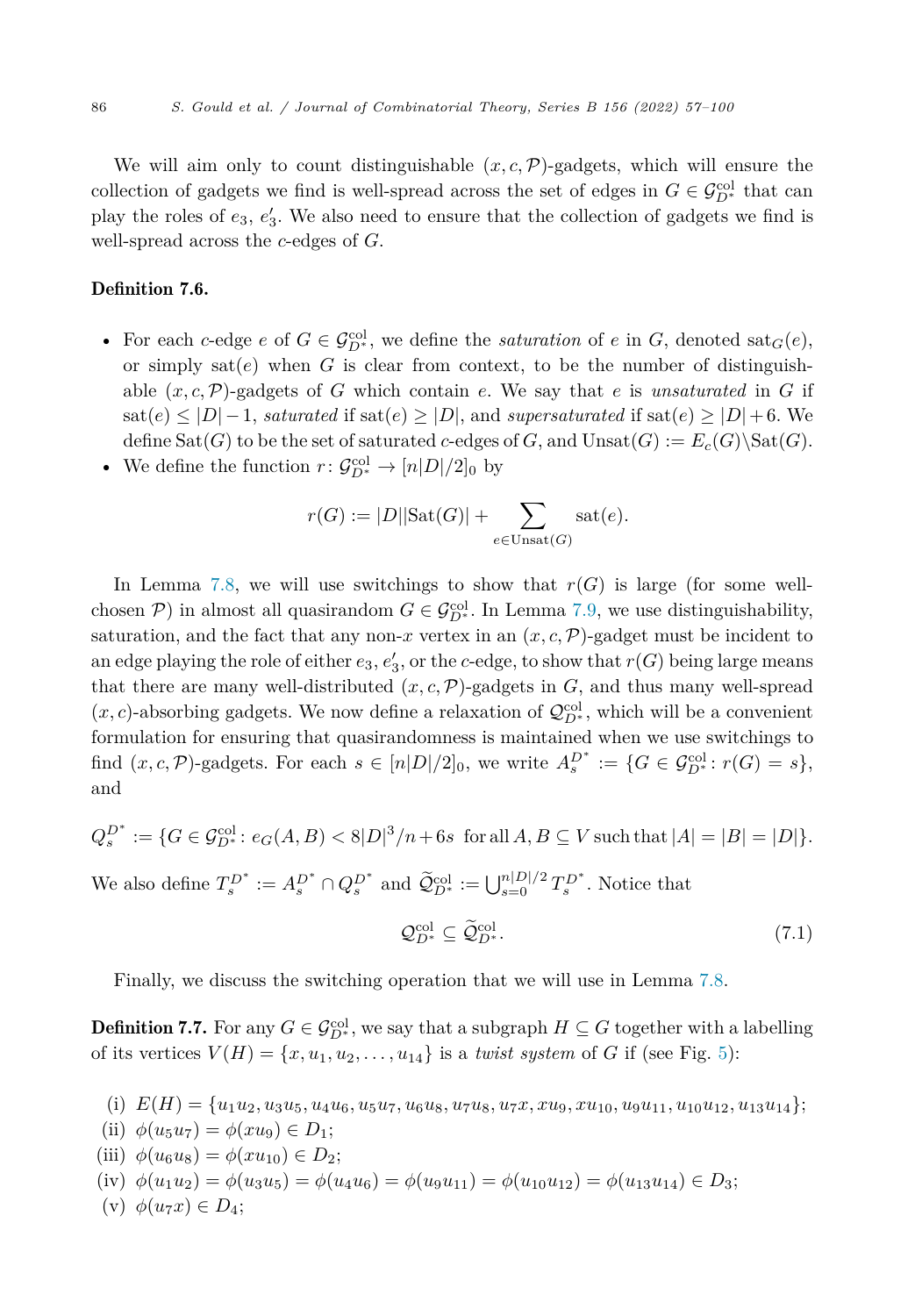<span id="page-31-0"></span>

Fig. 5. A twist system of *G*. Here, dashed edges represent non-edges of *G*, and the colours of the edges satisfy  $(ii)$ –(vi) in the definition of twist system.

(vi)  $\phi(u_7u_8) = c$ ;  $(vii)$   $u_1u_3, u_2u_4, u_5u_6, u_9u_{10}, u_{11}u_{13}, u_{12}u_{14} \notin E(G)$ .

For a twist system *H* of *G*, we define twist  $_H(G)$  to be the coloured graph obtained from *G* by deleting the edges  $u_1u_2$ ,  $u_3u_5$ ,  $u_4u_6$ ,  $u_9u_{11}$ ,  $u_{10}u_{12}$ ,  $u_{13}u_{14}$ , and adding the edges  $u_1u_3, u_2u_4, u_5u_6, u_9u_{10}, u_{11}u_{13}, u_{12}u_{14}$ , each with colour  $\phi_G(u_1u_2)$ . The  $(x, c, \mathcal{P})$ gadget in twist<sub>H</sub>(*G*) with edges  $u_5u_6$ ,  $u_5u_7$ ,  $u_6u_8$ ,  $u_7u_8$ ,  $u_7x$ ,  $xu_9$ ,  $xu_{10}$ ,  $u_9u_{10}$  is called the *canonical*  $(x, c, \mathcal{P})$ *-gadget* of the twist.

We simultaneously switch two edges into the positions  $u_5u_6$  and  $u_9u_{10}$  because it is much easier to find structures as in Fig. 5 than it is to find such a structure with one of these edges already in place. Moreover, the two 'switching cycles' we use have three edges and three non-edges (rather than two of each, as in the rotation switching) essentially because of the extra freedom this gives us when choosing the edges  $u_1u_2$ and  $u_{13}u_{14}$ . This extra freedom allows us to ensure that in almost all twist systems, one avoids undesirable issues like inadvertently creating more than one new gadget when one performs the twist.

The proof of Lemma 7.8 proceeds with a similar strategy to those of Lemmas [7.1](#page-27-0) and [7.3,](#page-28-0) but it is much more challenging this time to show that graphs with low  $r(G)$ value admit many ways to switch to yield a graph  $G' \in \mathcal{G}_{D^*}^{\text{col}}$  satisfying  $r(G') = r(G) + 1$ .

**Lemma 7.8.** Suppose that  $1/n \ll \mu \ll 1$ , and let  $D \subseteq [n-1]$  have size  $|D| = \mu n$ . Let  $x \in V$ , let  $c \in [n-1] \setminus D$ , and let  $\mathcal{P} = \{D_i\}_{i=1}^4$  be an equitable partition of D. Suppose  $that \mathbf{G} \in \mathcal{G}_{D \cup \{c\}}^{col}$  *is chosen uniformly at random. Then* 

$$
\mathbb{P}\left[r(\mathbf{G}) \le \frac{\mu^4 n^2}{2^{23}} \; \middle|\; \mathbf{G} \in \widetilde{\mathcal{Q}}_{D \cup \{c\}}^{col}\right] \le \exp\left(-\frac{\mu^4 n^2}{2^{24}}\right).
$$

**Proof.** Write  $D^* := D \cup \{c\}$ . Consider the partition  $\{T_s^{D^*}\}_{s=0}^{nk/2}$  of  $\widetilde{\mathcal{Q}}_{D^*}^{\text{col}}$ , where  $k := |D|$ . For each  $s \in [nk/2-1]_0$ , we define an auxiliary bipartite multigraph  $B_s$  with vertex bipartition  $(T_s^{D^*}, T_{s+1}^{D^*})$  and an edge between *G* and twist<sub>*H*</sub>(*G*) whenever:

(a)  $G \in T_s^{D^*};$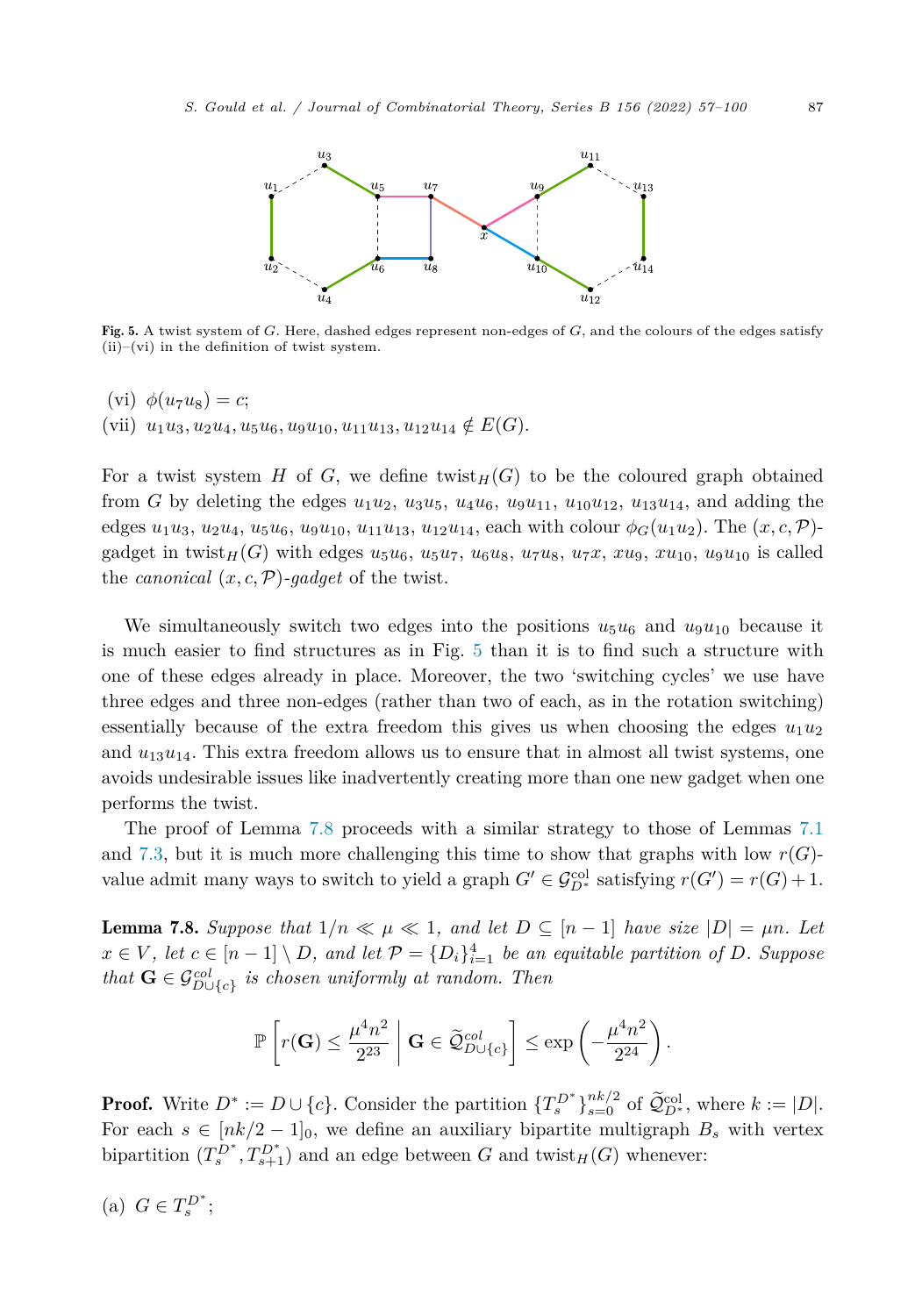<span id="page-32-0"></span>(b) *H* is a twist system in *G* for which  $G' := \text{twist}_H(G) \in T_{s+1}^{D^*}$  and  $G'$  satisfies sat $_{G'}(e) =$  $\text{sat}_G(e) + 1 \leq k$  for the *c*-edge  $e = u_7u_8$  of *H*, with the canonical  $(x, c, \mathcal{P})$ -gadget of the twist  $G'$  being the only additional distinguishable  $(x, c, \mathcal{P})$ -gadget using this *c*-edge.

Define  $\delta_s := \min_{G \in T_s^{D^*}} d_{B_s}(G)$  and  $\Delta_{s+1} := \max_{G \in T_{s+1}^{D^*}} d_{B_s}(G)$ . Thus  $|T_s^{D^*}|/|T_{s+1}^{D^*}| \le$  $\Delta_{s+1}/\delta_s$ . To bound  $\Delta_{s+1}$  from above, we fix  $G' \in T_{s+1}^{D^*}$  and bound the number of pairs  $(G, H)$ , where  $G \in T_s^{D^*}$  and *H* is a twist system of *G* such that twist<sub>*H*</sub>(*G*) = *G*<sup>*'*</sup> and (b) holds. Firstly, note that

$$
\sum_{\substack{e \in E_c(G')\\ \text{sat}_{G'}(e) \le k}} \text{sat}_{G'}(e) \le r(G') = s + 1.
$$

Thus, it follows from condition (b) that there are at most  $s+1$  choices for the canonical  $(x, c, \mathcal{P})$ -gadget of a twist yielding *G*<sup> $\prime$ </sup> for which we record an edge in  $B_s$ . Fixing this  $(x, c, \mathcal{P})$ -gadget fixes the vertices of *V* which played the roles of *x*,  $u_5$ ,  $u_6$ ,  $\dots$ ,  $u_{10}$  in a twist yielding  $G'$ . To determine all possible sets of vertices playing the roles of  $u_1, u_2, u_3$ ,  $u_4, u_{11}, u_{12}, u_{13}, u_{14}$  (thus determining *H* and *G* such that twist<sub>*H*</sub>(*G*) = *G*<sup> $\prime$ </sup>), it suffices to find all choices of four edges of *G*<sup> $\prime$ </sup> with colour  $\phi_{G'}(u_5u_6)$  satisfying the necessary non-adjacency conditions. There are at most  $(n/2)^4$  choices for these four edges, and at most  $4! \cdot 2^4$  choices for which endpoints of these edges play which role. We deduce that  $\Delta_{s+1} \leq 24n^4(s+1).$ 

Suppose that  $s \leq k^4/2^{22}n^2$ . To bound  $\delta_s$  from below, we fix  $G \in T_s^{D^*}$  and find a lower bound for the number of twist systems  $H \subseteq G$  for which we record an edge between  $G$ and twist $_H(G)$  in  $B_s$ . To do this, we will show that there are many choices for a set of four colours and two edges, such that each of these sets uniquely identifies a twist system in *G* for which we record an edge in  $B_s$ . Note that since  $s \leq k^4/2^{22}n^2$  and  $G \in Q_s^{D^*}$ , we have

 $e_G(A, B) \le 10k^3/n$  for all sets  $A, B \subseteq V$  of sizes  $|A| = |B| = k.$  (7.2)

We begin by finding subsets of *D*<sup>3</sup> and *D*<sup>4</sup> with some useful properties in *G*.

**Claim 1.** There is a set  $D_3^{good} \subseteq D_3$  of size  $|D_3^{good}| \ge k/8$  such that for all  $d \in D_3^{good}$  we *have*

- $\langle i \rangle$   $|E_d(N_{D_1}(x), N_{D_2}(x))| \leq 200k^2/n;$
- *(ii)* there are at most  $64k^3/n^2$  *d*-edges *e in G* with the property that *e* lies *in* some *distinguishable* (*x, c,*P)*-gadget in G whose c-edge is not supersaturated.*

**Proof of Claim.** Observe that  $|N_{D_1}(x)| = |N_{D_2}(x)| = k/4$ . Then, by (arbitrarily extending  $N_{D_1}(x)$ ,  $N_{D_2}(x)$  and) applying (7.2), we see that  $e(N_{D_1}(x), N_{D_2}(x)) \le 10k^3/n$ . Thus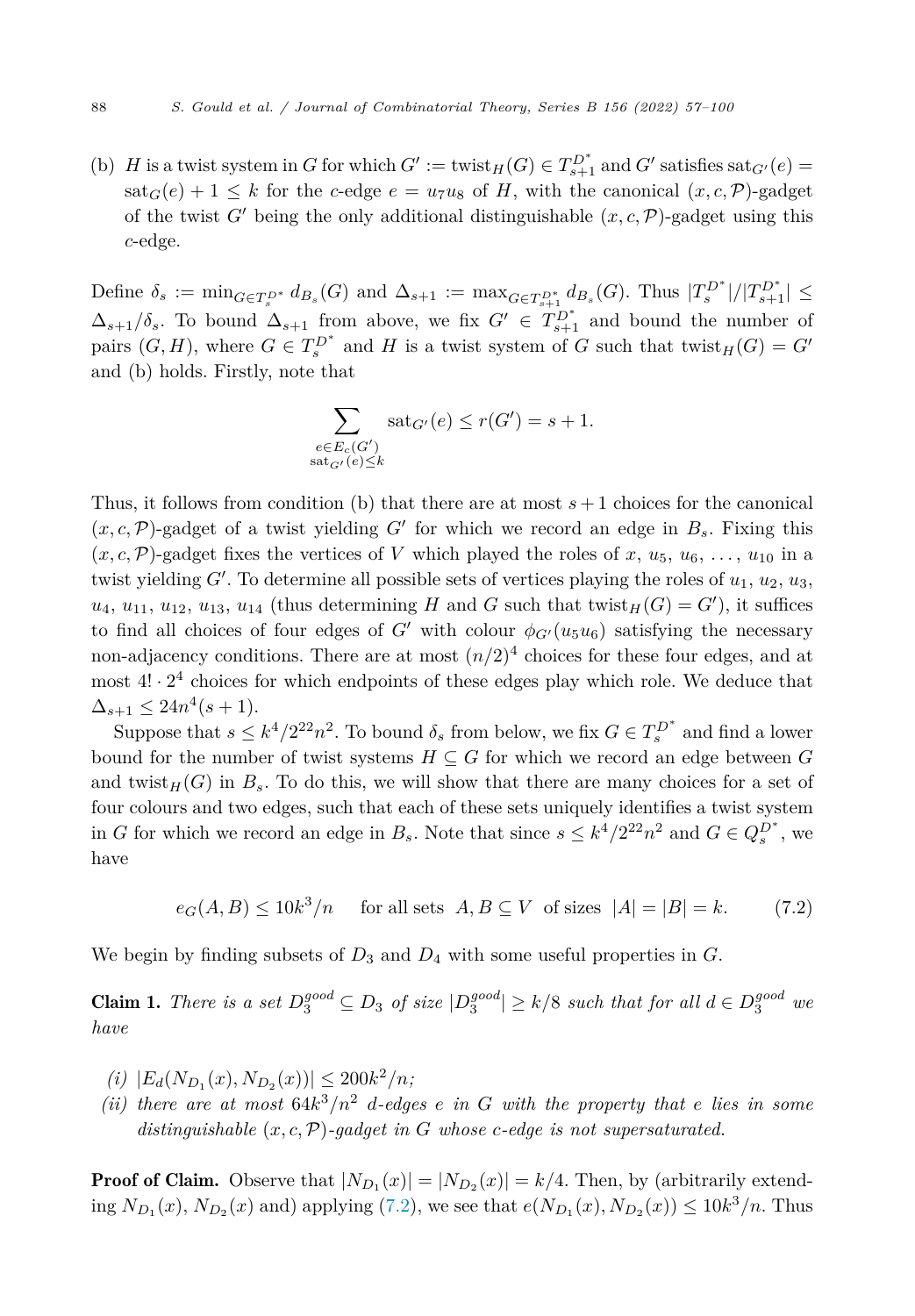there is a set  $\hat{D}_3 \subseteq D_3$  of size  $|\hat{D}_3| \geq 3k/16$  such that each  $d \in \hat{D}_3$  satisfies (i). Next, notice that, since  $r(G) = s$ , there are at most  $s/k \leq k^3/2^{22}n^2$  saturated *c*-edges in *G*. Suppose for a contradiction that at least  $k/16$  colours  $d \in D_3$  are such that there are at least  $64k^3/n^2$  *d*-edges *e* in *G* with the property that *e* lies in some distinguishable  $(x, c, \mathcal{P})$ -gadget in *G* whose *c*-edge is not supersaturated. Then, by considering the contribution of these distinguishable  $(x, c, \mathcal{P})$ -gadgets to  $r(G)$ , and accounting for saturated *c*-edges, we obtain that  $r(G) \ge (k/16) \cdot 32k^3/n^2 - 5k^3/2^{22}n^2 > s$ , a contradiction. Thus there is a set  $\tilde{D}_3 \subseteq D_3$  of size  $|\tilde{D}_3| \geq 3k/16$  such that each  $d \in \tilde{D}_3$  satisfies (ii). We define  $D_3^{\text{good}} := \hat{D}_3 \cap \tilde{D}_3$ , and note that  $|D_3^{\text{good}}| \geq k/8$ .  $\Box$  $\Box$ 

We also define  $D_4^{\text{good}} \subseteq D_4$  to be the set of colours  $d_4 \in D_4$  such that the *c*-edge *e* incident to the  $d_4$ -neighbour of *x* in *G* satisfies sat $(e) \leq k-1$ . Observe that  $|D_4^{\text{good}}| \geq k/8$ , since otherwise there are at least  $k/16$  saturated *c*-edges in *G*, whence  $r(G) \geq k^2/16 > s$ , a contradiction.

We now show that there are many choices of a vector  $(d_1, d_2, d_3, d_4, \overrightarrow{f_1}, \overrightarrow{f_2})$  where each  $d_i \in D_i$  and each  $\overrightarrow{f}_j$  is an edge  $f_j \in E_{d_3}(G)$  together with an identification of which endpoints will play which role, such that each vector uniquely gives rise to a candidate of a twist system  $H \subseteq G$ . We can begin to construct such a candidate by choosing  $d_4 \in D_4^{\text{good}}$  and letting  $u_7$  denote the  $d_4$ -neighbour of *x* in *G*, and letting  $u_8$  denote the *c*-neighbour of  $u_7$ . Secondly, we choose  $d_1 \in D_1$ , avoiding the colour of the edge  $xu_8$ (if it is present), and let  $u_5$  denote the  $d_1$ -neighbour of  $u_7$ , and let  $u_9$  denote the  $d_1$ neighbour of *x*. Next, we choose  $d_2 \in D_2$ , avoiding the colours of the edges  $u_5u_8$ ,  $u_5x$ ,  $u_8x$ ,  $u_8u_9$  in *G* (if they are present), and let  $u_6$  denote the  $d_2$ -neighbour of  $u_8$ , and let  $u_{10}$  denote the *d*<sub>2</sub>-neighbour of *x*. Then, we choose  $d_3 \in D_3^{\text{good}}$ , avoiding the colours of all edges in  $E_G({x, u_5, u_6, \ldots, u_{10}})$ . We let  $u_3, u_4, u_{11}, u_{12}$  denote the  $d_3$ -neighbours of  $u_5, u_6, u_9, u_{10}$ , respectively. Finally, we choose two distinct edges  $f_1, f_2 \in E_{d_3}(G)$  which are not incident to any vertex in  $\{x, u_3, u_4, \ldots, u_{12}\}$ , and we choose which endpoint of  $f_1$  will play the role of  $u_1$  and which will play the role of  $u_2$ , and choose which endpoint of *f*<sup>2</sup> will play the role of *u*<sup>13</sup> and which will play the role of *u*14. Let Λ denote the set of all possible vectors  $(d_1, d_2, d_3, d_4, \overrightarrow{f_1}, \overrightarrow{f_2})$  that can be chosen in this way, so that  $|\Lambda| \ge \frac{k}{8} \cdot \frac{3k}{16} \cdot \frac{k}{8} \cdot \frac{n}{16} \cdot \frac{n}{4} \cdot 2 \cdot \frac{n}{4} \cdot 2 = 3k^4n^2/2^{16}$ . Further, let  $H(\lambda) \subseteq G$  denote the labelled subgraph of *G* corresponding to  $\lambda \in \Lambda$  in the above way. If  $H(\lambda)$  is a twist system, then we sometimes say that we 'twist on  $\lambda$ ' to mean that we perform the twist operation to obtain twist<sub> $H(\lambda)$ </sub> $(G)$  from *G*.

It is clear that  $H(\lambda)$  is unique for all vectors  $\lambda \in \Lambda$ , and that  $H(\lambda)$  satisfies conditions (i)–(vi) of the definition of a twist system. However, some  $H(\lambda)$  may fail to satisfy (vii), and some may fail to satisfy condition (b) in the definition of adjacency in *Bs*. We now show that only for a small proportion of  $\lambda \in \Lambda$  do either of these problems occur. We begin by ensuring that most  $\lambda \in \Lambda$  give rise to twist systems.

**Claim 2.** There is a subset  $\Lambda_1 \subseteq \Lambda$  such that  $|\Lambda_1| \geq 9|\Lambda|/10$  and  $H(\lambda)$  is a twist system *for all*  $\lambda \in \Lambda_1$ *.*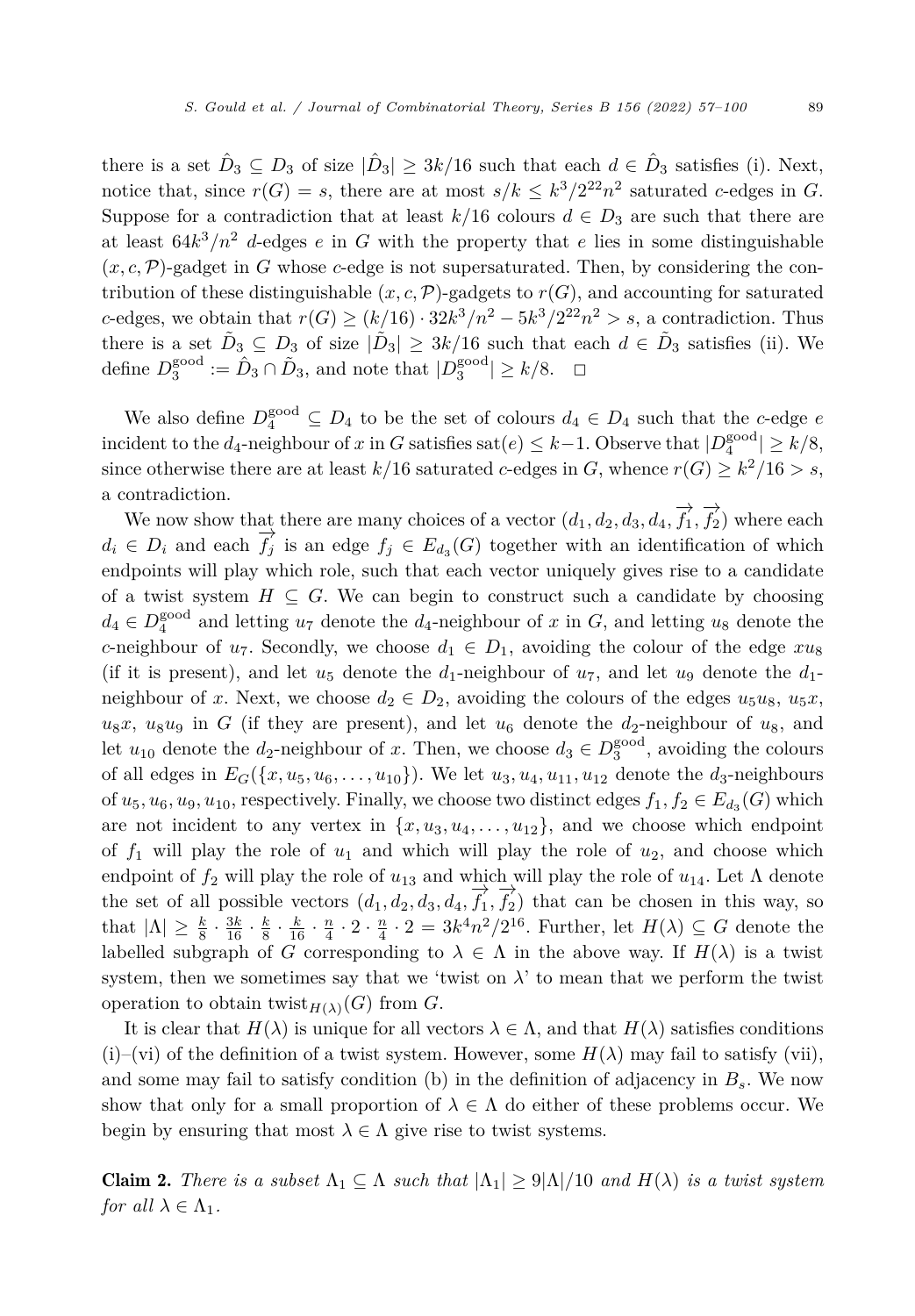<span id="page-34-0"></span>**Proof of Claim.** Fix any choice of  $d_3 \in D_3^{\text{good}}$ ,  $d_4 \in D_4^{\text{good}}$  and  $\overrightarrow{f_1}, \overrightarrow{f_2}$  appearing concurrently in some  $\lambda \in \Lambda$ , and note that there are at most  $(k/4)^2 \cdot n^2$  such choices. Here and throughout the remainder of the proof of Lemma [7.8,](#page-31-0) we write  $u_7$  for the  $d_4$ -neighbour of x, we write  $u_8$  for the c-neighbour of  $u_7$ , and so on, where the choice of  $d_1$ ,  $d_2$ ,  $d_3$ ,  $d_4$ , of x, we write  $u_8$  for the c-neighbour of  $u_7$ , and so on, where the choice of  $d_1$ ,  $d_2$ ,  $d_3$ ,  $d_4$ ,  $\overrightarrow{f_1}$ ,  $\overrightarrow{f_2}$  will always be clear from context. Note that fixing  $d_3$ ,  $d_4$  only fixes the vertices  $u_7, u_8$ . There are at most  $10k^3/n$  pairs  $(d_1, d_2)$  with each  $d_i \in D_i$  such that there is an edge  $u_5u_6 \in E(G)$ , since otherwise  $e(N_{D_1}(u_7), N_{D_2}(u_8)) > 10k^3/n$ , contradicting ([7.2\)](#page-32-0). Similarly, there are at most  $10k^3/n$  pairs  $(d_1, d_2)$  with each  $d_i \in D_i$  such that  $u_9u_{10}$ is an edge of *G*. We deduce that there are at most  $(20k^3/n) \cdot (k/4)^2 \cdot n^2 = 5k^5n/4$ vectors  $\lambda \in \Lambda$  for which  $H(\lambda)$  is such that either  $u_5u_6$  or  $u_9u_{10}$  is an edge of *G*. Now fix instead  $d_1$ ,  $d_2$ ,  $d_3$ ,  $d_4$ ,  $\overrightarrow{f_2}$ . Note that  $|N_G(u_3) \cup N_G(u_4)| \leq 2k + 2$  so that there are at most  $4k + 4$  choices of  $\overline{f}_1$  such that either  $u_1u_3$  or  $u_2u_4$  is an edge of *G*. Analysing the pairs  $u_{11}u_{13}$  and  $u_{12}u_{14}$  similarly, we deduce that altogether, there are at most  $5k^5n/4 + 2((k/4)^4 \cdot n \cdot (4k+4)) \leq 2k^5n \leq |\Lambda|/10$  vectors  $\lambda \in \Lambda$  for which  $H(\lambda)$  fails to be a twist system.  $\Box$ 

We now show that only for a small proportion of  $\lambda \in \Lambda_1$  does  $H(\lambda)$  fail to give rise to an edge in  $B_s$ , by showing that most  $H(\lambda)$  satisfy the following properties:

- $(P1)$  twist<sub>*H*( $\lambda$ )</sub>(*G*)  $\in Q_{s+1}^{D^*};$
- (P2) Deletion of the six  $d_3$ -edges in  $H(\lambda)$  does not decrease  $r(G)$ ;
- (P3) The canonical  $(x, c, \mathcal{P})$ -gadget of the twist twist $H(\lambda)(G)$  is distinguishable, and it is the only  $(x, c, \mathcal{P})$ -gadget which is in twist $_{H(\lambda)}(G)$  but not in *G*.

Firstly, since  $G \in Q_s^{D^*}$  and we only create six new edges in any twist, it is clear that  $H(\lambda)$ satisfies (P1) for all  $\lambda \in \Lambda_1$ .

**Claim 3.** There is a subset  $\Lambda_2 \subseteq \Lambda_1$  such that  $|\Lambda_2| \geq 9|\Lambda_1|/10$  and  $H(\lambda)$  satisfies prop*erty* (P2) *for all*  $\lambda \in \Lambda_2$ *.* 

**Proof of Claim.** Fix  $d_1 \in D_1$ ,  $d_3 \in D_3^{\text{good}}$ ,  $d_4 \in D_4^{\text{good}}$ ,  $\overrightarrow{f_1}$ ,  $\overrightarrow{f_2}$  appearing concurrently in some  $\lambda \in \Lambda_1$ . Let  $F_{d_3}(G) \subseteq E_{d_3}(G)$  be the set of  $d_3$ -edges  $e$  in  $G$  with the property that *e* is in some distinguishable  $(x, c, \mathcal{P})$ -gadget in *G* whose *c*-edge is not supersaturated. Recall that  $|F_{d_3}(G)| \leq 64k^3/n^2$  since  $d_3 \in D_3^{\text{good}}$ . Observe then that there are at most  $128k^3/n^2$  colours  $d_2 \in D_2$  such that  $u_{10}$  is the endpoint of an edge in  $F_{d_3}(G)$ . Thus for all but at most  $(k/4)^3 \cdot n^2 \cdot 128k^3/n^2 = 2k^6$  choices of  $\lambda = (d_1, d_2, d_3, d_4, \overrightarrow{f_1}, \overrightarrow{f_2}) \in \Lambda_1$ , the edge  $u_{10}u_{12}$  is not in  $F_{d_3}(G)$ . Now fix instead  $d_1, d_2, d_3, d_4, \overrightarrow{f_2}$ . Then since  $d_3 \in D_3^{\text{good}}$ , there are at most  $128k^3/n^2$  choices of  $\overrightarrow{f_1}$  such that  $f_1 \in F_{d_3}(G)$ , so that for all but at most  $(k/4)^4 \cdot n \cdot 128k^3/n^2 = k^7/2n$  vectors  $\lambda \in \Lambda_1$ ,  $H(\lambda)$  is such that  $f_1 \notin F_{d_3}(G)$ . Similar analyses show that there are at most  $8k^6 + k^7/n \leq 9k^6 \leq |\Lambda_1|/10$  choices of  $\lambda \in \Lambda_1$  such that  $\{u_1u_2, u_3u_5, u_4u_6, u_9u_{11}, u_{10}u_{12}, u_{13}u_{14}\} \cap F_{d_3}(G) \neq \emptyset$ . By definition of  $F_{d_3}(G)$  and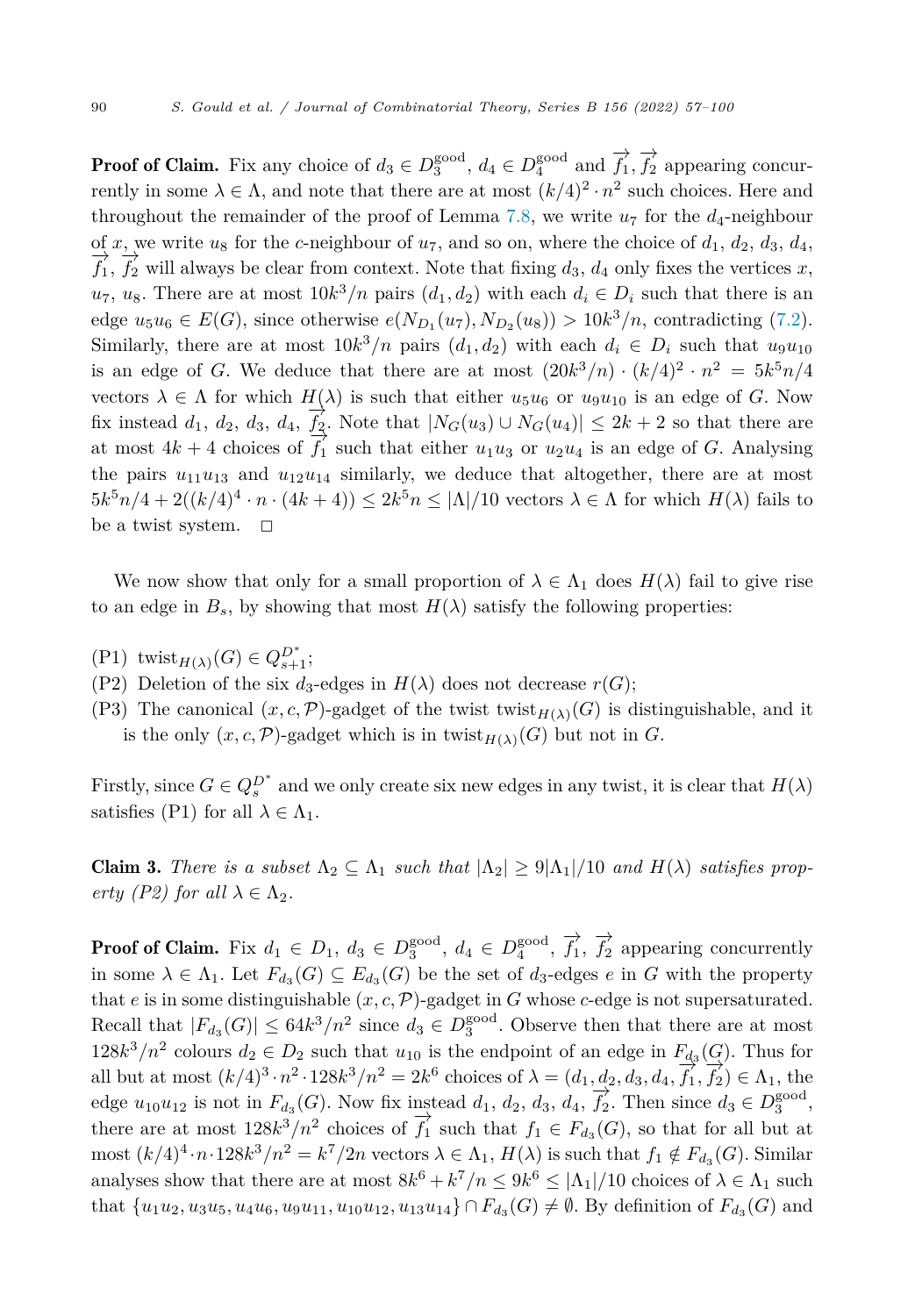<span id="page-35-0"></span>supersaturation of a *c*-edge, we deduce that for all remaining  $\lambda \in \Lambda_1$ ,  $H(\lambda)$  is such that deleting the edges  $u_1u_2$ ,  $u_3u_5$ ,  $u_4u_6$ ,  $u_9u_{11}$ ,  $u_{10}u_{12}$ ,  $u_{13}u_{14}$  does not decrease  $r(G)$ .  $\Box$ 

When we perform a twist operation on a twist system *H* in *G*, since the only new edges we add have some colour in  $D_3$ , we have that for any new distinguishable  $(x, c, \mathcal{P})$ gadget *J* we create in the twist, one of the new edges  $u_1u_3$ ,  $u_2u_4$ ,  $u_5u_6$ ,  $u_9u_{10}$ ,  $u_{11}u_{13}$ ,  $u_{12}u_{14}$  of the twist is playing the role of either  $v_5v_6$  or  $v_9v_{10}$  in *J*. (Here and throughout the rest of the proof, we imagine completed  $(x, c, \mathcal{P})$ -gadgets *J* as having vertices labelled  $x, v_5, \ldots, v_{10}$ , where the role of  $v_i$  corresponds to the role of  $u_i$  in Fig. [5.](#page-31-0)) We now show that for most  $\lambda \in \Lambda_2$ ,  $H(\lambda)$  satisfies property (P3). This is the most delicate part of the argument, and we break it into three more claims.

**Claim 4.** *There is a subset*  $\Lambda_3 \subseteq \Lambda_2$  *such that*  $|\Lambda_3| \geq 9|\Lambda_2|/10$  *and all*  $\lambda \in \Lambda_3$  *are such* that if J is an  $(x, c, \mathcal{P})$ -gadget that is in twist $_{H(\lambda)}(G)$  but not in G, then the pair  $u_9u_{10}$ *of*  $H(\lambda)$  *plays the role of*  $v_9v_{10}$ *.* 

**Proof of Claim.** Since the only edges added by any twist operation all have colour in  $D_3$ , it suffices to show that at most  $|\Lambda_2|/10$  vectors  $\lambda \in \Lambda_2$  are such that twisting on  $\lambda$  creates an  $(x, c, \mathcal{P})$ -gadget *J* for which either

- (i) one of the pairs  $u_1u_3$ ,  $u_2u_4$ ,  $u_5u_6$ ,  $u_{11}u_{13}$ ,  $u_{12}u_{14}$  of  $H(\lambda)$  plays the role of  $v_9v_{10}$ , or
- (ii) the edge  $v_9v_{10}$  of *J* is present in *G*.

To address (i), we show that  $u_1, u_2, u_5, u_{11}, u_{12} \notin N_G(x)$  for all but at most  $|\Lambda_2|/20$  vectors  $\lambda \in \Lambda_2$ . Note firstly that at most  $10k^3/n$  pairs  $(d_1, d_4)$  where  $d_1 \in D_1$ ,  $d_4 \in D_4^{\text{good}}$  are such that  $u_5 \in N_G(x)$ , since otherwise  $e(N_{D_4}(x), N_G(x)) > 10k^3/n$ , contradicting [\(7.2](#page-32-0)). Thus, at most  $(k/4)^2 \cdot n^2 \cdot 10k^3/n = 5k^5n/8$  choices of  $\lambda \in \Lambda_2$  are such that  $u_5 \in N_G(x)$ . Now fix  $d_1, d_2, d_3, d_4, \overrightarrow{f_2}$  appearing concurrently in some  $\lambda \in \Lambda_2$ . Notice that there are at most  $2k + 2$  choices of  $f_1$  such that  $f_1$  has at least one endpoint in  $N_G(x)$ . Analysing  $f_2$ similarly, we deduce that there are at most  $5k^5n/8 + 2(k/4)^4(2k+2)n \leq |\Lambda_2|/20$  choices of  $\lambda \in \Lambda_2$  such that at least one of  $u_1, u_2, u_5, u_{13}, u_{14}$  lies in  $N_G(x)$ .

Turning now to (ii), we show that at most  $|\Lambda_2|/20$  vectors  $\lambda \in \Lambda_2$  are such that twisting on  $\lambda$  creates any  $(x, c, \mathcal{P})$ -gadgets *J* for which the edge  $v_9v_{10}$  of *J* is present in G (and thus one of the pairs  $u_1u_3, u_2u_4, u_5u_6, u_9u_{10}, u_{11}u_{13}, u_{12}u_{14}$  of  $H(\lambda)$  plays the role of  $v_5v_6$ ). To do this, we use some of the properties of  $D_3^{\text{good}}$ . Fix  $d_2 \in D_2$ ,  $d_3 \in D_3^{\text{good}}$ ,  $d_4 \in D_4^{\text{good}}, \overrightarrow{f_1}, \overrightarrow{f_2}$  appearing concurrently in some  $\lambda \in \Lambda_3$ . Note that since  $d_3 \in D_3^{\text{good}},$ there are at most  $200k^2/n$  pairs  $(d'_1, d'_2)$  where  $d'_1 \in D_1, d'_2 \in D_2$ , such that there is a  $K_3$ in *G* with vertices *x*, *w*<sub>1</sub>, *w*<sub>2</sub>, where *w*<sub>*i*</sub> is the *d*<sub>*i*</sub>-neighbour of *x* for  $i \in \{1, 2\}$ , and the edge  $w_1w_2$  is coloured  $d_3$ . Let the set of these pairs  $(d'_1, d'_2)$  be denoted  $L(d_3)$ . For each pair  $\ell = (d'_1, d'_2) \in L(d_3)$ , let  $z^1_\ell$  be the end of the  $d'_1cd'_2$ -walk starting at  $u_{10}$ . Similarly, let  $z_{\ell}^2$  denote the end of the  $d'_2cd'_1$ -walk starting at  $u_{10}$ . Define  $M := \bigcup_{\ell \in L(d_3)} \{z_{\ell}^1, z_{\ell}^2\}$ ,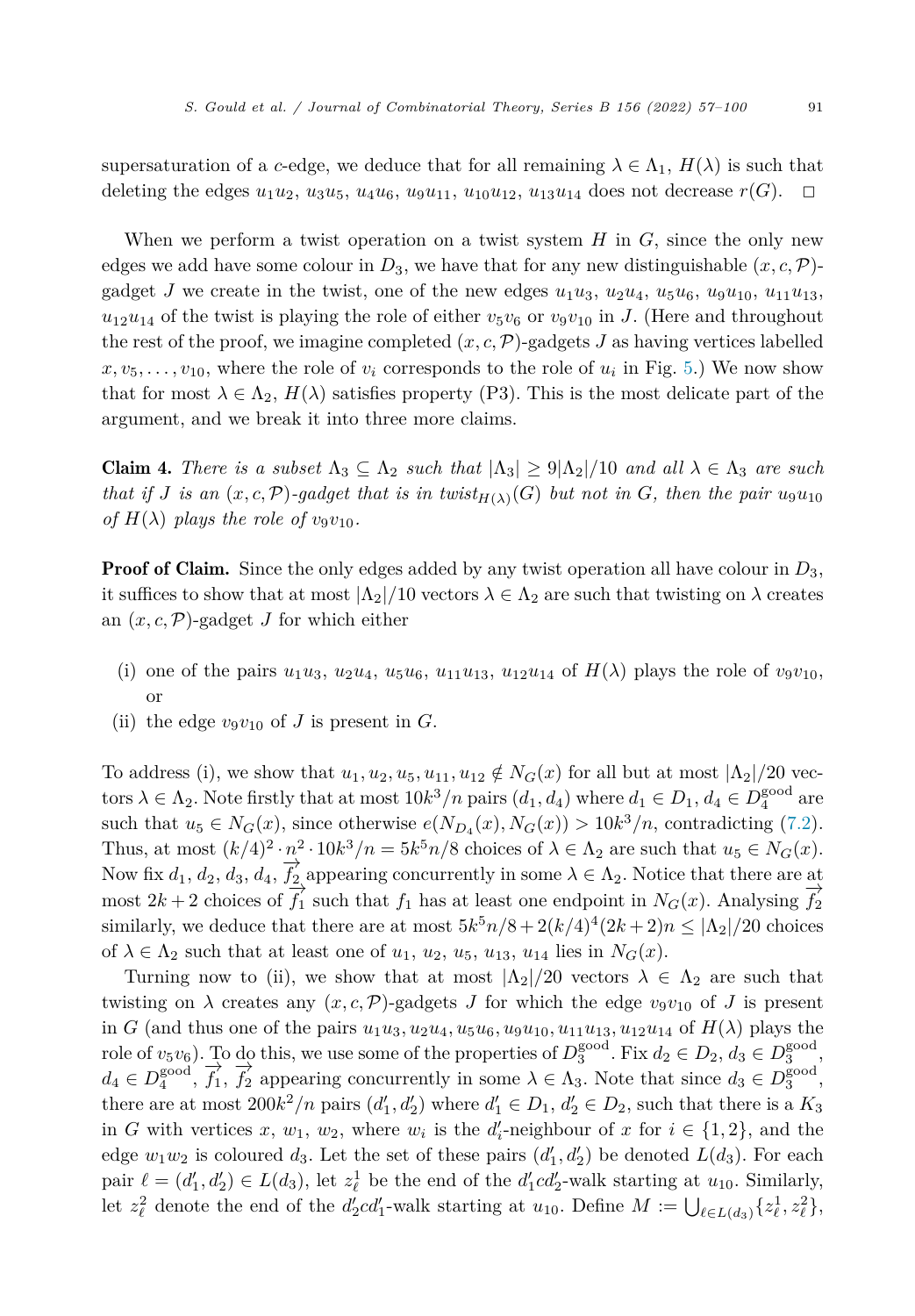so that  $|M| \leq 400k^2/n$ . Since there are at most  $400k^2/n$  choices of  $d_1 \in D_1$  for which we obtain  $u_9 \in M$ , we deduce that for all but at most  $(k/4)^3 \cdot n^2 \cdot 400k^2/n = 25k^5n/4$ vectors  $\lambda \in \Lambda_2$ ,  $H(\lambda)$  is such that adding the edge  $u_9u_{10}$  in colour  $d_3$  does not create a new  $(x, c, \mathcal{P})$ -gadget *J* where  $u_9u_{10}$  plays the role of  $v_5v_6$  in *J* and the edge playing the role of  $v_9v_{10}$  in *J* is already present in *G* before the twist. One can observe similarly that for all but at most  $25k^5n/4$  vectors  $\lambda \in \Lambda$ ,  $H(\lambda)$  is such that adding the edge  $u_5u_6$ in colour  $d_3$  does not create a new  $(x, c, \mathcal{P})$ -gadget *J* where  $u_5u_6$  plays the role of  $v_5v_6$ in *J* and the edge playing the role of  $v_9v_{10}$  in *J* is already present in *G* before the twist.

Now fix instead  $d_1, d_2, d_3, d_4, \overrightarrow{f_2}$  appearing concurrently in some  $\lambda \in \Lambda_2$ . For each  $\ell = (d'_1, d'_2) \in L(d_3)$ , let  $y_\ell^1$  be the end of the  $d'_1cd'_2$ -walk starting at  $u_4$ , let  $y_\ell^2$  be the end of the  $d'_2cd'_1$ -walk starting at  $u_4$ , let  $z^1_\ell$  be the end of the  $d'_1cd'_2$ -walk starting at  $u_3$ , and let  $z_{\ell}^2$  be the end of the  $d'_2cd'_1$ -walk starting at *u*<sub>3</sub>. Define  $M := \bigcup_{\ell \in L(d_3)} \{y_{\ell}^1, y_{\ell}^2, z_{\ell}^1, z_{\ell}^2\}$ and notice that  $|M| \leq 800k^2/n$ . We deduce that there are at most  $1600k^2/n$  choices of  $\overrightarrow{f_1}$ such that  $f_1$  has an endpoint in *M*, and that for all remaining choices of  $\overrightarrow{f_1}$ , twisting on  $\lambda = (d_1, d_2, d_3, d_4, \overrightarrow{f_1}, \overrightarrow{f_2})$  cannot create a new  $(x, c, \mathcal{P})$ -gadget *J* where the new  $d_3$ edges  $u_1u_3$  or  $u_2u_4$  play the role of  $v_5v_6$  in *J* and the edge  $v_9v_{10}$  of *J* is present in *G*. Analysing  $\overrightarrow{f_2}$  similarly, we conclude that for all but at most  $13k^5n \leq |\Lambda_2|/20$  choices of  $\lambda \in \Lambda_2$ , twisting on  $\lambda$  cannot create a new  $(x, c, \mathcal{P})$ -gadget *J* for which the edge  $v_9v_{10}$ of  $J$  is present in  $G$ .  $\Box$ 

**Claim 5.** There is a subset  $\Lambda_4 \subseteq \Lambda_3$  such that  $|\Lambda_4| \geq 9|\Lambda_3|/10$  and all  $\lambda \in \Lambda_4$  are such that if J is an  $(x, c, \mathcal{P})$ -gadget that is in twist<sub> $H(\lambda)(G)$ </sub> but not in G, then the pair  $u_5u_6$ *of*  $H(\lambda)$  *plays the role of*  $v_5v_6$ *.* 

**Proof of Claim.** By Claim [4,](#page-35-0) it will suffice to show that at most  $|\Lambda_3|/10$  vectors  $\lambda \in \Lambda_3$ are such that twisting on  $\lambda$  creates an  $(x, c, \mathcal{P})$ -gadget *J* for which either

- (i) one of the pairs  $u_1u_3, u_2u_4, u_{11}u_{13}, u_{12}u_{14}$  of  $H(\lambda)$  plays the role of  $v_5v_6$ , and  $u_9u_{10}$ plays the role of  $v_9v_{10}$ , or
- (ii) the edge  $v_5v_6$  of *J* is present in *G* and the pair  $u_9u_{10}$  of  $H(\lambda)$  plays the role of  $v_9v_{10}$ .

To address (i), fix  $d_1, d_2, d_3, d_4, \overrightarrow{f_2}$  appearing concurrently in some  $\lambda \in \Lambda_3$ . Let  $a_1$  be the end of the  $d_1cd_2$ -walk starting at  $u_4$ , let  $a_2$  be the end of the  $d_2cd_1$ -walk starting at  $u_4$ , let  $b_1$  be the end of the  $d_1cd_2$ -walk starting at  $u_3$ , and let  $b_2$  be the end of the  $d_2cd_1$ -walk starting at *u*<sub>3</sub>. Since there are at most 8 choices of  $\overrightarrow{f_1}$  with an endpoint in  $\{a_1, a_2, b_1, b_2\}$ , we deduce that for all remaining choices of  $\overrightarrow{f}_1$ , twisting on  $\lambda = (d_1, d_2, d_3, d_4, \overrightarrow{f}_1, \overrightarrow{f}_2)$ cannot create an  $(x, c, \mathcal{P})$ -gadget *J* for which the new  $d_3$ -edges  $u_1u_3$  or  $u_2u_4$  play the role of  $v_5v_6$  in *J* and  $u_9u_{10}$  plays the role of  $v_9v_{10}$ . Analysing  $\overline{f}_2$  similarly, we conclude that we must discard at most  $k^4n/16 \leq |\Lambda_3|/20$  vectors  $\lambda \in \Lambda_3$  to account for (i).

Turning now to (ii), write  $D_4 = \{d_4^1, d_4^2, \ldots, d_4^{k/4}\}$ . For each  $d_4^i \in D_4$ , let  $y_i$  be the  $d_4^i$ neighbour of *x*, let  $z_i$  be the *c*-neighbour of  $y_i$ , define  $R_i := N_{D_1}(y_i)$  and  $S_i := N_{D_2}(z_i)$ . Notice that  $\sum_{i=1}^{k/4} e(R_i, S_i) \leq 5k^4/2n$ , since otherwise we obtain a contradiction to ([7.2\)](#page-32-0)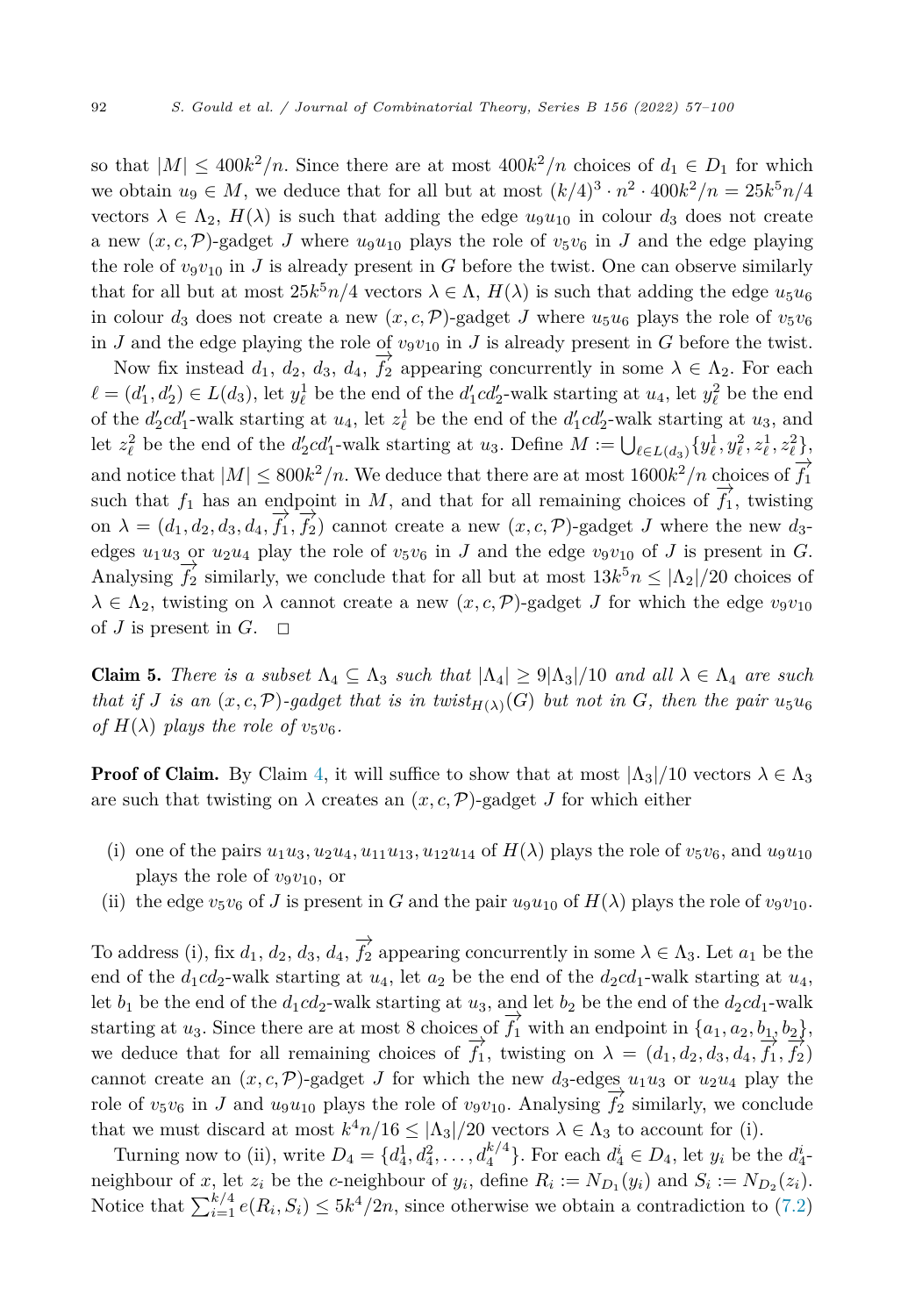for some pair  $(R_i, S_i)$ . We deduce that there are at most  $5k^4/2n$  triples  $(d_1, d_2, d_3)$  with each  $d_i \in D_i$  for which adding the edge  $u_9u_{10}$  in colour  $d_3$  creates an  $(x, c, \mathcal{P})$ -gadget *J* for which  $u_9u_{10}$  plays the role of  $v_9v_{10}$  in *J* and the edge playing the role of  $v_5v_6$  is already present in *G*, whence at most  $(5k^4/2n) \cdot (k/4) \cdot n^2 = 5k^5n/8 \leq |\Lambda_3|/20$  choices of  $\lambda \in \Lambda_3$  are such that twisting on  $\lambda$  creates an  $(x, c, \mathcal{P})$ -gadget of this type.  $\Box$ 

**Claim 6.** There is a subset  $\Lambda_5 \subseteq \Lambda_4$  such that  $|\Lambda_5| \geq 9|\Lambda_4|/10$  and all  $\lambda \in \Lambda_5$  are such that if J is an  $(x, c, \mathcal{P})$ -gadget that is in twist $_{H(\lambda)}(G)$  but not in G and the pairs  $u_5u_6, u_9u_{10}$ of  $H(\lambda)$  play the roles of the edges  $v_5v_6, v_9v_{10}$  of J respectively, then J is the canonical  $(x, c, P)$ *-gadget of the twist.* 

**Proof of Claim.** Fix  $d_3$ ,  $d_4$ ,  $\overrightarrow{f_1}$ ,  $\overrightarrow{f_2}$  appearing concurrently in some  $\lambda \in \Lambda_4$ . By [\(7.2](#page-32-0)), we have that  $e(N_{D_2}(u_8), N_{D_4}(x)) \leq 10k^3/n$ . We deduce that there are at most  $10k^3/n$ choices of the pair  $(d_1, d_2)$  such that the  $d_1$ -neighbour of  $u_6$  lies in  $N_{D_4}(x)$ , whence for all but at most  $5k^5n/8 \leq |\Lambda_4|/10$  choices of  $\lambda \in \Lambda_4$ , the canonical  $(x, c, \mathcal{P})$ -gadget of the twist is the only new  $(x, c, \mathcal{P})$ -gadget for which  $u_5u_6, u_9u_{10}$  play the roles of  $v_5v_6, v_9v_{10}$ respectively.  $\Box$ 

Note that, by Claims [4](#page-35-0)–6, the canonical  $(x, c, \mathcal{P})$ -gadget of a twist on  $\lambda \in \Lambda_5$  is clearly distinguishable in twist $_{H(\lambda)}(G)$  since its edges  $v_5v_6$  and  $v_9v_{10}$  with colours in  $D_3$  were added by the twist and performing this twist creates no other  $(x, c, \mathcal{P})$ -gadgets. Thus Claims [4–](#page-35-0)6 imply that  $H(\lambda)$  satisfies (P3) for all  $\lambda \in \Lambda_5$ . Recalling that sat $_G(e) \leq k-1$ for the *c*-edge *e* of  $H(\lambda)$  for all  $\lambda \in \Lambda$  and also using Claim [3](#page-34-0), we now deduce that  $r(\text{twist}_{H(\lambda)}(G)) = r(G) + 1$ , and thus  $\text{twist}_{H(\lambda)}(G) \in A_{s+1}^{D^*}$ , for all  $\lambda \in \Lambda_5$ . Since  $H(\lambda)$ satisfies (P1) for all  $\lambda \in \Lambda_1$ , we deduce that twist<sub> $H(\lambda)(G) \in T_{s+1}^{D^*}$  for all  $\lambda \in \Lambda_5$ , and</sub> that  $\delta_s \geq |\Lambda_5| \geq |\Lambda|/2 \geq 3k^4n^2/2^{17}$ . We conclude that if  $s \leq k^4/2^{22}n^2$  and  $T_s^{D^*}$  is non-empty, then  $T_{s+1}^{D^*}$  is non-empty and  $|T_s^{D^*}|/|T_{s+1}^{D^*}| \leq 2^{17} \cdot 24n^4(s+1)/3k^4n^2 \leq 1/2$ . Now, fix  $s \leq \mu^4 n^2 / 2^{23}$ . If  $T_s^{D^*}$  is empty, then  $\mathbb{P}\left[r(\mathbf{G}) = s \mid \mathbf{G} \in \widetilde{\mathcal{Q}}_{D^*}^{\text{col}}\right] = 0$ . If  $T_s^{D^*}$  is non-empty, then

$$
\mathbb{P}\left[r(\mathbf{G})=s \mid \mathbf{G} \in \widetilde{\mathcal{Q}}_{D^*}^{\text{col}}\right] = \frac{|T_s^{D^*}|}{|\widetilde{\mathcal{Q}}_{D^*}^{\text{col}}|} \le \frac{|T_s^{D^*}|}{|T_{k^4/2^{22}n^2}^{\text{tot}}|} = \prod_{j=s}^{k^4/2^{22}n^2-1} \frac{|T_j^{D^*}|}{|T_{j+1}^{D^*}|} \le (1/2)^{k^4/2^{22}n^2-s},
$$

and thus,

$$
\mathbb{P}\left[r(\mathbf{G}) \le \mu^4 n^2/2^{23} \mid \mathbf{G} \in \widetilde{\mathcal{Q}}_{D^*}^{\mathrm{col}}\right] \le \sum_{s=0}^{\mu^4 n^2/2^{23}} \exp(-(k^4/2^{22}n^2 - s)\ln 2) \le \exp\left(-\frac{\mu^4 n^2}{2^{24}}\right),
$$

which completes the proof of the lemma.  $\Box$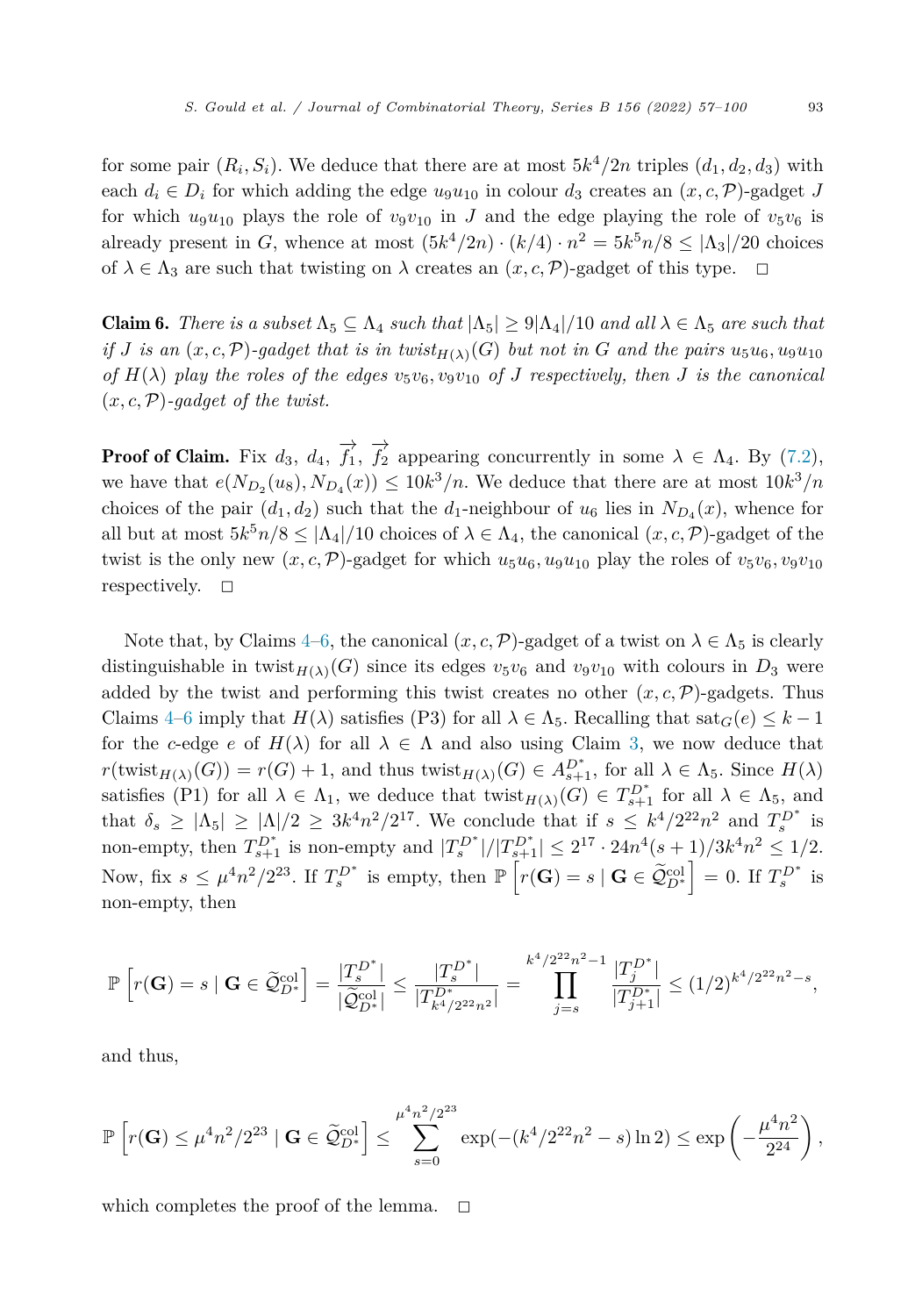<span id="page-38-0"></span>Next, we show that in order to find many well-spread  $(x, c)$ -absorbing gadgets in  $G \in$  $\mathcal{G}^{\text{col}}_{\{\mathcal{C}\}}$ , it suffices to show that  $r(G)$  is large for some equitable partition P of D into four parts. (Recall that 'well-spread' was defined in Definition [4.7](#page-13-0).)

**Lemma 7.9.** Suppose that  $1/n \ll \mu$ , and let  $D \subseteq [n-1]$  be such that  $|D| \leq \mu n$ . Let  $x \in V$ , let  $c \in [n-1] \setminus D$ , and let  $\mathcal{P} = \{D_i\}_{i=1}^4$  be an equitable partition of D. Then for any integer  $t \geq 0$  and any  $G \in \mathcal{G}_{D \cup \{c\}}^{col}$ , if  $r(G) \geq t$ , then G contains a  $5\mu n/4$ -well-spread *collection of*  $t$  *distinct*  $(x, c)$ *-absorbing gadgets.* 

**Proof.** Let  $G \in \mathcal{G}_{D\cup\{c\}}^{\text{col}}$ , let  $t \geq 0$  be an integer, and suppose that  $r(G) \geq t$ . Then, since  $|D| \leq \mu n$  and by definition of *r*, we deduce that there is a collection  $\mathcal{A}_{(x,c,\mathcal{P})}$  of *t* distinct  $(x, c, \mathcal{P})$ -gadgets satisfying the following conditions:

- (i) Each edge of *G* with colour in  $D_3$  is contained in at most one  $(x, c, \mathcal{P})$ -gadget  $J \in \mathcal{A}_{(x,c,\mathcal{P})}$ ;
- (ii) Each *c*-edge of *G* is contained in at most  $\mu n$   $(x, c, \mathcal{P})$ -gadgets  $J \in \mathcal{A}_{(x, c, \mathcal{P})}$ .

Fix  $v \in V \setminus \{x\}$ . Let *e* be the *c*-edge of *G* incident to *v* and for each  $d \in D_3$  let  $f_d$  be the *d*-edge of *G* incident to *v*. Then by conditions (i) and (ii) there are at most 5*μn/*4  $(x, c, \mathcal{P})$ -gadgets  $J \in \mathcal{A}_{(x, c, \mathcal{P})}$  containing any of the edges in  $\{e\} \cup \bigcup_{d \in D_3} \{f_d\}$ . Note that if *v* is contained in some  $J \in \mathcal{A}_{(x,c,\mathcal{P})}$ , then *v* is incident to either the *c*-edge in *J*, or to one of the edges in *J* with colour in *D*3. We thus conclude that *v* is contained in at most  $5\mu n/4$  (*x, c, P*)-gadgets  $J \in \mathcal{A}_{(x,c,\mathcal{P})}$ . It immediately follows that no edge of *G* is contained in more than  $5\mu n/4$  (*x, c, P*)-gadgets  $J \in \mathcal{A}_{(x,c,\mathcal{P})}$ .

For each  $d \in D_1 \cup D_2 \cup D_4$ , there are at most  $5\mu n/4$   $J \in \mathcal{A}_{(x,c,\mathcal{P})}$  with  $d \in \phi(J)$ since each such *J* must contain the *d*-neighbour of *x* in *G*. For each  $d \in D_3$ , there are at most *μn/*2 *d*-edges *f* in *G* such that both endpoints of *f* are neighbours of *x*. Any  $J \in \mathcal{A}_{(x,c,\mathcal{P})}$  for which  $d \in \phi(J)$  must contain one of these edges f. Thus by (i), there are at most  $\mu n/2$   $J \in \mathcal{A}_{(x,c,\mathcal{P})}$  such that  $d \in \phi(J)$ .

Finally, define a function *g* on  $\mathcal{A}_{(x,c,\mathcal{P})}$  by setting  $g(J) := J - f$ , where *f* is the unique edge of *J* with colour in  $D_4$ , for each  $J \in \mathcal{A}_{(x,c,\mathcal{P})}$ . Then it is clear that *g* is injective and that  $g(J)$  is an  $(x, c)$ -absorbing gadget, for each  $J \in \mathcal{A}_{(x, c, \mathcal{P})}$ . Thus,  $g(\mathcal{A}_{(x, c, \mathcal{P})})$  is a  $5\mu n/4$ -well-spread collection of *t* distinct  $(x, c)$ -absorbing gadgets in *G*, as required.  $\Box$ 

#### *7.2. Weighting factor*

We now state two results on the number of 1-factorizations in dense *d*-regular graphs *G*, where a 1-factorization of *G* consists of an ordered set of *d* perfect matchings in *G*. We will use these results to find a 'weighting factor' (see Corollary [7.12](#page-39-0)), which we will use to compare the probabilities of particular events occurring in different probability spaces. For any graph  $G$ , let  $M(G)$  denote the number of distinct 1-factorizations of  $G$ , and for any  $n, d \in \mathbb{N}$ , let  $\mathcal{G}_d^n$  denote the set of *d*-regular graphs on *n* vertices. Firstly, the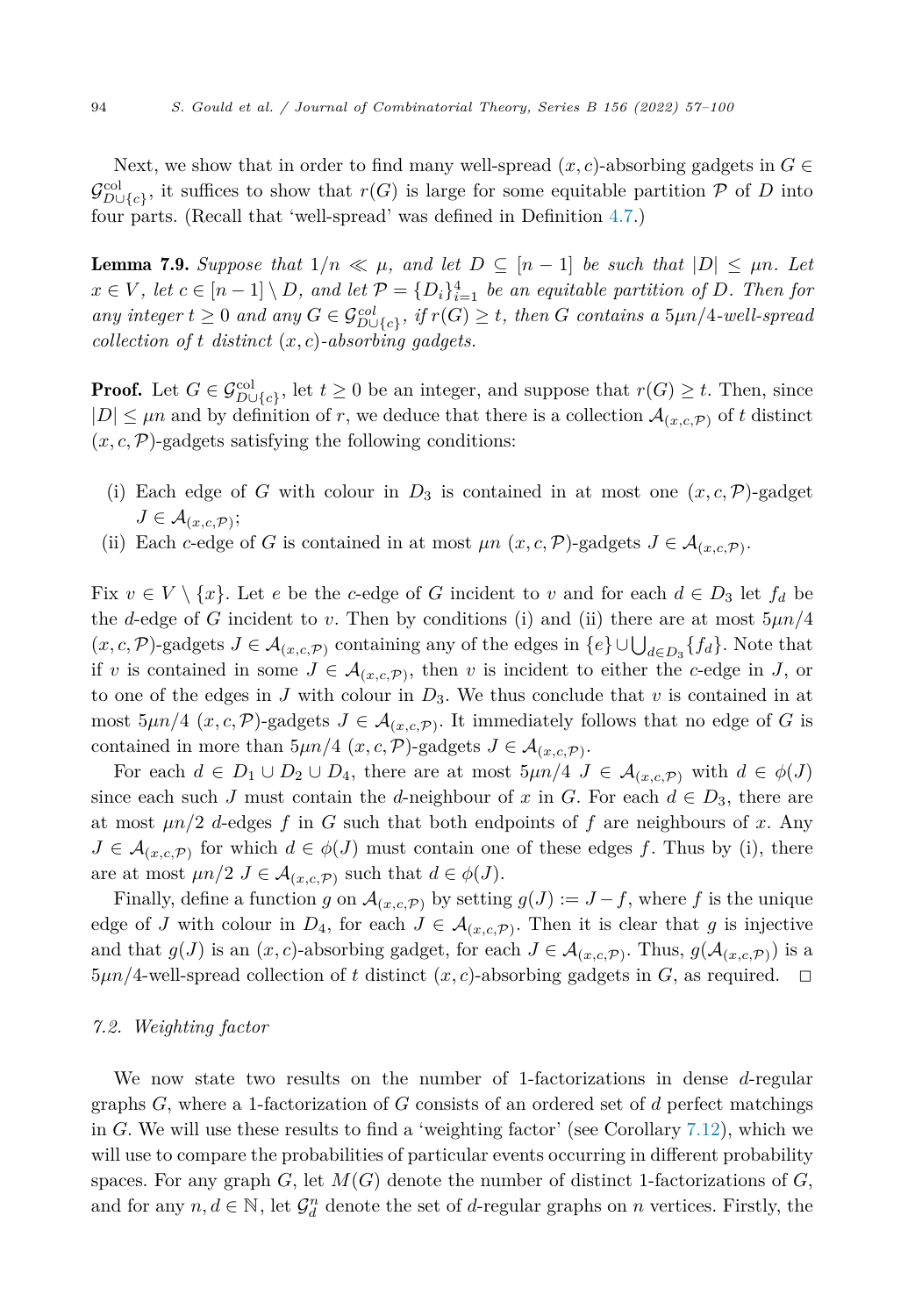<span id="page-39-0"></span>Kahn-Lovász Theorem (see e.g. [[2\]](#page-43-0)) states that a graph with degree sequence  $r_1, \ldots, r_n$ has at most  $\prod_{i=1}^{n} (r_i!)^{1/2r_i}$  perfect matchings. In particular, an *n*-vertex *d*-regular graph has at most  $(d!)^{n/2d}$  perfect matchings. To determine an upper bound for the number of 1-factorizations of a *d*-regular graph *G*, one can simply apply the Kahn-Lovász Theorem repeatedly to obtain  $M(G) \le \prod_{r=1}^{d} (r!)^{n/2r}$ . Using Stirling's approximation, we obtain the following result.

**Theorem 7.10.** Suppose  $n \in \mathbb{N}$  is even with  $1/n \ll 1$ , and  $d \geq n/2$ . Then every  $G \in \mathcal{G}_d^n$ *satisfies*

$$
M(G) \le \left( \left( 1 + n^{-1/2} \right) \frac{d}{e^2} \right)^{dn/2}.
$$

On the other hand, Ferber, Jain, and Sudakov [\[13](#page-43-0)] proved the following lower bound for the number of distinct 1-factorizations in dense regular graphs.

**Theorem 7.11** ([\[13](#page-43-0)], Theorem 1.2]). Suppose  $C > 0$  and  $n \in \mathbb{N}$  is even with  $1/n \ll 1$  $1/C \ll 1$ , and  $d \geq (1/2 + n^{-1/C})n$ . Then every  $G \in \mathcal{G}_d^n$  satisfies

$$
M(G) \ge \left( \left( 1 - n^{-1/C} \right) \frac{d}{e^2} \right)^{dn/2}
$$

*.*

Theorems 7.10 and 7.11 immediately yield the following corollary:

**Corollary 7.12.** Suppose  $C > 0$  and  $n \in \mathbb{N}$  is even with  $1/n \ll 1/C \ll 1$ , and  $d \ge$  $(1/2 + n^{-1/C})n$ *. Then* 

$$
\frac{M(G)}{M(H)} \le \exp\left(2n^{1-1/C}d\right),\,
$$

*for all*  $G, H \in \mathcal{G}_d^n$ .

Recall that for  $G \in \mathcal{G}_{[n-1]}^{col}$  and a set of colours  $D \subseteq [n-1], G|_{D}$  is the spanning subgraph of *G* containing precisely those edges of *G* which have colour in *D*. We now have all the tools we need to prove Lemma [4.8.](#page-14-0)

**Proof of Lemma [4.8.](#page-14-0)** Let  $C > 0$  be the constant given by Corollary 7.12 and suppose that  $1/n \ll 1/C, \mu, \varepsilon$ . Let P denote the probability measure for the space corresponding to choosing  $\mathbf{G} \in \mathcal{G}_{[n-1]}^{col}$  uniformly at random. Fix  $D \subseteq [n-1]$  such that  $|D| = \varepsilon n$ , and let  $\mathbb{P}_D$  denote the probability measure for the space corresponding to choosing  $\mathbf{H} \in \mathcal{G}_D^{\text{col}}$ uniformly at random. Let  $\mathcal{G}_D^{\text{bad}}$  denote the set of  $H \in \mathcal{G}_D^{\text{col}}$  such that  $H$  is not *ε*-locally edge-resilient. For  $H \in \mathcal{G}_D^{\text{col}}$ , write  $N_H$  for the number of distinct completions of *H* to an element  $G \in \mathcal{G}_{[n-1]}^{\text{col}}$ ; that is,  $N_H$  is the number of 1-factorizations of the complement of *H*. Then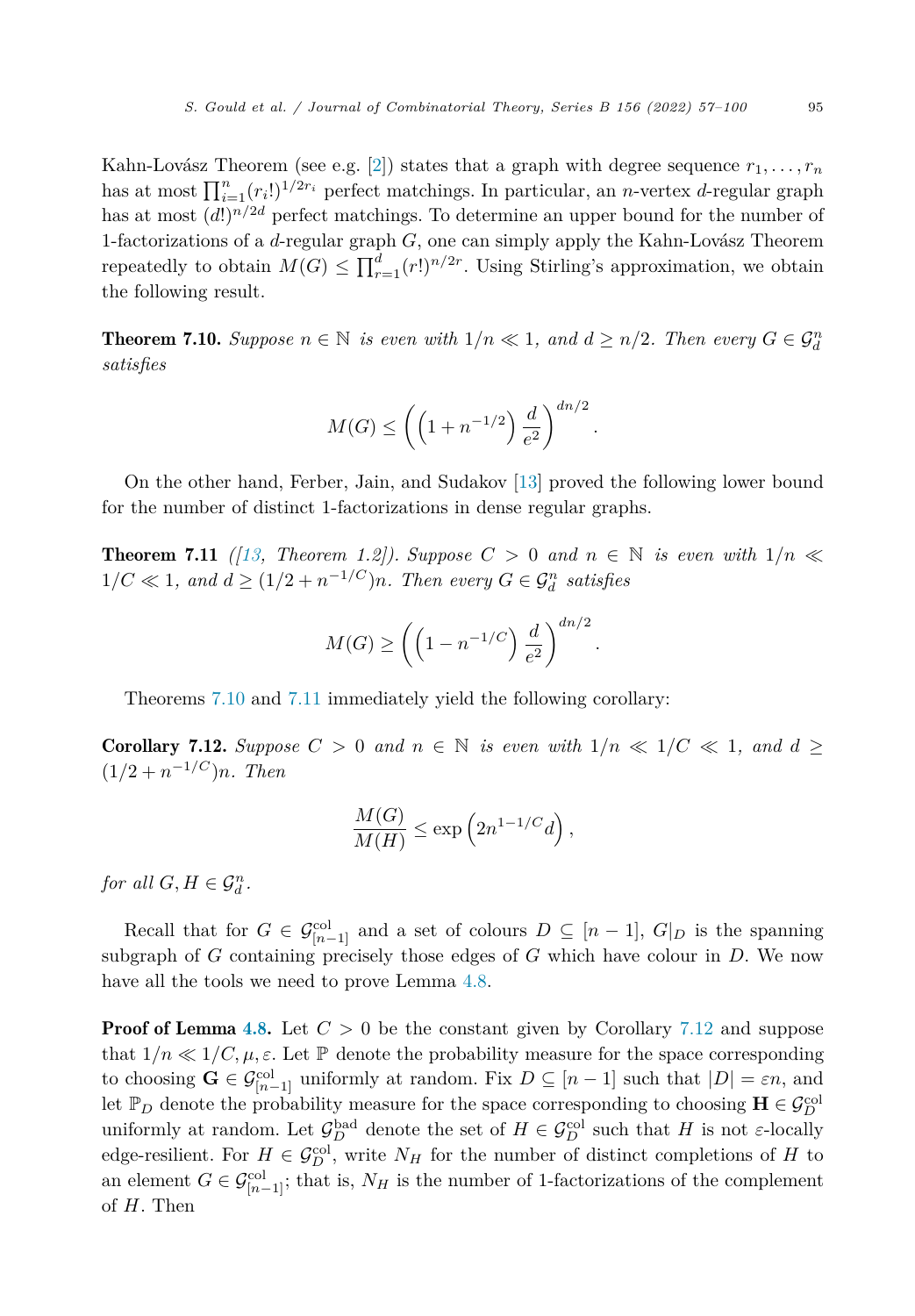<span id="page-40-0"></span>
$$
\mathbb{P}\left[\mathbf{G}\right]_D \text{ is not } \varepsilon\text{-locally edge-resilient}\right] = \frac{\sum_{H \in \mathcal{G}_D^{\text{bad}}} N_H}{\sum_{H' \in \mathcal{G}_D^{\text{col}}} N_{H'}} \leq \mathbb{P}_D\left[\mathbf{H} \in \mathcal{G}_D^{\text{bad}}\right] \cdot \exp\left(2n^{2-1/C}\right) \leq \exp\left(-\varepsilon^3 n^2/2000\right),
$$

where we have used Lemma [7.1](#page-27-0) and Corollary [7.12](#page-39-0). Then, union bounding over choices of *D*, we deduce that

$$
\mathbb{P}\left[\mathbf{G}\text{ is not }\varepsilon\text{-locally edge-resilient}\right] \le \binom{n-1}{\varepsilon n} \exp\left(-\frac{\varepsilon^3 n^2}{2000}\right) \le \exp\left(-\frac{\varepsilon^3 n^2}{4000}\right). \tag{7.3}
$$

Now, fix  $x \in V$ , and fix  $c \in [n-1]$ . Choose  $F \subseteq [n-1] \setminus \{c\}$  of size  $|F| = \mu n$ arbitrarily. Write  $F^* := F \cup \{c\}$ , and let  $\mathbb{P}_{F^*}$  denote the probability measure for the space S corresponding to choosing  $\mathbf{H} \in \mathcal{G}_{F^*}^{\text{col}}$  uniformly at random. Let P be an equitable (ordered) partition of *F* into four subsets. Let  $A_{F^*}^{(x,c)} \subseteq \mathcal{G}_{F^*}^{\text{col}}$  be the set of  $H \in \mathcal{G}_{F^*}^{\text{col}}$  such that *H* has a  $5\mu n/4$ -well-spread collection of at least  $\mu^4 n^2/2^{23}$  (*x, c*)-absorbing gadgets. Then, considering  $A_{F^*}^{(x,c)}$ ,  $\mathcal{Q}_{F^*}^{\text{col}}$ ,  $\widetilde{\mathcal{Q}}_{F^*}^{\text{col}}$  as events in  $S$ , observe that

$$
\mathbb{P}_{F^*} \left[ \overline{A_{F^*}^{(x,c)}} \right] \leq \mathbb{P}_{F^*} \left[ \widetilde{\mathcal{Q}}_{F^*}^{\text{col}} \right] \mathbb{P}_{F^*} \left[ \overline{A_{F^*}^{(x,c)}} \middle| \widetilde{\mathcal{Q}}_{F^*}^{\text{col}} \right] + \mathbb{P}_{F^*} \left[ \overline{\widetilde{\mathcal{Q}}_{F^*}^{\text{col}}} \right]
$$
  

$$
\overset{(7.1)}{\leq} \mathbb{P}_{F^*} \left[ \overline{A_{F^*}^{(x,c)}} \middle| \widetilde{\mathcal{Q}}_{F^*}^{\text{col}} \right] + \mathbb{P}_{F^*} \left[ \overline{\mathcal{Q}}_{F^*}^{\text{col}} \right].
$$

Thus, applying Lemma [7.9](#page-38-0), Lemma [7.3,](#page-28-0) and Lemma [7.8,](#page-31-0) we obtain

$$
\mathbb{P}_{F^*}\left[\overline{A_{F^*}^{(x,c)}}\right] \leq \mathbb{P}_{F^*}\left[r(\mathbf{H}) \leq \mu^4 n^2 / 2^{23} \middle| \mathbf{H} \in \widetilde{\mathcal{Q}}_{F^*}^{\text{col}}\right] + \mathbb{P}_{F^*}\left[\mathbf{H} \notin \mathcal{Q}_{F^*}^{\text{col}}\right]
$$

$$
\leq \exp\left(-\frac{\mu^4 n^2}{2^{24}}\right) + \exp\left(-\mu^3 n^2\right) \leq \exp\left(-\frac{\mu^4 n^2}{2^{25}}\right).
$$

Then by Corollary [7.12,](#page-39-0)

$$
\mathbb{P}\left[\mathbf{G}|_{F^*} \notin A_{F^*}^{(x,c)}\right] = \frac{\sum_{H \in \overline{A_{F^*}}^{(x,c)}} N_H}{\sum_{H' \in \mathcal{G}_{F^*}^{col}} N_{H'}} \leq \mathbb{P}_{F^*}\left[\mathbf{H} \notin A_{F^*}^{(x,c)}\right] \cdot \exp\left(2n^{2-1/C}\right)
$$

$$
\leq \exp\left(-\frac{\mu^4 n^2}{2^{26}}\right).
$$

In particular, with probability at least  $1 - \exp(-\mu^4 n^2/2^{26})$ , **G** has a  $5\mu n/4$ -well-spread collection of at least  $\mu^4 n^2/2^{23}$  (*x, c*)-absorbing gadgets. Now, union bounding over all vertices  $x \in V$  and all colours  $c \in [n-1]$ , we deduce that

$$
\mathbb{P}\left[\mathbf{G}\text{ is not }\mu\text{-robustly gadget-resilient}\right] \leq n^2 \cdot \exp\left(-\frac{\mu^4 n^2}{2^{26}}\right) \leq \exp\left(-\frac{\mu^4 n^2}{2^{27}}\right). \tag{7.4}
$$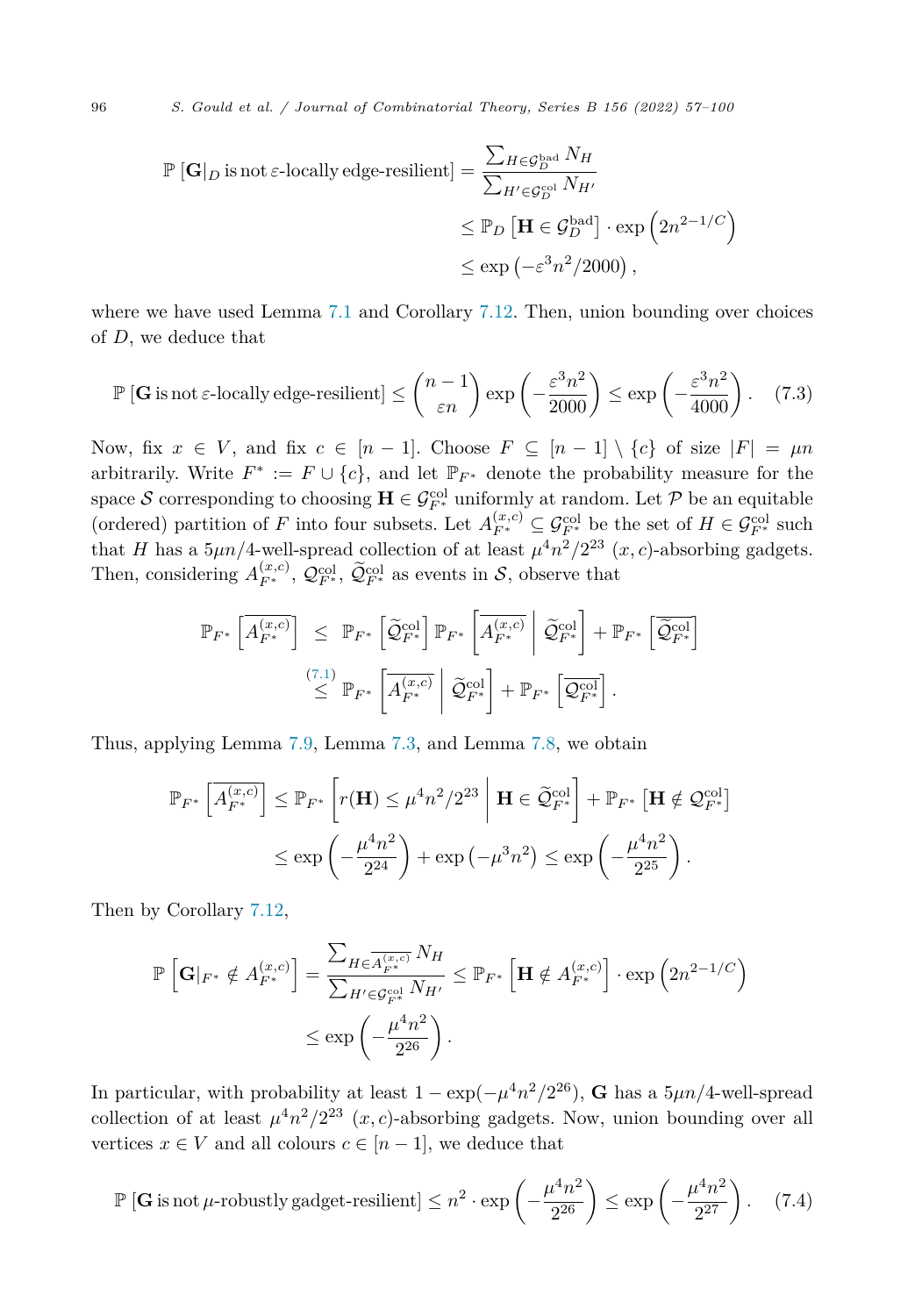<span id="page-41-0"></span>The result now follows by combining  $(7.3)$  $(7.3)$  and  $(7.4)$  $(7.4)$  $(7.4)$ .  $\Box$ 

#### 8. Modifications and corollaries

In this section we show how to derive the *n* odd case of Theorem [1.3](#page-4-0) from the case when *n* is even. We also show how Theorem  $1.3$ (ii) implies Corollary [1.4.](#page-4-0)

#### *8.1. A rainbow Hamilton cycle for n odd*

We actually derive the *n* odd case of Theorem [1.3](#page-4-0) from the following slightly stronger version of Theorem  $1.3$ (ii) in the case when *n* is even.

**Theorem 8.1.** If *n* is even and  $\phi$  is a uniformly random 1-factorization of  $K_n$ , then *for every vertex v*, *with high probability,*  $\phi$  *admits a rainbow cycle containing all of the colours and all of the vertices except v.*

We now argue that our proof of Theorem [1.3](#page-4-0) for *n* even is sufficiently robust to also obtain this strengthening. In particular, we can strengthen Lemma [4.9](#page-14-0) so that the absorber does not [c](#page-22-0)ontain *v*, since  $(a)$  $(a)$ –[\(c\)](#page-20-0) in Lemma [6.3,](#page-20-0)  $(a)$  $(a)$ –(c) in Lemma [6.4](#page-21-0), and ([a\)](#page-23-0)–([f\)](#page-23-0) in Lemma [6.5](#page-23-0) all hold after deleting *v* from any part in the absorber partition. The proof of Lemma [4.10](#page-14-0) is also sufficiently robust to guarantee that the rainbow path from the lemma does not contain  $v$ , but we do not need this strengthening, since we can instead strengthen Proposition [4.5](#page-12-0) to obtain a rainbow cycle containing  $P' - v$  and all of the colours, as follows. If  $v \in V(P')$ , then we replace *v* in  $P'$  with a  $(V_{\text{flex}}, C_{\text{flex}}, G_{\text{flex}})$ cover by deleting *v* and adding a  $(V_{\text{flex}}, C_{\text{flex}}, G_{\text{flex}})$ -cover of *w*, *w'*, and  $\phi(vw)$ , where w and  $w'$  are the vertices adjacent to  $v$  in  $P'$ . The remainder of the proof proceeds normally, letting  $v_{\ell} := v$  to ensure  $v \notin V(P''_1)$ . In this procedure, we need to assume that *P*<sup> $\prime$ </sup> is contained in  $(V \setminus V', C \setminus C', G')$  with  $\delta/19$ -bounded remainder (rather than  $\delta/18$ ), but in Lemma [4.9](#page-14-0) we can find a 38*γ*-absorber, which completes the proof.

Now we show how Theorem 8.1 implies the odd *n* case of Theorem [1.3.](#page-4-0)

Proof of Theorem [1.3](#page-4-0), *n* odd case. When *n* is odd, any optimal edge-colouring of *K<sup>n</sup>* has *n* colour classes, each containing precisely  $(n-1)/2$  edges. For every colour *c*, there is a unique vertex which has no incident edges of colour *c*, and for every vertex *v*, there is a unique colour such that *v* has no incident edges of this colour. Thus, we can obtain a 1-factorization  $\phi'$  of  $K_{n+1}$  from an optimal edge-colouring  $\phi$  of  $K_n$  in the following way. We add a vertex *z*, and for every other vertex *v*, we add an edge *zv*, where  $\phi'(zv)$ is the unique colour  $c$  such that  $v$  is not incident to a  $c$ -edge in  $K_n$ . Note that this operation produces a bijection from the set of *n*-edge-colourings of *K<sup>n</sup>* to the set of 1-factorizations of  $K_{n+1}$ . Thus, if *n* is odd and  $\phi$  is a uniformly random optimal edgecolouring of  $K_n$ , then  $\phi'$  is a uniformly random optimal edge-colouring of  $K_{n+1}$ . By Theorem 8.1, with high probability there is a rainbow cycle  $F$  in  $K_{n+1}$  containing all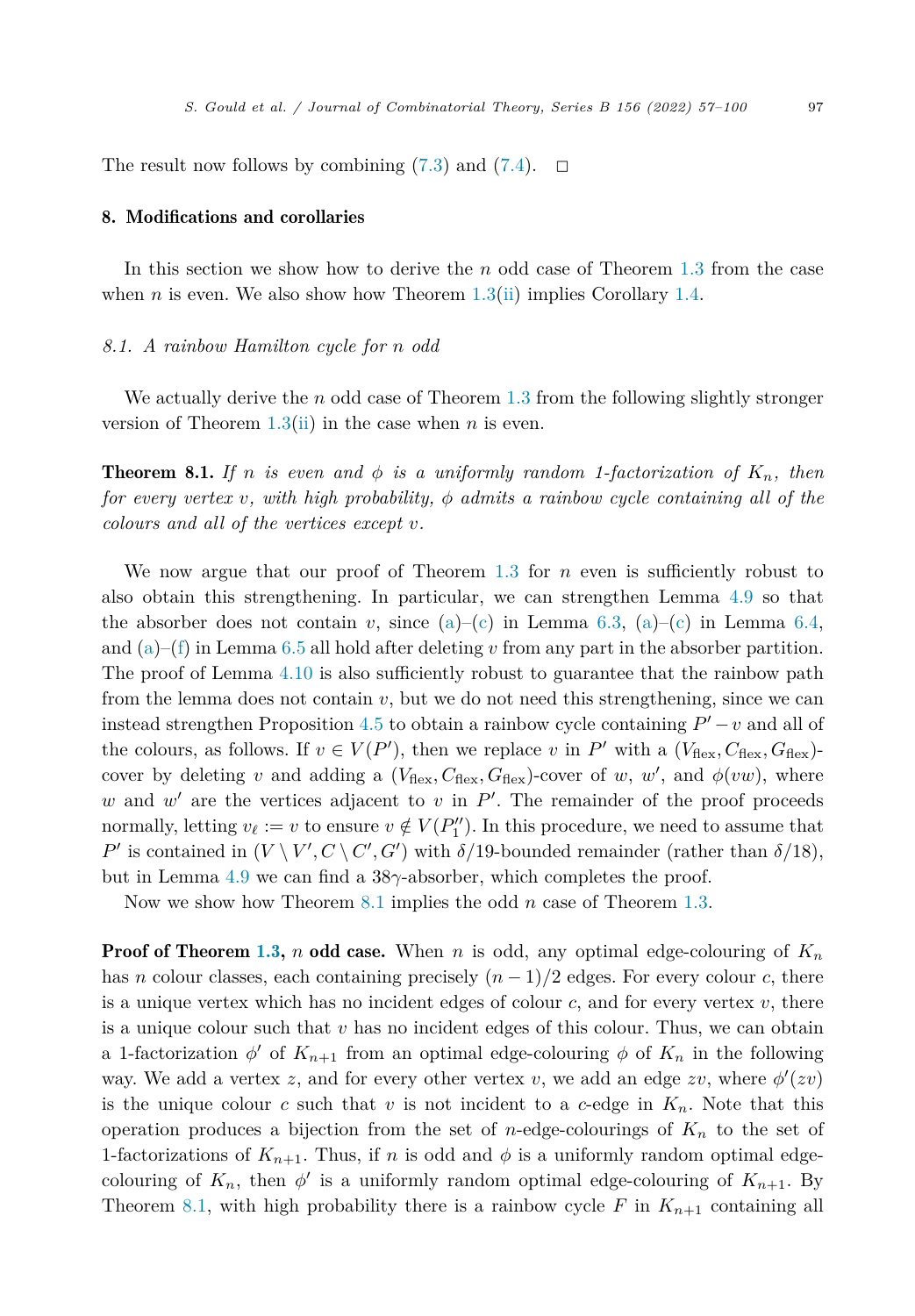<span id="page-42-0"></span>of the colours and all of the vertices except  $z$ , so  $F$  is a rainbow Hamilton cycle in  $K_n$ , satisfying Theorem [1.3\(ii](#page-4-0)). Deleting any edge from *F* gives a rainbow Hamilton path, as required in Theorem  $1.3(i)$  $1.3(i)$ .  $\Box$ 

#### *8.2. Symmetric Latin squares*

Now we use Theorem [1.3](#page-4-0) to prove Corollary [1.4](#page-4-0).

**Proof of Corollary [1.4.](#page-4-0)** Suppose that  $n \in \mathbb{N}$  is odd. Firstly, note that there is a one-toone correspondence between the set  $\mathcal{L}_n^{\text{sym}}$  of symmetric  $n \times n$  Latin squares with symbols in [*n*] (say) and the set  $\Phi_n$  of optimal edge-colourings of  $K_n$  on vertices [*n*] and with colours in [*n*]. Indeed, let  $\phi \in \Phi_n$ . Then we can construct a unique symmetric Latin square  $L_{\phi} \in \mathcal{L}_{n}^{sym}$  by putting the symbol  $\phi(ij)$  in position  $(i, j)$  for all edges  $ij \in E(K_{n})$ , and for each position  $(i, i)$  on the leading diagonal we now enter the unique symbol still missing from row *i*. Conversely, let  $L \in \mathcal{L}_n^{\text{sym}}$ . We can obtain a unique element  $\phi_L \in \Phi_n$ from *L* in the following way. Colour each edge  $ij$  of the complete graph  $K_n$  on vertex set [*n*] with the symbol in position  $(i, j)$  of *L*. It is clear that  $\phi_L$  is proper, and thus  $\phi_L$ is optimal. Moreover, it is clear that we can uniquely recover  $L$  from  $\phi_L$ .

Now, let  $K_n^{\circ}$  be the graph obtained from  $K_n$  by adding a loop *ii* at every vertex  $i \in [n]$ , and for every  $\phi \in \Phi_n$ , let  $\phi^\circ$  be the unique proper *n*-edge-colouring of  $K_n^\circ$  such that the restriction of  $\phi^{\circ}$  to the underlying simple graph is  $\phi$ . The rainbow 2-factors in  $K_n^{\circ}$  admitted by  $\phi^{\circ}$  correspond to transversals in  $L_{\phi}$  in the following way. If  $L \in \mathcal{L}_n^{\text{sym}}$ and *T* is a transversal of *L*, then the subgraph of  $K_n^{\circ}$  induced by the edges *ij* where  $(i, j) \in T$  is a rainbow 2-factor. If  $\sigma$  is the underlying permutation of T, then the cycles of this rainbow 2-factor are precisely the cycles in the cycle decomposition of  $\sigma$ , up to orientation. Therefore a rainbow Hamilton cycle in  $K_n^{\circ}$  corresponds to two disjoint Hamilton transversals in *Lφ*.

By these correspondences, for *n* odd, if  $\mathbf{L} \in \mathcal{L}_n^{\text{sym}}$  is a uniformly random symmetric  $n \times n$  Latin square, then  $\phi_L$  is a uniformly random optimal edge-colouring of  $K_n$ . By Theorem [1.3\(ii\)](#page-4-0),  $\phi_L$  admits a rainbow Hamilton cycle *F* with high probability. Since *F* is also a rainbow Hamilton cycle in  $K_n^{\circ}$ , the corresponding transversals in **L** are Hamilton, as desired.  $\Box$ 

Note that, if *n* is odd, the leading diagonal of any  $L \in \mathcal{L}_n^{\text{sym}}$  is also a transversal, disjoint from any Hamilton transversal. Indeed, by symmetry all symbols appear an even number of times off of the leading diagonal, and therefore an odd number of times (and thus exactly once) on the leading diagonal.

#### References

[1] S. Akbari, O. Etesami, H. Mahini, M. [Mahmoody,](http://refhub.elsevier.com/S0095-8956(22)00039-9/bib31687909882E5BD597DB9DC126A89AB1s1) On rainbow cycles in edge coloured complete graphs, [Australas.](http://refhub.elsevier.com/S0095-8956(22)00039-9/bib31687909882E5BD597DB9DC126A89AB1s1) J. Comb. 37 (2007) 33–42.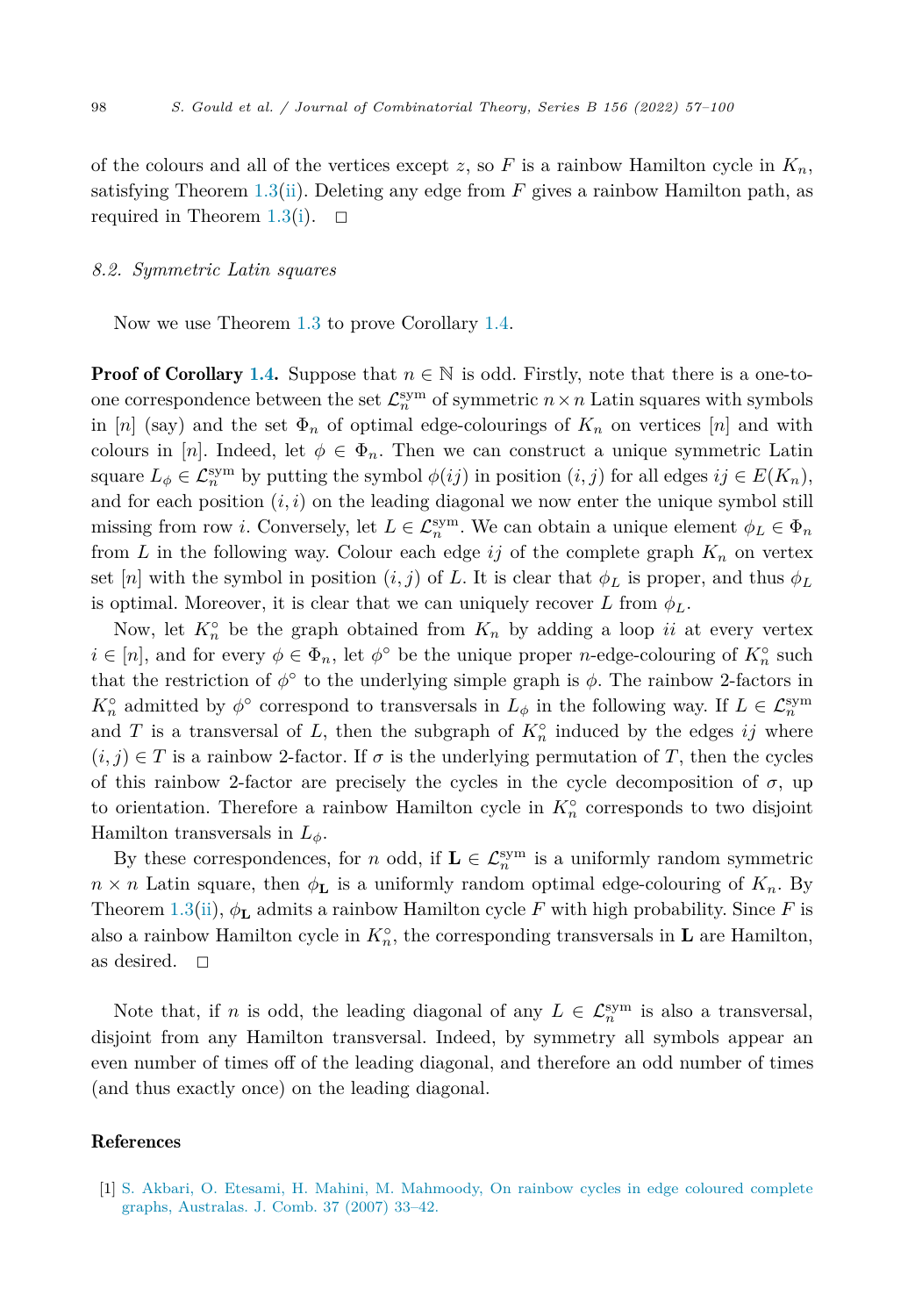- <span id="page-43-0"></span>[2] N. Alon, S. Friedland, The maximum number of perfect [matchings](http://refhub.elsevier.com/S0095-8956(22)00039-9/bib7CBE38A4F760EEE2FB04CF7F488C2765s1) in graphs with a given degree [sequence,](http://refhub.elsevier.com/S0095-8956(22)00039-9/bib7CBE38A4F760EEE2FB04CF7F488C2765s1) Electron. J. Comb. 15 (1) (2008) N13.
- [3] N. Alon, A. Pokrovskiy, B. Sudakov, Random subgraphs of properly [edge-coloured](http://refhub.elsevier.com/S0095-8956(22)00039-9/bib7F0E5A68630C930494FC27CB965BBC40s1) complete graphs and long rainbow cycles, Isr. J. Math. 222 (1) (2017) [317–331.](http://refhub.elsevier.com/S0095-8956(22)00039-9/bib7F0E5A68630C930494FC27CB965BBC40s1)
- [4] N. Alon, R. Yuster, On a [hypergraph](http://refhub.elsevier.com/S0095-8956(22)00039-9/bib3C7F6C9FA91E8D5907B981574E0F773Cs1) matching problem, Graphs Comb. 21 (4) (2005) 377–384.
- [5] L.D. Andersen, Hamilton circuits with many colours in properly [edge-coloured](http://refhub.elsevier.com/S0095-8956(22)00039-9/bib19973E320D023A6CCAB786F1FA37C40Ds1) complete graphs, Math. [Scand.](http://refhub.elsevier.com/S0095-8956(22)00039-9/bib19973E320D023A6CCAB786F1FA37C40Ds1) 64 (1989) 5–14.
- [6] J. Balogh, T. Molla, Long rainbow cycles and [Hamiltonian](http://refhub.elsevier.com/S0095-8956(22)00039-9/bib21E8C86A513DF2CB525263CA59A65648s1) cycles using many colors in properly [edge-colored](http://refhub.elsevier.com/S0095-8956(22)00039-9/bib21E8C86A513DF2CB525263CA59A65648s1) complete graphs, Eur. J. Comb. 79 (2019) 140–151.
- [7] A.E. Brouwer, A.J. de Vries, R.M.A. Wieringa, A lower bound for the length of partial [transversals](http://refhub.elsevier.com/S0095-8956(22)00039-9/bib7866090D7E928A45C07D3D5A4150F58As1) in a Latin square, Nieuw Arch. Wiskd. 26 (2) (1978) [330–332.](http://refhub.elsevier.com/S0095-8956(22)00039-9/bib7866090D7E928A45C07D3D5A4150F58As1)
- [8] R.A. Brualdi, S. [Hollingsworth,](http://refhub.elsevier.com/S0095-8956(22)00039-9/bibCC17CD691413F2E4BC2C7FF4FB62FC83s1) Multicolored trees in complete graphs, J. Comb. Theory, Ser. B 68 (2) (1996) [310–313.](http://refhub.elsevier.com/S0095-8956(22)00039-9/bibCC17CD691413F2E4BC2C7FF4FB62FC83s1)
- [9] R.A. Brualdi, H.J. Ryser, [Combinatorial](http://refhub.elsevier.com/S0095-8956(22)00039-9/bib9F792B6152DC38551AB2683E5C0CF0B8s1) Matrix Theory, Cambridge University Press, 1991.
- [10] H. Chen, X. Li, Long rainbow path in properly [edge-coloured](http://refhub.elsevier.com/S0095-8956(22)00039-9/bibF9DA2EB0AEF63065E306F4D1E3483AC3s1) complete graphs, preprint, arXiv: [1503.04516,](http://refhub.elsevier.com/S0095-8956(22)00039-9/bibF9DA2EB0AEF63065E306F4D1E3483AC3s1) 2015.
- [11] G.M. [Constantine,](http://refhub.elsevier.com/S0095-8956(22)00039-9/bibE0A6EEE6B13D760618954B429446C6B6s1) Multicolored parallelisms of isomorphic spanning trees, Discrete Math. Theor. [Comput.](http://refhub.elsevier.com/S0095-8956(22)00039-9/bibE0A6EEE6B13D760618954B429446C6B6s1) Sci. 5 (1) (2002) 121–125.
- [12] G.M. Constantine, [Edge-disjoint](http://refhub.elsevier.com/S0095-8956(22)00039-9/bibF570F456FEB63002116900D9B6180038s1) isomorphic multicolored trees and cycles in complete graphs, SIAM J. Discrete Math. 18 (4) (2004) [577–580.](http://refhub.elsevier.com/S0095-8956(22)00039-9/bibF570F456FEB63002116900D9B6180038s1)
- [13] A. Ferber, V. Jain, B. Sudakov, Number of [1-factorizations](http://refhub.elsevier.com/S0095-8956(22)00039-9/bib0C175778988AD62C21ACB582594CDF8Es1) of regular high-degree graphs, Combinatorica 40 (2020) [315–344.](http://refhub.elsevier.com/S0095-8956(22)00039-9/bib0C175778988AD62C21ACB582594CDF8Es1)
- [14] A. Ferber, M. Kwan, Almost all Steiner triple systems are almost [resolvable,](http://refhub.elsevier.com/S0095-8956(22)00039-9/bibF13B178B1E826A167C2B30F0C28E59ACs1) Forum Math. Sigma 8 [\(2020\)](http://refhub.elsevier.com/S0095-8956(22)00039-9/bibF13B178B1E826A167C2B30F0C28E59ACs1) E39.
- [15] H. Gebauer, F. Mousset, On rainbow cycles and paths, preprint, [arXiv:1207.0840,](http://refhub.elsevier.com/S0095-8956(22)00039-9/bibDA9D600789F63E3CD3E553FC008DAC3Cs1) 2012.
- [16] S. Glock, D. Kühn, R. Montgomery, D. Osthus, [Decompositions](http://refhub.elsevier.com/S0095-8956(22)00039-9/bibA82E5578E2D9336C12ACBB7114257758s1) into isomorphic rainbow spanning trees, J. Comb. Theory, Ser. B 146 (2021) [439–484.](http://refhub.elsevier.com/S0095-8956(22)00039-9/bibA82E5578E2D9336C12ACBB7114257758s1)
- [17] S. Gould, T. Kelly, Hamilton transversals in random Latin squares, preprint, [arXiv:2104.12718,](http://refhub.elsevier.com/S0095-8956(22)00039-9/bibF0BB563AE5589DB0739CA16117C8C8C9s1) [2021.](http://refhub.elsevier.com/S0095-8956(22)00039-9/bibF0BB563AE5589DB0739CA16117C8C8C9s1)
- [18] A. Gyárfás, M. Mhalla, Rainbow and orthogonal paths in [factorizations](http://refhub.elsevier.com/S0095-8956(22)00039-9/bib28173ECC0077D21644E363F4CFB5902As1) of *Kn*, J. Comb. Des. 18 (3) (2010) [167–176.](http://refhub.elsevier.com/S0095-8956(22)00039-9/bib28173ECC0077D21644E363F4CFB5902As1)
- [19] A. Gyárfás, M. Ruszinkó, G. Sárközy, R. Schelp, Long rainbow cycles in proper [edge-colourings](http://refhub.elsevier.com/S0095-8956(22)00039-9/bibA562D194B3611DB8B633821EC4905199s1) of complete graphs, [Australas.](http://refhub.elsevier.com/S0095-8956(22)00039-9/bibA562D194B3611DB8B633821EC4905199s1) J. Comb. 50 (2011) 45–53.
- [20] G. Hahn, Un jeu de [colouration,](http://refhub.elsevier.com/S0095-8956(22)00039-9/bib0016F05ADA6F9008984F57109047E93As1) Actes du Colloque de Cerisy 12 (1980) 18.
- [21] G. Hahn, C. Thomassen, Path and cycle sub-Ramsey numbers and an [edge-colouring](http://refhub.elsevier.com/S0095-8956(22)00039-9/bibACCF26EA480D7286A79F8F2D12A0B4DDs1) conjecture, [Discrete](http://refhub.elsevier.com/S0095-8956(22)00039-9/bibACCF26EA480D7286A79F8F2D12A0B4DDs1) Math. 62 (1) (1986) 29–33.
- [22] P. Hatami, P.W. Shor, A lower bound for the length of a partial [transversal](http://refhub.elsevier.com/S0095-8956(22)00039-9/bib4889F3001FAB92F3DA748037FEABA1CFs1) in a Latin square, J. Comb. Theory, Ser. A 115 (7) (2008) [1103–1113.](http://refhub.elsevier.com/S0095-8956(22)00039-9/bib4889F3001FAB92F3DA748037FEABA1CFs1)
- [23] A. Kaneko, M. Kano, K. Suzuki, Three edge-disjoint Multicolored Spanning Trees in Complete Graphs, preprint, 2002.
- [24] P. Keevash, [Counting](http://refhub.elsevier.com/S0095-8956(22)00039-9/bib8F489A680F6F65B45ADA13F93F86DAF3s1) designs, J. Eur. Math. Soc. 20 (4) (2018) 903–927.
- [25] P. Keevash, A. Pokrovskiy, B. Sudakov, L. [Yepremyan,](http://refhub.elsevier.com/S0095-8956(22)00039-9/bib934C20AD997723AB6AFE5B5F2DA703DBs1) New bounds for Ryser's conjecture and related problems, preprint, [arXiv:2005.00526,](http://refhub.elsevier.com/S0095-8956(22)00039-9/bib934C20AD997723AB6AFE5B5F2DA703DBs1) 2020.
- [26] J. Kim, D. Kühn, A. [Kupavskii,](http://refhub.elsevier.com/S0095-8956(22)00039-9/bib41162B752887A9F4E04F940E2285896As1) D. Osthus, Rainbow structures in locally bounded colourings of graphs, Random Struct. [Algorithms](http://refhub.elsevier.com/S0095-8956(22)00039-9/bib41162B752887A9F4E04F940E2285896As1) 56 (4) (2020) 1171–1204.
- [27] M. Kwan, Almost all Steiner triple systems have perfect [matchings,](http://refhub.elsevier.com/S0095-8956(22)00039-9/bib44876FB0FBD732867EEB7A3116611437s1) Proc. Lond. Math. Soc. 121 (6) (2020) [1468–1495.](http://refhub.elsevier.com/S0095-8956(22)00039-9/bib44876FB0FBD732867EEB7A3116611437s1)
- [28] M. Kwan, A. Sah, M. Sawhney, Large deviations in random Latin squares, preprint, [arXiv:2106.](http://refhub.elsevier.com/S0095-8956(22)00039-9/bibA8747D50C5DE2FF98B1E38EAA037A527s1) [11932,](http://refhub.elsevier.com/S0095-8956(22)00039-9/bibA8747D50C5DE2FF98B1E38EAA037A527s1) 2021.
- [29] M. Kwan, B. Sudakov, Intercalates and [discrepancy](http://refhub.elsevier.com/S0095-8956(22)00039-9/bibC6B656D762817F3CF15BE107674F2950s1) in random Latin squares, Random Struct. [Algorithms](http://refhub.elsevier.com/S0095-8956(22)00039-9/bibC6B656D762817F3CF15BE107674F2950s1) 52 (2) (2018) 181–196.
- [30] N. Linial, Z. Luria, An upper bound on the number of Steiner triple systems, [Random](http://refhub.elsevier.com/S0095-8956(22)00039-9/bib5C02FA3AB80587F48C9B67879CF8BEA8s1) Struct. [Algorithms](http://refhub.elsevier.com/S0095-8956(22)00039-9/bib5C02FA3AB80587F48C9B67879CF8BEA8s1) 43 (4) (2013) 399–406.
- [31] A. Maamoun, H. Meyniel, On a problem of G. Hahn about coloured [Hamiltonian](http://refhub.elsevier.com/S0095-8956(22)00039-9/bibB1E2CD1E5A636DCA564DA3621B17E345s1) paths in  $K_{2^t}$ , Discrete Math. 51 (2) (1984) [213–214.](http://refhub.elsevier.com/S0095-8956(22)00039-9/bibB1E2CD1E5A636DCA564DA3621B17E345s1)
- [32] B.D. McKay, I.M. Wanless, Most Latin squares have many [subsquares,](http://refhub.elsevier.com/S0095-8956(22)00039-9/bibA6EA39E6F27577E7F8133CA1618249BFs1) J. Comb. Theory, Ser. A 86 (2) (1999) [323–347.](http://refhub.elsevier.com/S0095-8956(22)00039-9/bibA6EA39E6F27577E7F8133CA1618249BFs1)
- [33] R. [Montgomery,](http://refhub.elsevier.com/S0095-8956(22)00039-9/bib39C33D2D42B0CB57DB30411B166CE3DFs1) Spanning trees in random graphs, Adv. Math. 356 (2019) 106793.